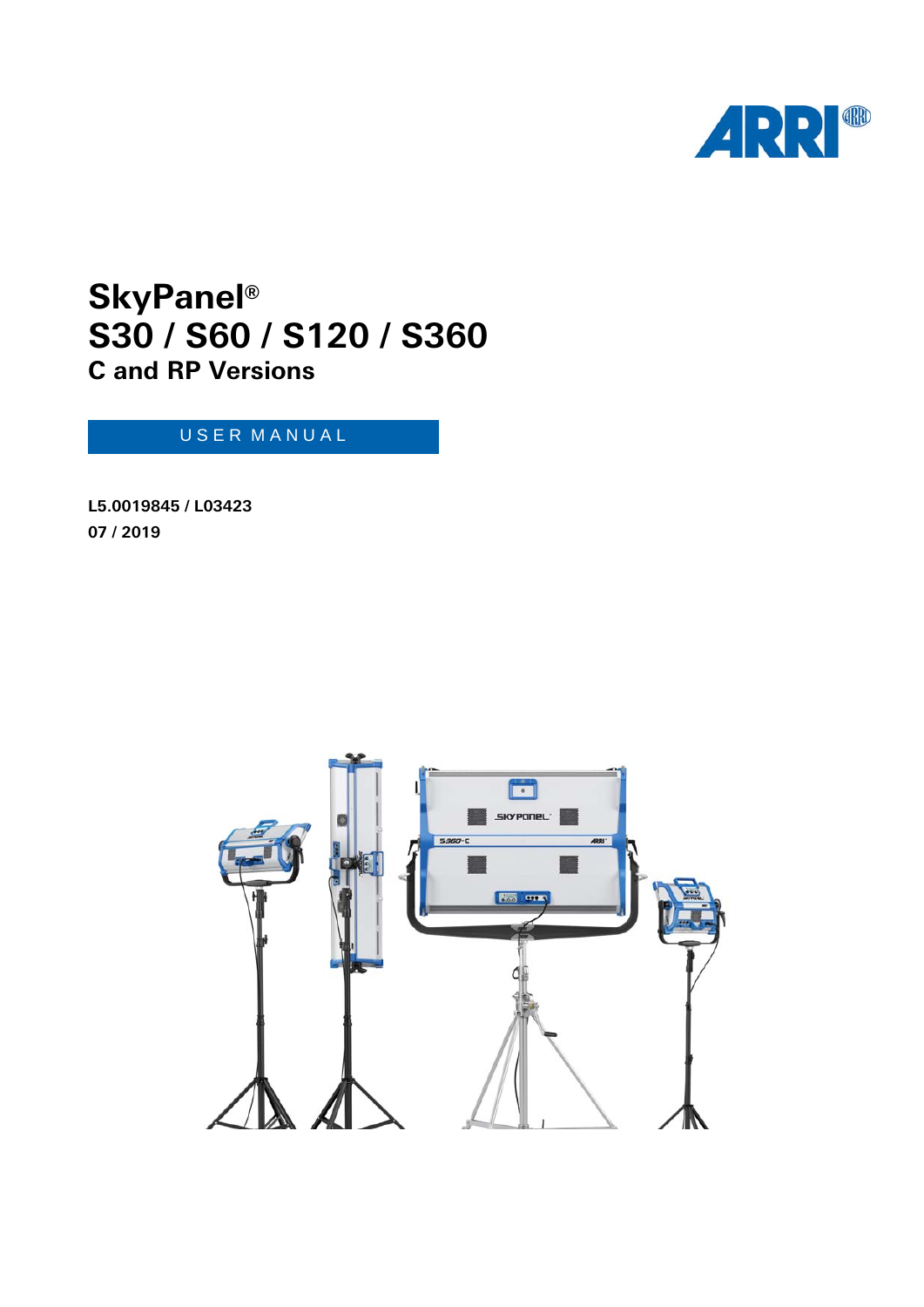#### *Revision History*

| Date     | <b>Revision</b> | <b>Changes</b>                                                        | <b>Revisor</b> |
|----------|-----------------|-----------------------------------------------------------------------|----------------|
| 19-06-16 | L03423          | Added Light Engine Compensation Mode<br><b>Added Revision History</b> | mfg            |

© 2019 Arnold & Richter Cine Technik GmbH & Co. Betriebs KG.

All rights reserved. Information subject to change without notice. ARRI and all affiliated companies disclaim liability for any injury, damage, direct or indirect loss, consequential or economic loss or any other loss occasioned by the use of, inability to use or reliance on the information contained in this document.

No part of this document may be used for distribution, reproduction, transmission, transcription, storage in a data retrieval system, or translated into any language in any form by any means without the prior written permission of ARRI<sup>®</sup>. If you are downloading files from our web pages for your personal use, make sure to check for updated versions. ARRI<sup>®</sup> cannot take any liability whatsoever for downloaded files, as technical data are subject to change without notice.

Art-Net<sup>TM</sup> Designed by and Copyright Artistic Licence Holdings Ltd.

ARRI, ARRI ARRI, the ARRI Logo, ARRIMAX, ARRISUN, EB, L-Series, MAX Technology, M-Series, POCKETPAR, True Blue, SkyPanel, SKYPANEL, T 12 and T 24 are registered trademarks of Arnold & Richter Cine Technik GmbH & Co. Betriebs KG.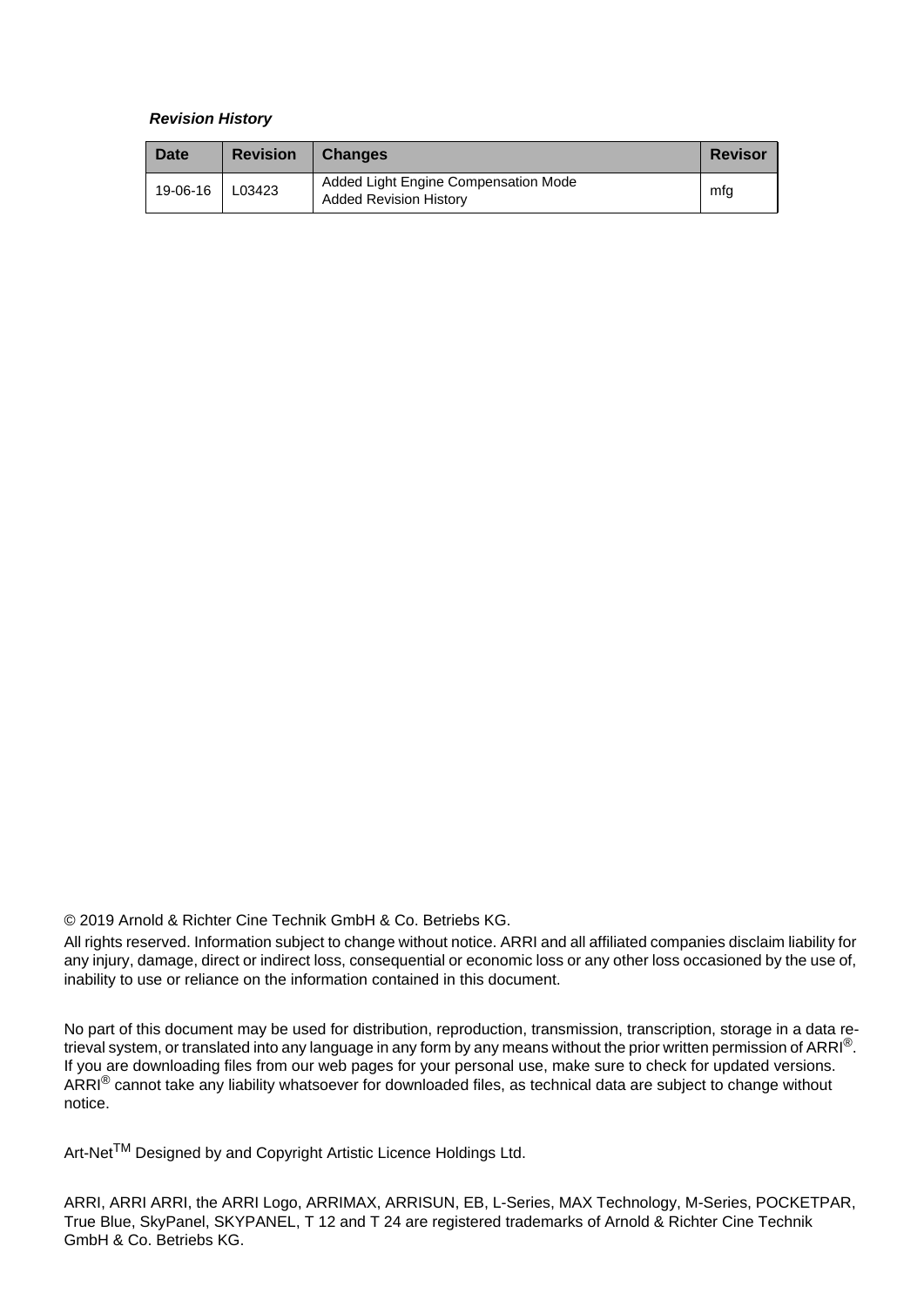# **Content**

| Source Matching (and the contract of the contract of the contract of the state of the state of the state of th |  |
|----------------------------------------------------------------------------------------------------------------|--|
|                                                                                                                |  |
|                                                                                                                |  |
|                                                                                                                |  |
|                                                                                                                |  |
|                                                                                                                |  |
|                                                                                                                |  |
|                                                                                                                |  |
|                                                                                                                |  |
|                                                                                                                |  |
|                                                                                                                |  |
|                                                                                                                |  |
|                                                                                                                |  |
|                                                                                                                |  |
|                                                                                                                |  |
|                                                                                                                |  |
|                                                                                                                |  |
|                                                                                                                |  |
|                                                                                                                |  |
|                                                                                                                |  |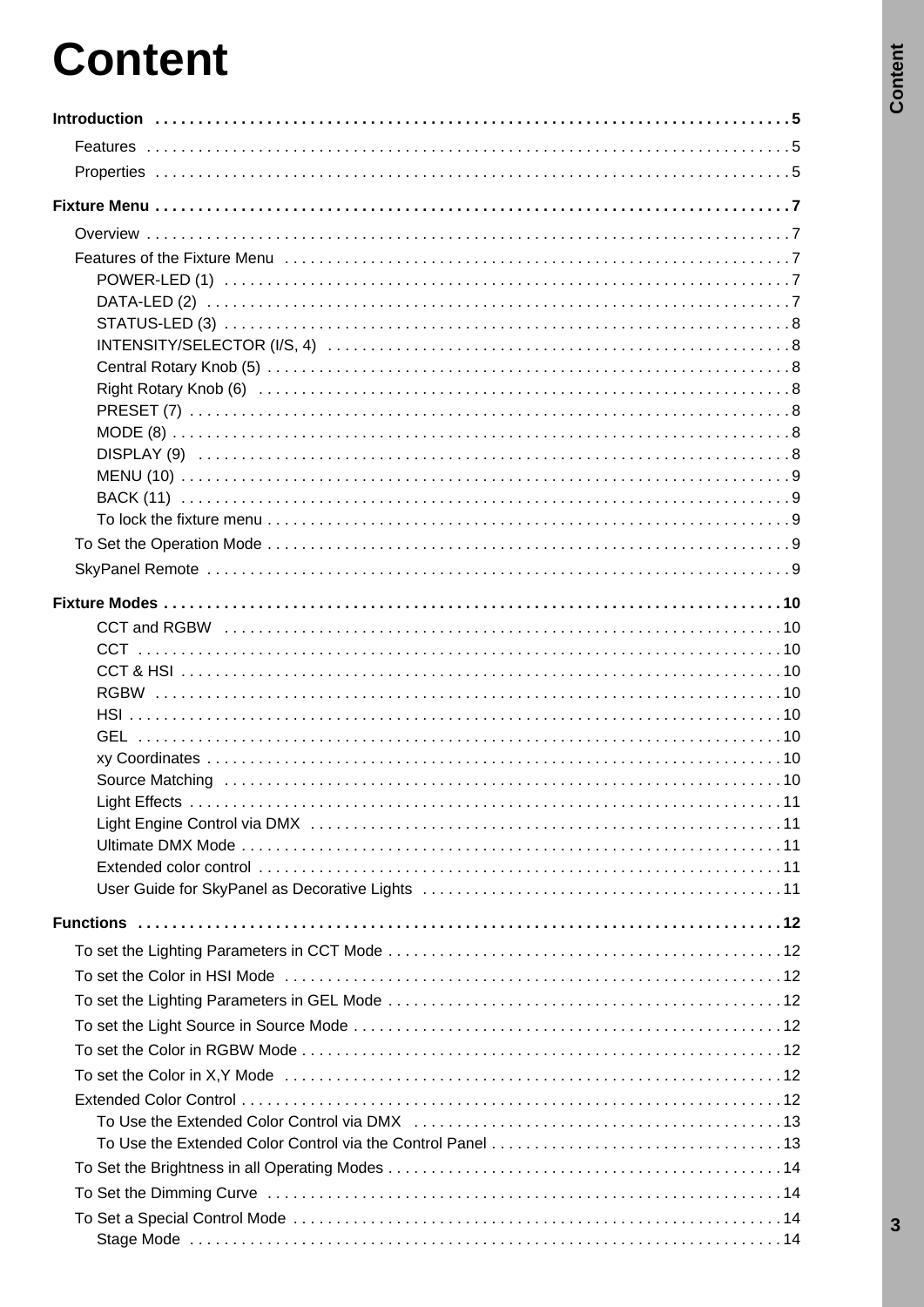| Art-Net Merge Mode National Contract of Article Contract Contract of Art-Net Merge Mode National Contract Oriented States (28 |  |
|-------------------------------------------------------------------------------------------------------------------------------|--|
|                                                                                                                               |  |
|                                                                                                                               |  |
|                                                                                                                               |  |
|                                                                                                                               |  |
|                                                                                                                               |  |
|                                                                                                                               |  |
|                                                                                                                               |  |
|                                                                                                                               |  |
|                                                                                                                               |  |
|                                                                                                                               |  |
|                                                                                                                               |  |
|                                                                                                                               |  |
|                                                                                                                               |  |
|                                                                                                                               |  |
|                                                                                                                               |  |
|                                                                                                                               |  |
|                                                                                                                               |  |
|                                                                                                                               |  |
|                                                                                                                               |  |
|                                                                                                                               |  |
|                                                                                                                               |  |
|                                                                                                                               |  |
|                                                                                                                               |  |
|                                                                                                                               |  |
|                                                                                                                               |  |
|                                                                                                                               |  |
|                                                                                                                               |  |
|                                                                                                                               |  |
|                                                                                                                               |  |
| High Speed Mode National Contract Control of the Medicine of High Speed Mode National Control of the Medicine S               |  |
|                                                                                                                               |  |
|                                                                                                                               |  |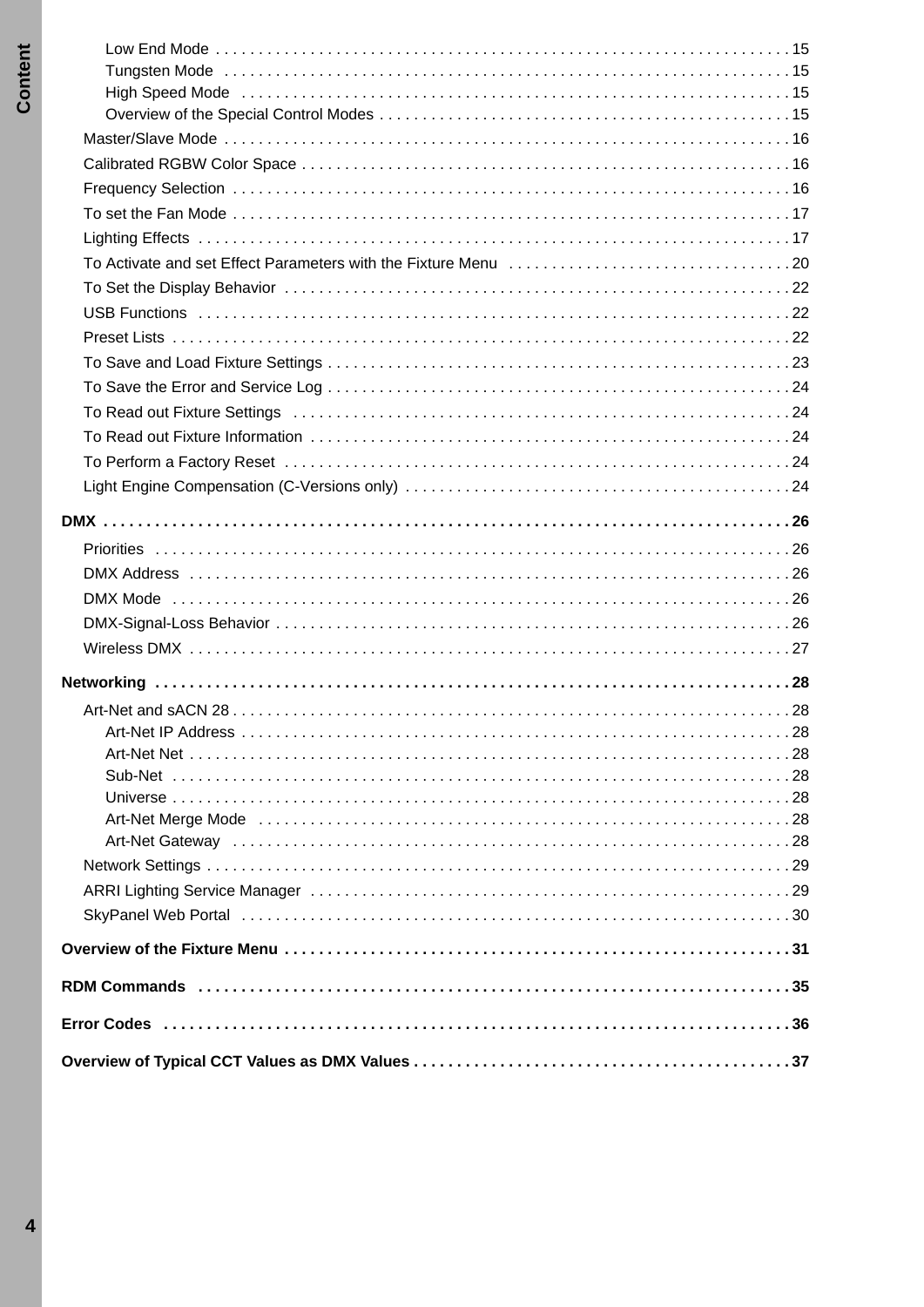# <span id="page-4-0"></span>**Introduction**

Thank you for selecting a SkyPanel LED soft light from ARRI. The SkyPanel is a compact, ultra-bright and high-quality LED soft light. It is much more efficient than a soft light with a conventional light source.

The different models of the SkyPanel emit white light with a fixed color temperature or colored light with adjustable color temperature and adjustable green-magenta point. The light spectrum is optimized for excellent color rendition and fulfills perfect the demands of modern, digital cameras. All models of the Sky-Panel can be controlled using the common DMX512-A protocol, Art-Net, sACN or the fixture menu.

Please observe the SkyPanel Installation and Safety Manual. The manual is available for free download on the ARRI web site www.arri.com.

#### **NOTICE**

This manual describes the C and RP models of the SkyPanel. Please note, that the RP model emits only white light with a fixed color temperature. The color temperature is defined by the Phosphor panel used.

## <span id="page-4-1"></span>**Features**

#### **Light Field**

The SkyPanel offers the same functionality as a conventional soft light.

#### **Even Light Field**

The SkyPanel soft light produces a homogeneous, single-shadow light field, delivering natural results.

## **Vibrant Colors, Full Spectrum Lighting**

True-to-life color rendition is an outstanding feature of the SkyPanel. The fully tunable white light of the SkyPanel can be adjusted for different skin tones, camera sensors and mixed light environments. Full gamut color mixing enables the rendition of all color shades. The extensive gel library (from firmware version 2.0) offers a wide range of familiar colors at the user's fingertips.

## **Cool Light Beam**

The SkyPanel does not emit any infrared or UV radiation and thus does not forward heat, making actors feel comfortable in the light beam.

## <span id="page-4-2"></span>**Properties**

#### **Accessory Holder**

Diffuser plates or an intensifier is placed on the front of the fixture and secured by locking guiding rails or held by four locking pins. Both the diffuser and intensifier of the S360-C are equipped with guiding rails at the front to carry other accessories for shaping the light like a honey comb.

#### **Yoke**

The aluminum or carbon fiber yoke provides high strength with minimum weight. The short metal yoke (only S360-C) is the perfect solution when the SkyPanel is mounted in a grid facing downwards.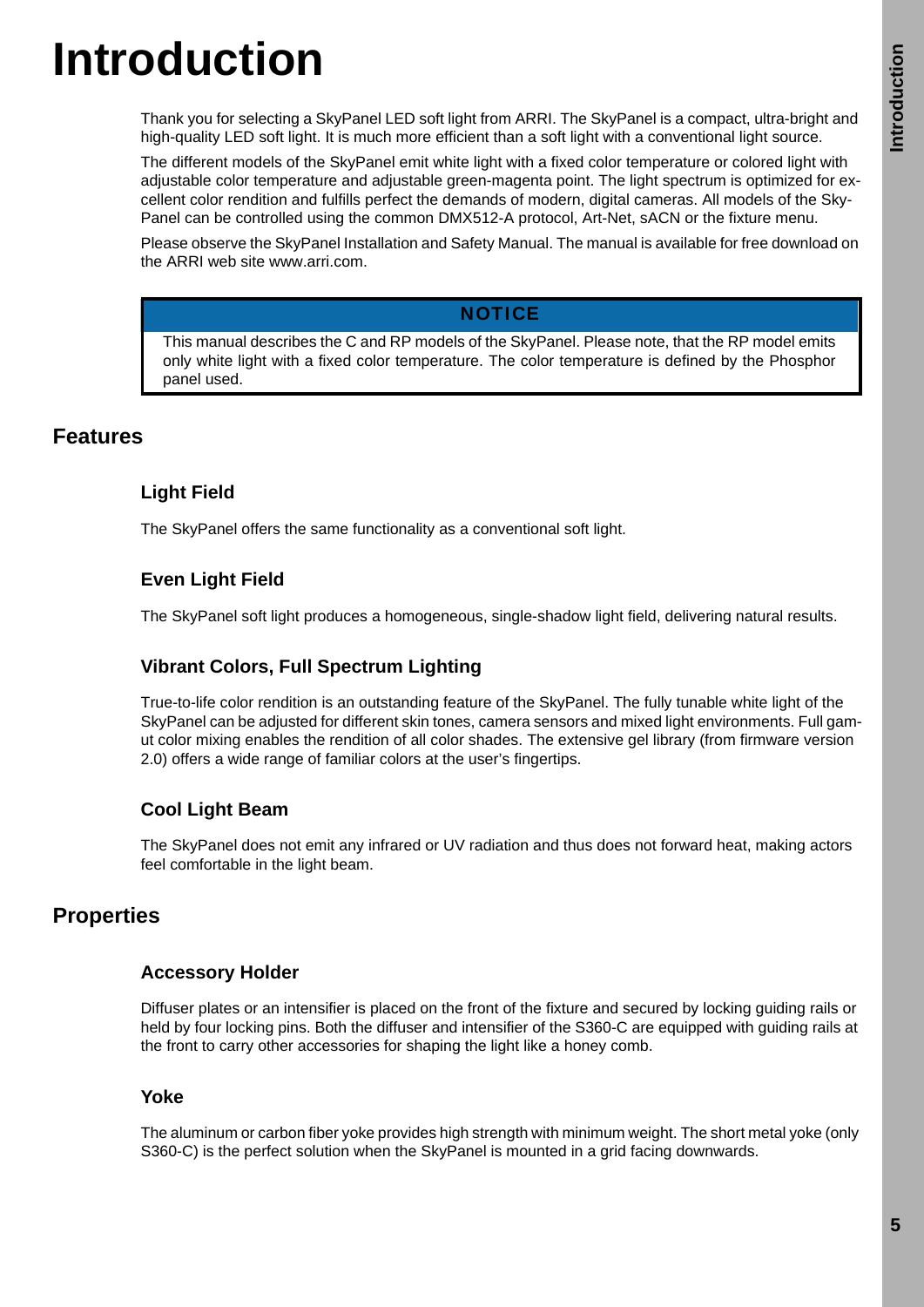## **Tilt-Lock**

The high strength tilt-locks on each side of the stirrup provide secure locking. It eliminates movement and slippage and ensures that the SkyPanel will stay where you put it.

## **Control**

All functions of the SkyPanel are controllable through DMX, Art-Net or sACN. The SkyPanel is also fully RDM compatible (via DMX and Art-Net with suitable controllers) and is equipped with an RDM feedback channel for reporting all set parameters including system status.

The SkyPanel S360-C is equipped with an integrated CRMX transceiver for wireless control and RDM communication. All other models of the SkyPanel series can be controlled wireless when using the SkyLink system, which is available as an accessory.

## **Fixture Menu**

For location applications the SkyPanel is equipped with a fixture menu for manual adjustment of intensity, color temperature, green-magenta point as well as hue and saturation and other parameters.

## **Control Options**

You can set up or control the SkyPanel with the options listed in the table below

| <b>Option</b>                  | <b>Control</b> | <b>Configuration</b> | <b>Information</b>                                                                  |
|--------------------------------|----------------|----------------------|-------------------------------------------------------------------------------------|
| <b>Fixture menu</b>            | Yes            | Yes                  | page 6                                                                              |
| <b>DMX</b>                     | Yes            | No                   | Please see "DMX<br>protocol specifica-<br>tion (free download<br>from www.arri.com) |
| <b>CRMX</b><br>(wireless DMX)* | Yes            | No                   | page 27                                                                             |
| <b>RDM</b>                     | N <sub>o</sub> | Yes                  | page 35                                                                             |
| <b>Art-Net and SACN</b>        | Yes            | No                   | page 11                                                                             |
| <b>ALSM</b>                    | <b>No</b>      | Yes                  | page 29                                                                             |
| <b>Web Portal</b>              | No             | Yes                  | page 30                                                                             |
| <b>Stellar App</b>             | Yes            | No                   | www.arri.com/stellar/                                                               |

<span id="page-5-0"></span>*The model S360-C is equipped with an internal CRMX Transceiver, all other models need to be connected to the SkyLink system (accessory) to gain wireless control.*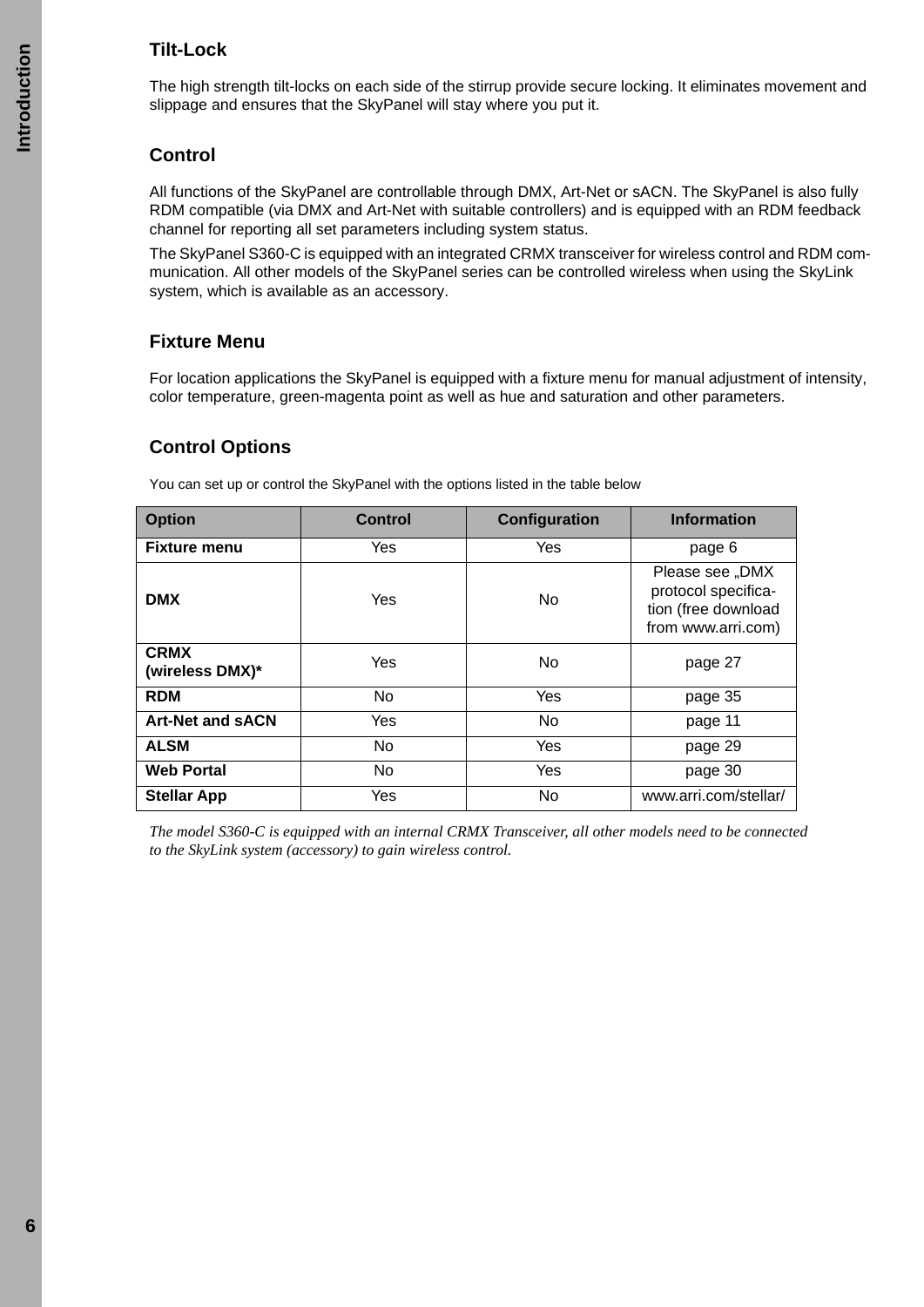## <span id="page-6-0"></span>**Fixture Menu**

This section describes the fixture menu of the SkyPanel and the SkyPanel remote control. Some options, especially options for saving and loading data, are not available in the remote control fixture menu.

## <span id="page-6-1"></span>**Overview**



## <span id="page-6-3"></span><span id="page-6-2"></span>**Features of the Fixture Menu**

## **POWER-LED (1)**

| <b>Color</b>                            | <b>Indication</b>     |  |
|-----------------------------------------|-----------------------|--|
| Fixture switched on. No error.<br>Green |                       |  |
| No color                                | Fixture switched off. |  |

## <span id="page-6-4"></span>**DATA-LED (2)**

| Color         | <b>Indication</b>                                                          |  |
|---------------|----------------------------------------------------------------------------|--|
| <b>Blue</b>   | The fixture receives a valid DMX signal.                                   |  |
| Blue / green  | The fixture receives a valid CRMX (wireless DMX) signal<br>(only S360-C).  |  |
| <b>Purple</b> | Master mode active                                                         |  |
| White         | Receiving valid Art-Net signal or communicating via RDM,<br>Gateway active |  |
| Green         | Receiving valid Art-Net signal, Gateway not active                         |  |
| Orange        | Receiving valid sACN signal, Gateway active                                |  |
| Cyan          | Receiving valid sACN signal, Gateway not active                            |  |
| Red           | No communication between fixture menu and controller<br>board.             |  |
| No light      | The fixture receives no valid control signal.                              |  |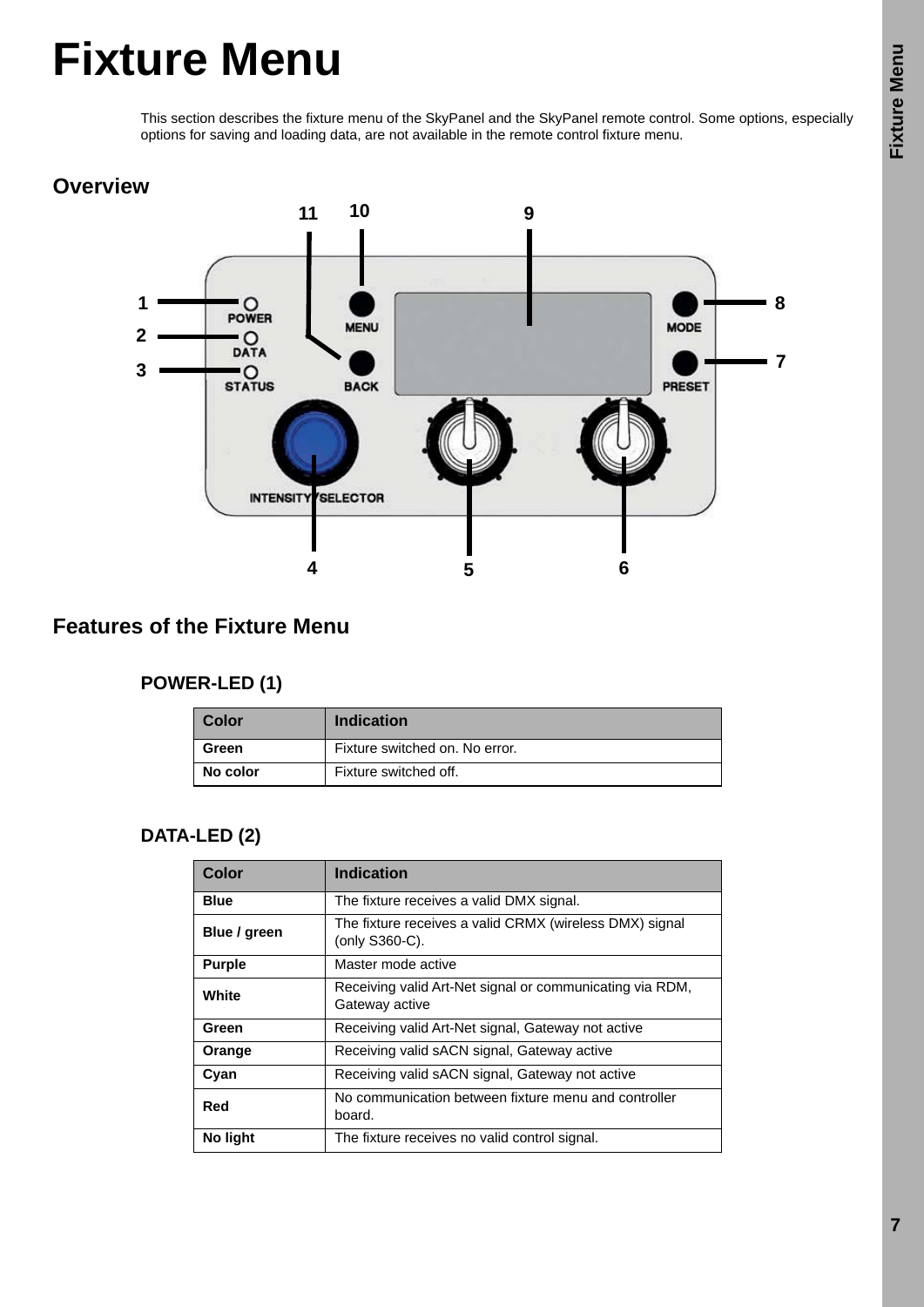## <span id="page-7-0"></span>**STATUS-LED (3)**

| Color                                             | <b>Indication</b>                                                             |  |
|---------------------------------------------------|-------------------------------------------------------------------------------|--|
| Green                                             | No error. Normal temperature.                                                 |  |
| Red flashing (0,5s rhythm)*                       | Warning fixture over temperature (only<br>with fan modes LOW and High Speed). |  |
| Red <sup>*</sup>                                  | Fixture over temperature.                                                     |  |
| Change from red to green                          | Fixture normal temperature.                                                   |  |
| Red flashing (0,25s Rhythm) <sup>*</sup>          | Calibration data not loaded.                                                  |  |
| *Display lights up red when STATUS-LED is lit red |                                                                               |  |

## <span id="page-7-1"></span>**INTENSITY/SELECTOR (I/S, 4)**

The INTENSITY/SELECTOR encoder I/S has two functions:

- Fixture menu closed: Setting the intensity.
- Fixture menu open: Use I/S to scroll through the menu, open sub menus and set parameters. Pressing the knob opens sub menus and confirms settings.

#### <span id="page-7-2"></span>**Central Rotary Knob (5)**

Use the rotary knob to set the color temperature (CCT) or the color hue (HUE). The current function of the rotary knob is shown in the display (9) above the knob.

## <span id="page-7-3"></span>**Right Rotary Knob (6)**

Use the rotary knob to set the green- magenta point or the color saturation (SAT) or, dependent on the active color mode, categories or parameters. The current function of the rotary knob is shown in the display (9) above the knob.

## <span id="page-7-4"></span>**PRESET (7)**

#### *To call up a preset*

A short press of the PRESET button brings up the list of all available presets. Turn I/S (4) to select one of 10 factory presets and 10 user definable presets. Press I/S (4) to activate the preset.

#### *To store a preset*

Use the fixture menu to adjust the settings. Hold PRESET, until the preset save dialog opens. Turn I/S (4) to select a preset memory slot. Press I/S (4) to store the preset. Close the dialog with BACK.

## <span id="page-7-5"></span>**MODE (8)**

Press the MODE button short to swap between CCT, HSI, GEL, Source Matching, RGBW mode and X,Y mode of the SkyPanel.

Press the MODE button long (> 3 sec.) to activate the extended color control. The extended color control feature is not available in RGBW mode unless RGBW Calibrated Color Space is activated.

## <span id="page-7-6"></span>**DISPLAY (9)**

The display shows the current settings and other information during normal operation. Press the MENU button (4) to open or close the fixture menu. Use I/S (4) and the BACK button (11) to navigate through the fixture menu.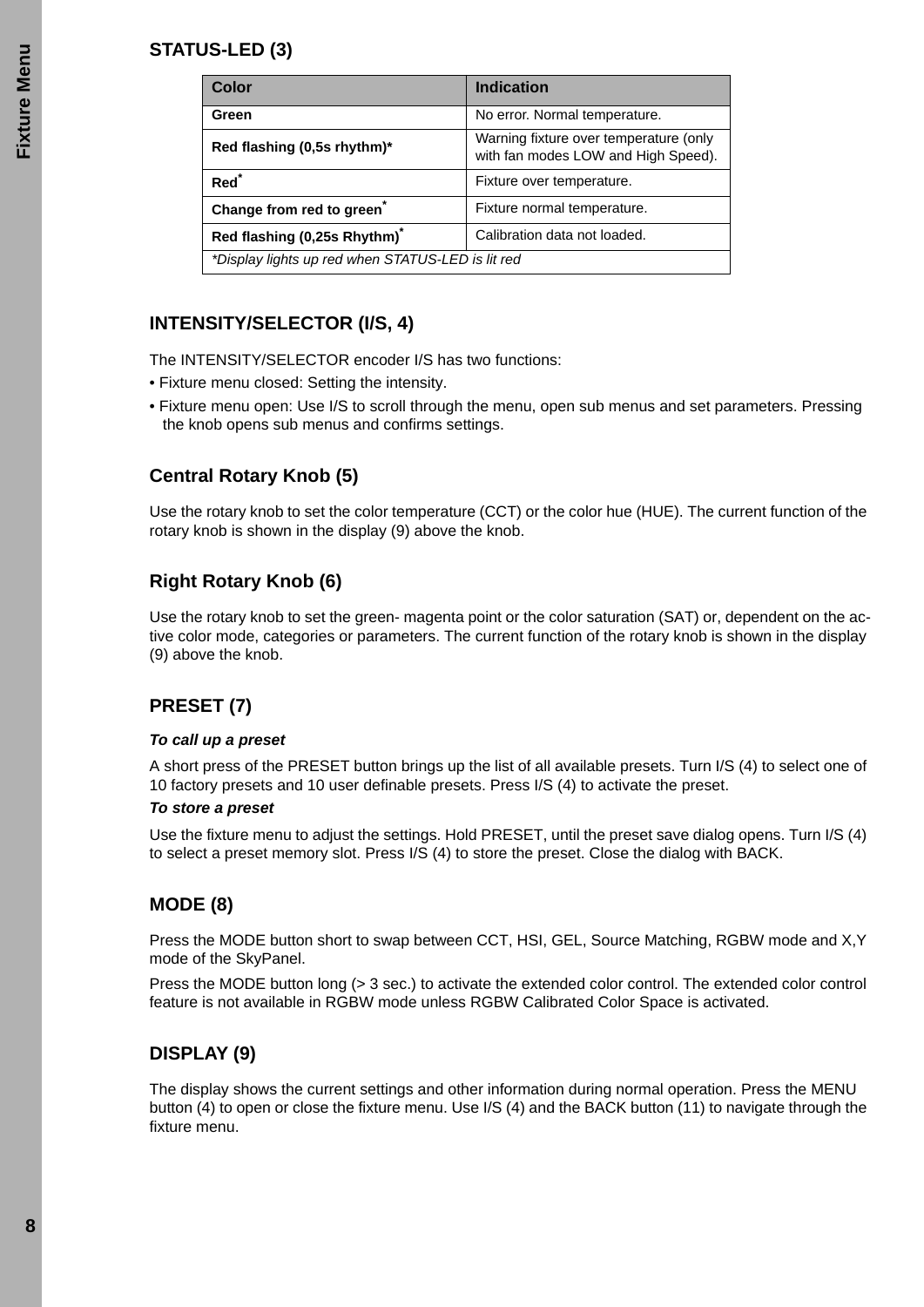## <span id="page-8-0"></span>**MENU (10)**

The MENU button opens the fixture menu. Press MENU when the fixture menu is open to close the menu and abort an action (Escape). Use I/S (4) to scroll through the menu, open sub menus and set parameters. Press MENU long to display the menus which are used most.

## <span id="page-8-1"></span>**BACK (11)**

The BACK button closes a sub menu and aborts an action (Escape). Compared to the MENU button (10) the BACK button only closes the sub menu, but not the fixture menu.

Press BACK long to display the last used menus.

#### <span id="page-8-2"></span>**To lock the fixture menu**

- Press I/S in the home screen for 5 seconds to lock all buttons and knobs. Use the feature to prevent an accidental change of settings.
- The word "LOCKED" appears on the display when locked.
- Press I/S in the home screen for 5 seconds again to unlock all buttons and knobs.
- Please find a overview in chapter ["Overview of the Fixture Menu" on page 31.](#page-30-0)

## <span id="page-8-3"></span>**To Set the Operation Mode**

Press the MODE button (8) short to switch from CCT to HSI to GEL to Source to RGBW to X,Y and back to CCT mode.

In CCT mode the SkyPanel generates white light with optimized color rendition. In HSI mode the SkyPanel generates colored light. If saturation is set very low, the SkyPanel generates white light, but not with optimized color rendition. The GEL mode offers an extensive color gel library. In Source mode the SkyPanel generates the light of traditional light sources. Use the RGBW mode to generate a RGBW color using the control panel. The X,Y mode generates a color defined by its X,Y coordinates.

Press the MODE button long (> 3 sec.) to activate the extended color control. The extended color control feature is not available in RGBW mode unless RGBW Calibrated Color Space is activated.

## <span id="page-8-4"></span>**SkyPanel Remote**

The SkyPanel Remote is connected with an USB cable to a SkyPanel softlight. It is powered by the SkyPanel and does not use a battery. The SkyPanel Remote emulates the SkyPanel fixture menu. Each SkyPanel Remote controls one SkyPanel.

Use multiple SkyPanel softlights in a master / slave configuation to control them with one SkyPanel Remote.

The SkyPanel checks the firmware of the SkyPanel Remote every time it is connected. If the firmware version of the SkyPanel Remote is different to the firmware version of the SkyPanel the SkyPanel Remote firmware will be synchronized automatically, no matter if it is an up- or downgrade.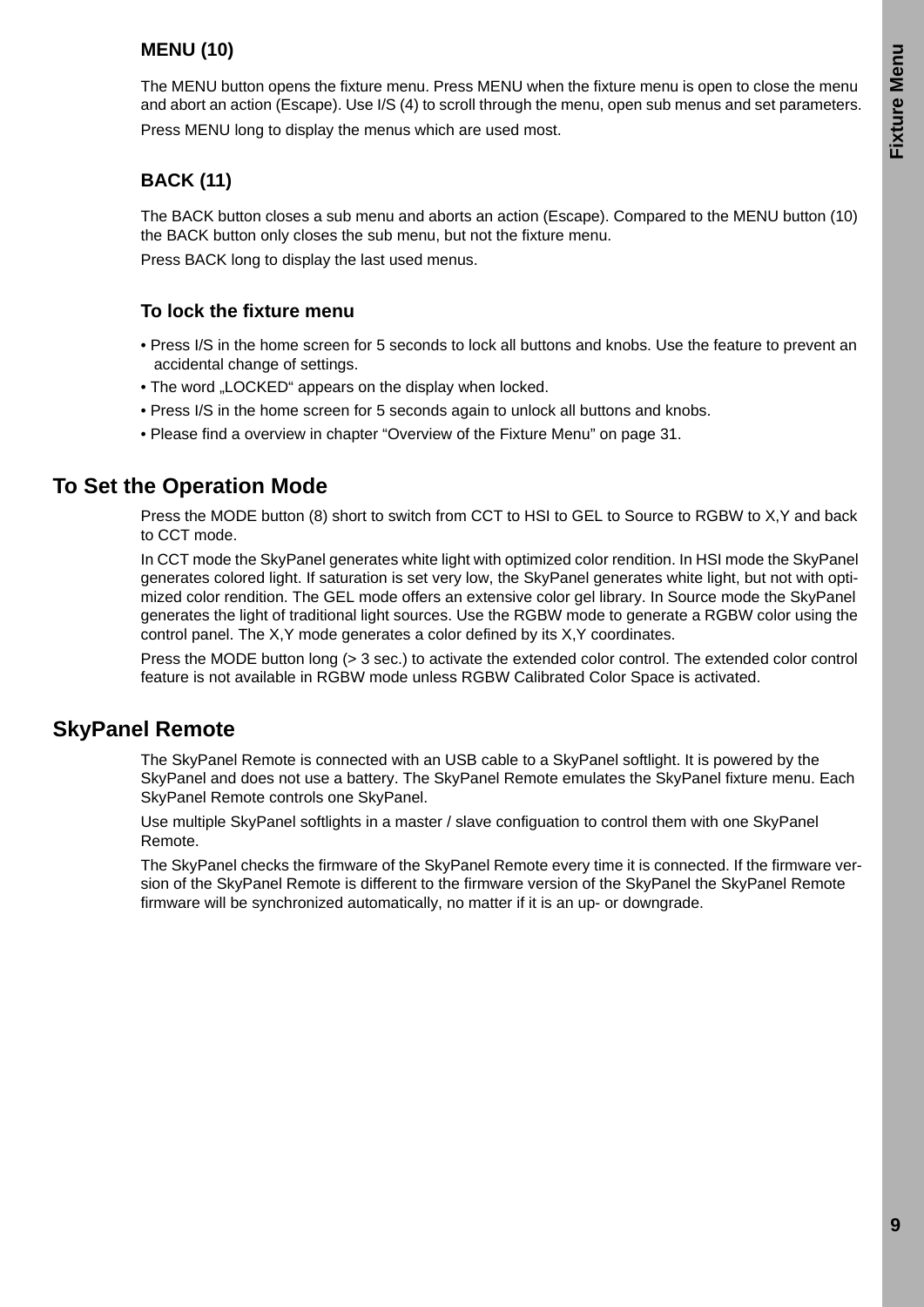## <span id="page-9-0"></span>**Fixture Modes**

The SkyPanel offers, depending on the model, up to 31 control modes. Use the 8 bit modes with basic controllers like dimmer consoles.

ARRI recommends the use of the 16 bit modes in combination with controllers supporting 16 bit resolution to obtain best results. The high resolution provides smooth dimming and precise color adjustments.

The coarse / fine modes utilize two channels for most parameters and provide higher resolution compared to the 8 bit modes in combination with controllers that do not support true 16 bit resolution. One channel sets the coarse value between 0 and 255 of the function. Each step is divided in 256 increments using the fine channel. This way it is possible to control the light very precise without using a true 16 bit resolution.

Below is a short overview of the different control modes. Please find a detailed overview of all DMX modes in the document "SkyPanel DMX Protocol Specification" which is available for free download on the ARRI website www.arri.com.

## <span id="page-9-1"></span>**CCT and RGBW**

This mode provides control of intensity, color temperature, green-magenta point and individual channels for controlling the red, green, blue and white color (only SkyPanel-C).

## <span id="page-9-2"></span>**CCT**

Simple white-only mode. It is used when the number of available channels of the controller is very limited. It provides control of intensity, color temperature and green-magenta point.

## <span id="page-9-3"></span>**CCT & HSI**

Provides control of intensity, color temperature, green-magenta point, hue and saturation (HSI = hue, saturation, intensity). In HSI mode (only SkyPanel-C) the color and intensity is very even over the fixtures as it is controlled using color algorithms which take the tolerances of the light engines into account during calculation.

## <span id="page-9-4"></span>**RGBW**

Simple mode for controlling the overall intensity and the red, green, blue and white intensity when only a limited number of channels is available. Please find more information about the RGB color space on [page 16.](#page-15-1)

#### <span id="page-9-5"></span>**HSI**

Simple mode for controlling hue, saturation and intensity when a limited number of channels is available.

#### <span id="page-9-6"></span>**GEL**

The GEL mode offers an extensive color filter list. The color temperature has two settings, 3.200 K and 5.600 K. The intensity can be controlled as usual.

#### <span id="page-9-7"></span>**xy Coordinates**

The xy mode determines the color displayed by its xy coordinates in the CIE 1931 diagram. Set the x and y coordinate with 8 bit or 16 bit resolution. One channel determines the transition type when fading from one color to another color.

## <span id="page-9-8"></span>**Source Matching**

Select from a list of light sources to match that color and spectrum. Source Matching saves a lot of time when you need a specific illumination. Select from 50 different light sources the one which fits best to your demands.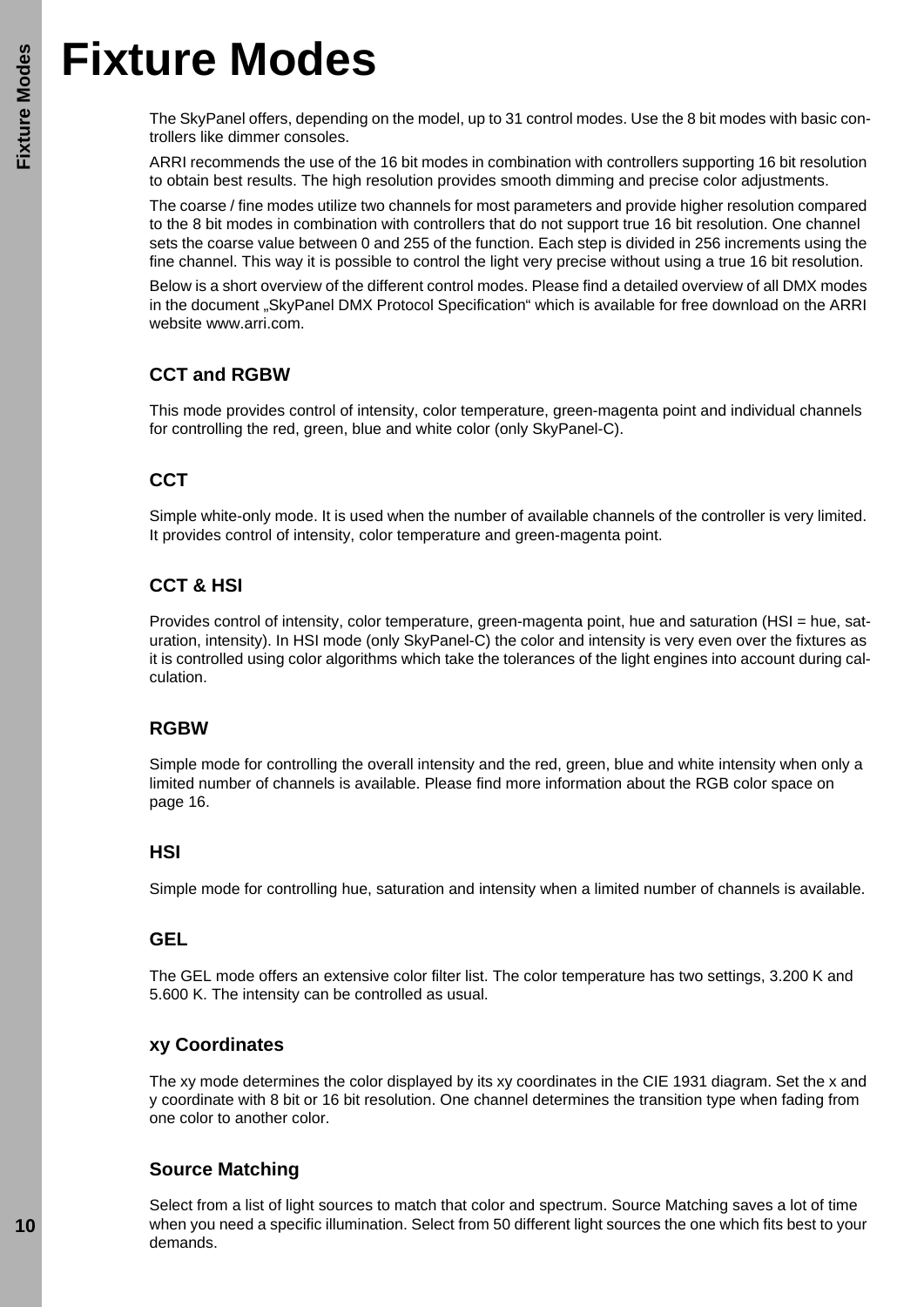## <span id="page-10-0"></span>**Light Effects**

The SkyPanel contains a light effect engine with 13 different light effects. Activating a light effect is very easy. Just activate a light effect via the fixture menu, DMX, Art-Net or sACN and set the parameters to get exactly the effect you need.

## <span id="page-10-1"></span>**Light Engine Control via DMX**

The light engines of the SkyPanel can be controlled individually. The control modes CCT & RGBW, HSI and X,Y coordinates apply to all light engines of a fixture, but you can set the corresponding parameters of each light engine individually. The S30 has one light engine, the S60 has two, the S120 has four, and the S360 has twelve light engines.

## <span id="page-10-2"></span>**Ultimate DMX Mode**

The ultimate DMX mode allows the combination of different control modes. You can select two modes and fade between them. This allows you to quickly select, prepare and crossfade the most suitable control modes for your application.

## <span id="page-10-3"></span>**Extended color control**

The extended color control allows to intuitively modify the current color. If extended color control is active, eight parameters are added to each control mode ([see "Extended Color Control" on page 12](#page-11-7)).

## **NOTICE**

Depending on the selected mode the channels required for each SkyPanel should be allocated in the controller to provide independent control of all SkyPanels connected to the controller.

## <span id="page-10-4"></span>**User Guide for SkyPanel as Decorative Lights**

ARRI lighting products are being applied into an increasing amount of application scenarios.

When used as a decorative light in events, exhibition or live shows, SkyPanels can perform for the eyes of the audience as well as for the camera by using the recommend settings below:

- Use a calibrated color mode such as HSI or CCT mode. RGBW mode can also be used if "RGBW Calibrated Color" is turned on.
- In case low intensity output is needed, ARRI recommends to activate Low End Mode.
- Intensity levels above 1% will yield better results. This applies to all above mentioned modes and all dimming curves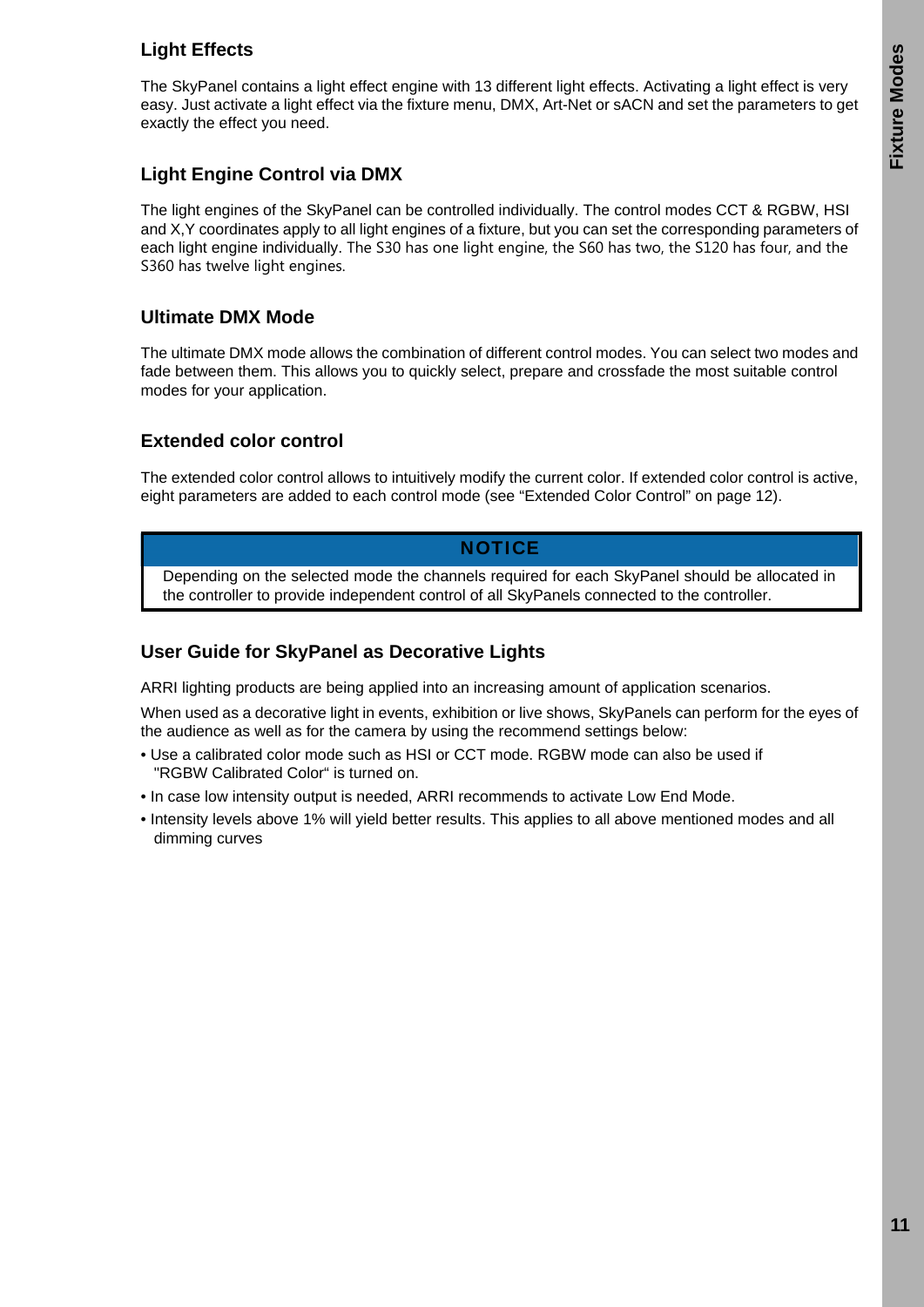## <span id="page-11-0"></span>**Functions**

## <span id="page-11-1"></span>**To set the Lighting Parameters in CCT Mode**

Set the color temperature continuously with the central rotary knob (5). Set the Green-Magenta point continuously with the right rotary knob (6). The current setting is displayed above the rotary knobs.

## <span id="page-11-2"></span>**To set the Color in HSI Mode**

Set the hue continuously with the central rotary knob (5). Set the saturation continuously with the right rotary knob (6). The current setting is displayed above the rotary knobs.

## <span id="page-11-3"></span>**To set the Lighting Parameters in GEL Mode**

Use the central rotary knob (5) to set the color temperature 3.200 K or 5.600 K. The right rotary knob (6) offers two options: "Best color" displays the gel with optimized color quality, "Brightest" displays the gel with optimized brightness.

• Press I/S (4) to open the gel library. Choose the gel manufacturer (Rosco or LEE) with the central rotary knob (5). Use the right rotary knob (6) to activate a gel category as shown in the table below.

| <b>Rosco</b>             | <b>LEE</b>              |
|--------------------------|-------------------------|
| <b>Color Correction</b>  | <b>Color Correction</b> |
| CalColor                 | <b>Color Filters</b>    |
| <b>Storaro Selection</b> | 600 Series              |
| Cinelux                  | Cosmetic                |
|                          | 700 Series              |

• Turn I/S (4) to call up a gel from the gel set. Press I/S to select a gel or press BACK (11) to close the gel set and set the intensity with I/S (4). Press I/S (4) again, to re-open the gel set.

## <span id="page-11-4"></span>**To set the Light Source in Source Mode**

Activate the source mode and press I/S to call up a list of the light sources available. Use the right rotary knob (6) to select the category (please see "DMX protocol specification", which is available for free download for a detailed list). Turn I/S to select a light source. The SkyPanel calls up the selected light source in real time. Press I/S to choose the selected light source.

## <span id="page-11-5"></span>**To set the Color in RGBW Mode**

The central rotary knob (5) has no function in RGBW mode. Use the right rotary knob (6) to select the functionality of the encoder I/S (4). Dependent on the selection of the right rotary knob, I/S is used to set the overall intensity of the red, green, blue and white color. Please note the setting "Direct Control" or "RGBW Color Space (see [page 16\)](#page-15-1). You can store the RGBW color as a preset.

## <span id="page-11-6"></span>**To set the Color in X,Y Mode**

The X,Y mode defines the color using its x,y coordinates. use the right rotary knob (6) to select the functionality of the encoder I/S (4). Dependent on the selection of the right rotary knob, I/S is used to set the intensity, the X or Y coordinate of the color. The range of both the X and Y coordinate is 0.0000 to 0.8000.

## <span id="page-11-7"></span>**Extended Color Control**

The extended color control allows the modification of the selected color in an intuitive way. It can be used both via the control panel or DMX.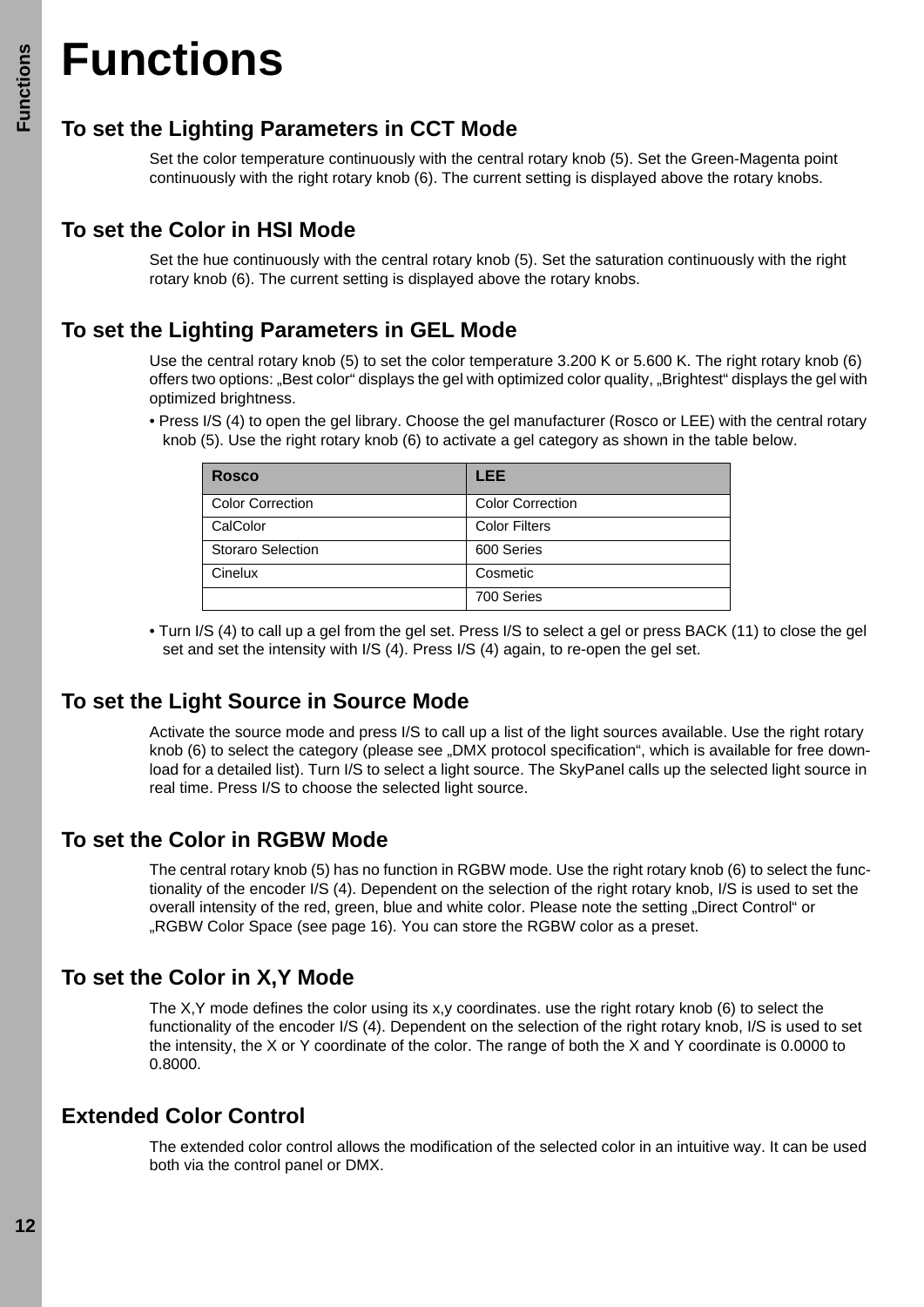## <span id="page-12-0"></span>**To Use the Extended Color Control via DMX**

The SkyPanel applies 8 additional channels to every DMX mode when the extended color control is activated vie the DMX settings menu. Please find more information in the "SkyPanel DMX Protocol Specification" which is available for free download on the ARRI web site www.arri.com.

#### **NOTICE**

The extended color control is not available in LE DMX control modes.

## <span id="page-12-1"></span>**To Use the Extended Color Control via the Control Panel**

Press the MODE button for approximately 3 sec in the home screen to activate the extended color control. If RGBW direct mode is active, the extended color control is not available. Please activate the calibrated RGBW color mode ( see ["Calibrated RGBW Color Space" on page 16\)](#page-15-1) to be able to activate the extended color control. If the extended color control is active, a short press of the MODE button switches between the operation modes (se[e"To Set the Operation Mode" on page 9](#page-8-3)

If an effect is active, press the MODE button for at least 3 sec to switch between the color mode, the extended color control screen and the effect parameter screen.

The picture below shows the color control screen.



In the upper left and right corner of the display the active special and operation modes are displayed similar to the home screen (in the picture above "HSI" operation mode).

Each parameter available is shown as a slider. Neutral parameters are indicated with the solid horizontal line at the middle of the bar. The horizontal bar of each slider indicates the value of each parameter. The selected parameter is indicated by a small bar under its slider. The name of the parameter and its value is shown under the sliders in the display.

From left to right, the bars in the extended color control screen stand for the following parameters:.

| <b>Description</b>               | <b>Parameter</b>      | Range                     |
|----------------------------------|-----------------------|---------------------------|
| Color temperature                | Warmer / Cooler       |                           |
| Saturation                       | Saturate / Desaturate |                           |
| Red portion of current color     | $+$ Red / - Red       |                           |
| Green portion of current color   | + Green / - Green     | $-1.000 > 0.000 > +1.000$ |
| Blue portion of current color    | $+$ Blue / - Blue     |                           |
| Cyan portion of current color    | + Cyan / - Cyan       |                           |
| Magenta portion of current color | + Magenta / - Magenta |                           |
| Yellow portion of current color  | + Yellow / - Yellow   |                           |

Select the parameter using the right rotary knob (6). Set the value of the parameter with the encoder I/S (4). Please note:

- The resolution of the encoder adapts dynamically to the moving speed.
- Clockwise turn increments the value of the parameter.
- Counter-clockwise turn decrements the value of the parameter.
- Double press within 800 ms resets the selected parameter to neutral (0).
- Triple press within 1200 ms resets all parameters to neutral (0).

When changing the operation mode the current values of the parameters are stored and restored when activating the operation mode the next time. After a power cycle, the SkyPanel extended color control parameters are restored for each operation mode.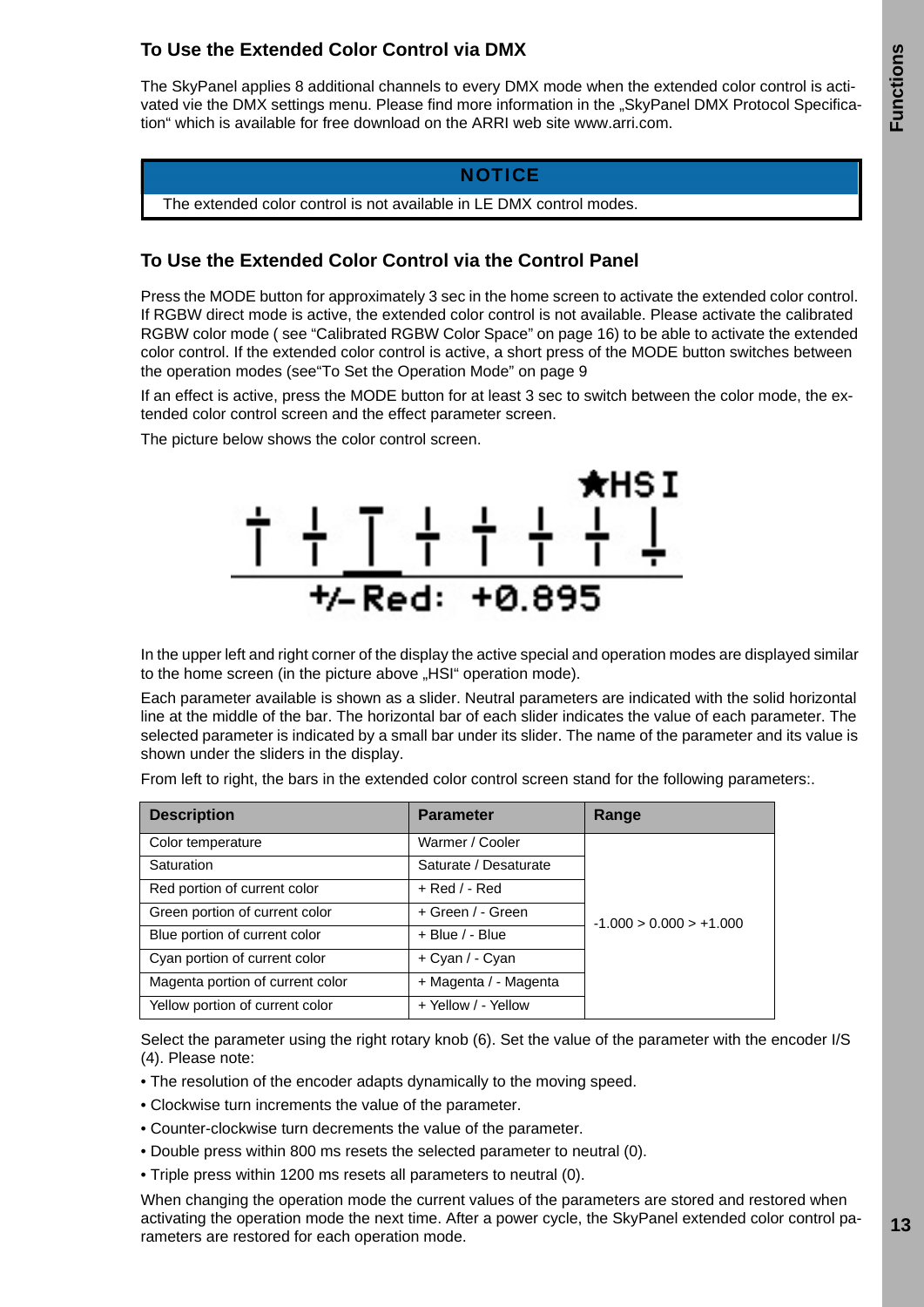**Functions** -unctions With activated extended color control:

- A star next to the active operation mode indicates the activated extended color control,
- the parameters are stored with each preset. Presets which contain parameters of the extended color control are marked with a star,
- modifying an extended color control parameters leaves any active preset,
- the calibrated RGBW color space is activated by the SkyPanel when the extended color control is activated via DMX,
- the direct RGBW color space is not available,
- the parameters are applied both to the start and end point of a cross fading,
- the parameters are not applied to lighting effects.

#### **NOTE**

Presets made in Firmware 4.0 or higher will not work on lower firmware versions.

## <span id="page-13-0"></span>**To Set the Brightness in all Operating Modes**

Set the brightness in both operating modes continuously with the encoder I/S (4). The setting is dynamic: Turning the encoder fast changes the intensity in coarse steps, turning it slow changes the intensity in fine steps.

## <span id="page-13-1"></span>**To Set the Dimming Curve**

The SkyPanel supports four dimming curves. The dimming curves are global: They affect both the intensity control via the fixture menu or DMX, wireless DMX, Art-Net and sACN.

- **Linear:** The intensity changes proportional to the encoder I/S (4) or the channel value.
- **Exponential:** The resolution is high at lower intensity levels and low at higher intensity levels. Use this dimming curve when you need a high resolution at low intensity levels. This is the default setting.
- **Logarithmic:** The resolution is low at lower intensity levels and high at higher intensity levels. Use this dimming curve when you need a high resolution at high intensity levels.
- **"S" curve:** The resolution is both high at lower and higher intensity levels and low at intensity levels in between. Use this dimming curve, when you need a high resolution at low and high intensity levels.

#### *To set the dimming curve*

- 1.Press the MENU button (10) to open the fixture menu.
- 2. Turn I/S, until "Light Control" is selected. Press I/S to open the menu.
- 3.Turn I/S, until "Dimming Curve" is selected. Press I/S to open the menu.
- 4.Select the dimming curve by turning I/S. Press I/S to confirm the setting.

#### **NOTICE**

The dynamic of an effect using the intensity is very low, when you choose a basic intensity value in a flat area of the dimming curve. Choose a different effect or select another dimming curve to create a more dynamic effect.

## <span id="page-13-2"></span>**To Set a Special Control Mode**

The SkyPanel supports four special control modes. The special control modes are global: They affect both the intensity control via the fixture menu or DMX, wireless DMX, and Art-Net or sACN.

#### <span id="page-13-3"></span>**Stage Mode**

Stage Mode is designed for live entertainment and theatrical performances which require completely smooth dimming to zero without intensity drop offs. Some color changes may happen at very low dimming levels.

Stage Mode is not designed for use with motion picture or broadcast cameras as flicker may occur.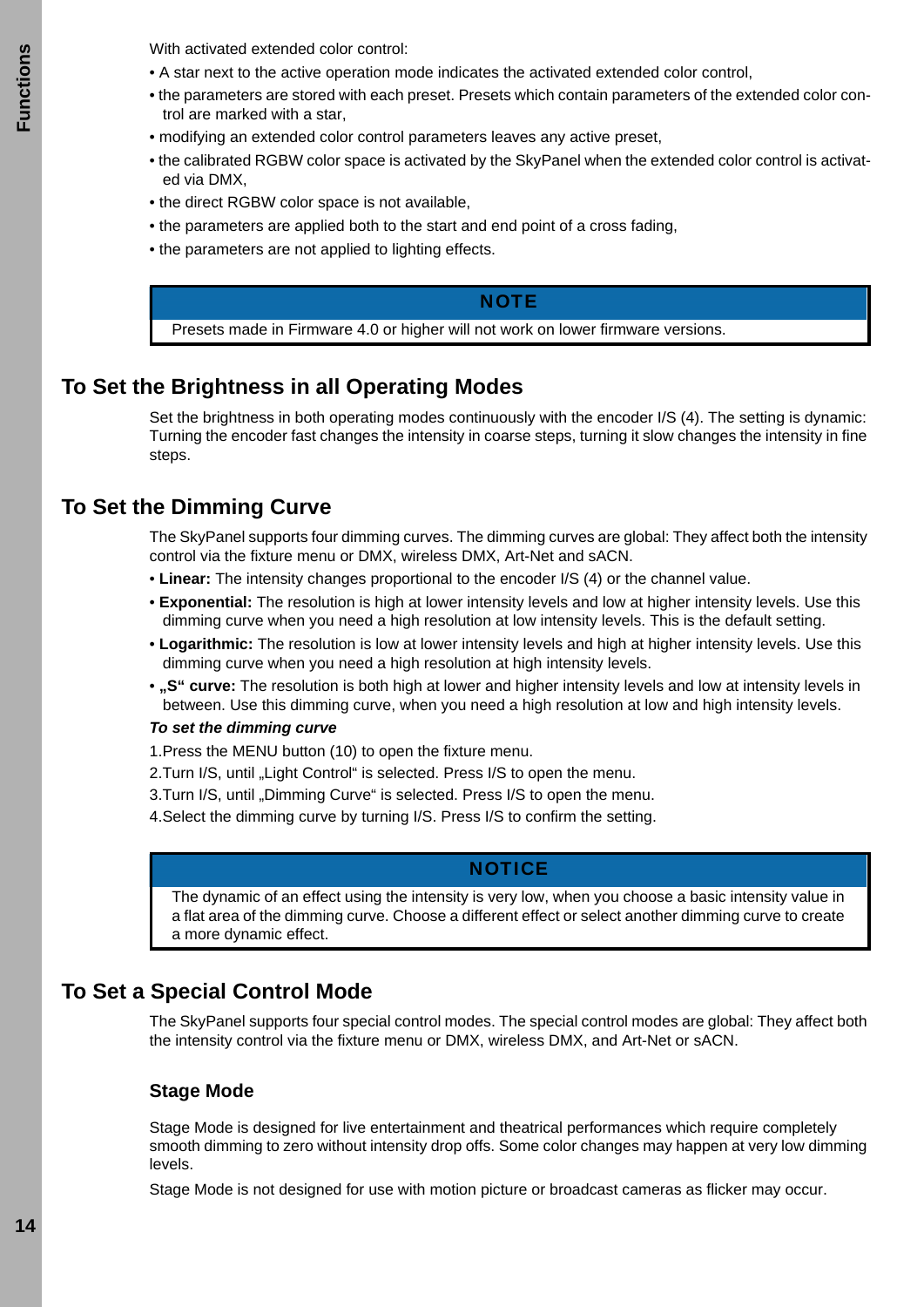## <span id="page-14-0"></span>**Low End Mode**

The Low End Mode optimizes the dimmer quality at low intensity levels and enables SkyPanel to generate accurate CCTs with high color rendition and smooth dimming at very low light levels. The Low End Mode can cause flickering when used with cameras shooting at high frame rates.

#### **NOTICE**

The stage mode can not be used with active low end mode and vice versa. The warning "*Not Available: Low End Mode*" or "*Not Available: Stage Mode*" will be displayed when you try to activate the stage mode or low end mode if the other mode is active. You need to de-activate the other mode before.

## <span id="page-14-1"></span>**Tungsten Mode**

The tungsten Mode can mimic the dimming curve and strike on-and-off effect of a traditional tungsten lamp. The CCT warms as the light is dimmed and when the intensity drops to zero quickly there is a short afterglow of warm light. This mode is perfect for mixing the SkyPanel with tungsten sources or for producing a familiar effect.

## <span id="page-14-2"></span>**High Speed Mode**

The High Speed mode generates flicker-free light for High Speed shootings. High Speed Mode has been tested up to 25.000 fps and down to 2° shutter angle with no flicker or roll bars. The intensity is fixed in High Speed mode. The only settings are 0% (black out) or 100% (full intensity). In High Speed mode the settings for low end mode, tungsten mode, effects and PWM frequencies are ignored.The operation modes CCT, HSI and GEL are available in High Speed Mode. When modifying a parameter the SkyPanel performs a short black-out when applying the new value. The operation modes SOURCE and RGBW are not available in High Speed Mode.

## **NOTICE**

Effects are de-activated in High Speed mode. When you try to call up an effect in High Speed mode, the warning "*Not Possible: High Speed Active*" is displayed. When you try to activate the High Speed mode with an effect active, the warning *"Not Possible: Effect Active*" is displayed. De-activate the effect or the High Speed mode to change the control mode.

#### *To set a special control mode*

- 1.Press the MENU button (10) to open the fixture menu.
- 2.Turn I/S, until "Light Control" is selected. Press I/S to open the menu.
- 3.Turn I/S, until "Special Modes" is selected. Press I/S to open the menu.
- 4.Select the special mode by turning I/S. Press I/S to confirm the setting.
- 5. Press MENU to close the menu.

#### <span id="page-14-3"></span>**Overview of the Special Control Modes**

| <b>Control Mode</b>                              | <b>Application</b>                 | <b>Dimming behavior</b>         | <b>Flicker behavior</b>           |
|--------------------------------------------------|------------------------------------|---------------------------------|-----------------------------------|
| Stage Mode                                       | Live Audience                      | Very good very low end<br>range | Will most likely cause<br>flicker |
| Low End Mode                                     | TV-Studio, Film                    | Good in low end range           | Might cause flicker               |
| <b>Tungsten Mode</b>                             | Simulation of a tungsten<br>source | Good through whole<br>range     | Might cause flicker               |
| Normal Mode (no special<br>control modes active) | Normal dimming                     | Good through whole<br>range     | Unlikely to cause flicker         |
| <b>Highspeed Mode</b>                            | No dimming                         | ---                             | Flicker free                      |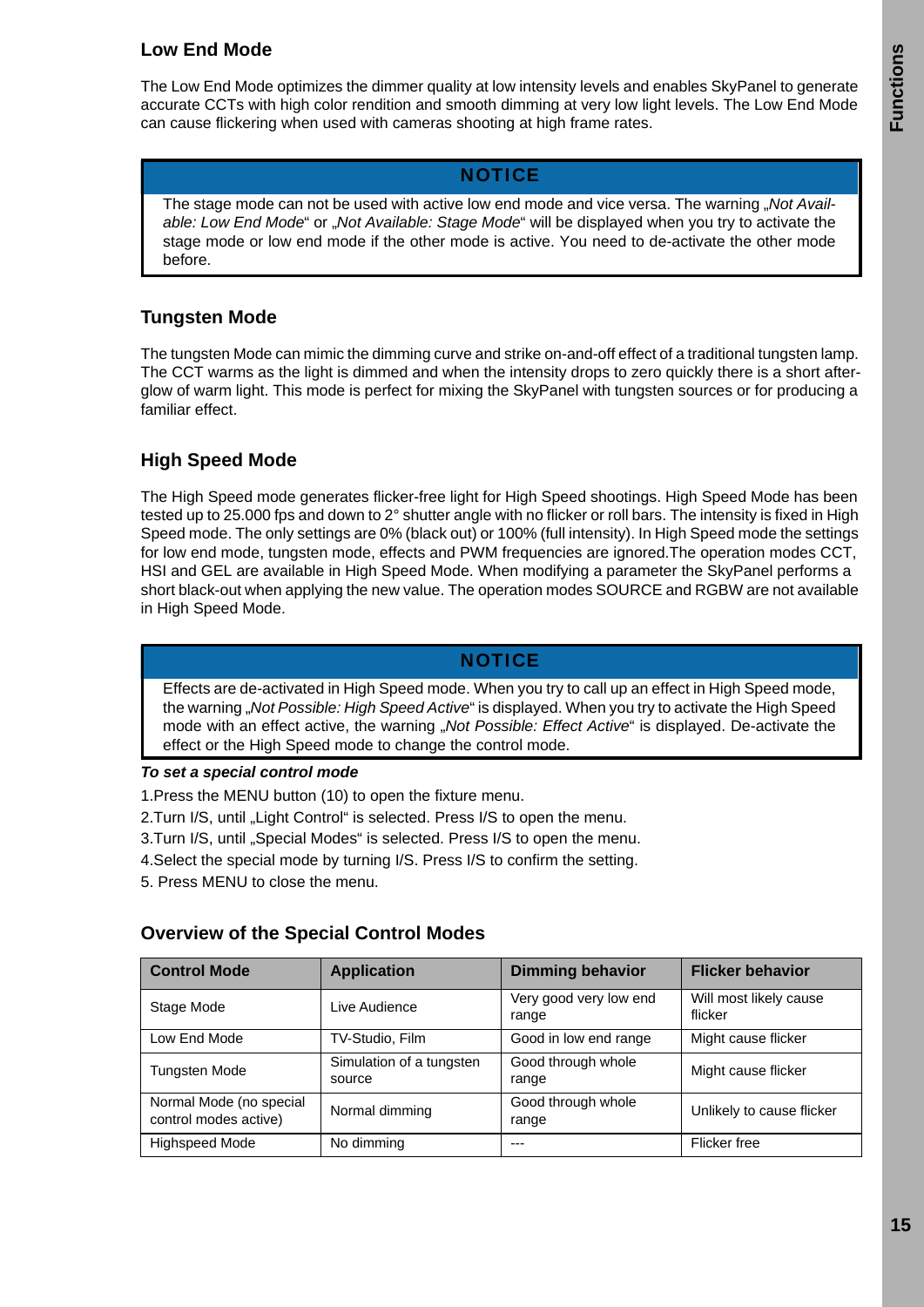## <span id="page-15-0"></span>**Master/Slave Mode**

In Master/Slave mode the slave fixtures mimic the master fixture without delay. The master fixture generates a DMX signal on the 5-pin DMX Thru connector.

Connect a maximum of 32 SkyPanels and L-series fixtures to a DMX data link. Choose one SkyPanel to be the master fixture.

#### **NOTICE**

There must not be more than one SkyPanel in the data link set to master.

Setting more than one fixture to master or connecting a DMX controller to the data link causes one or all master fixtures to de-activate the master mode

#### *To set the Master and Slave Fixtures*

1.Press the MENU button (10) to open the fixture menu.

- 2. Turn I/S, until "Light Control" is displayed. Press I/S to open the menu.
- 3.Turn I/S, until "Master/Slave Mode" is displayed. Press I/S to open the menu.
- 4. Set all fixtures in the data link to "Off" to de-activate master mode. Select "On" on one fixture in the data link to set the fixture as master fixture.
- 5.Press MENU to close the menu.

All fixtures in the data link will mimic the master fixture automatically and independent from their settings. Please note when using the master/slave mode:

- Art-Net and sACN are de-activated on all fixtures in the data link.
- Changing the mode on the master fixture (CCT, HSI, GEL, Source Matching, RGBW) changes the mode on all slave fixtures accordingly.
- Activating the extended color control on the master fixture activates the extended color control on slave fixtures supporting extended color control.
- The settings DMX protocol version, DMX address, tungsten mode, low end mode, fans and signal loss behavior are changed accordingly to the settings of the master fixture.
- Connect only C version fixtures of one type in a data link.
- L-series fixtures do not support the GEL mode.
- Presets are not available.

## <span id="page-15-1"></span>**Calibrated RGBW Color Space**

When using RGBW mode, the SkyPanel by default does not generate colors in a calibrated color space. The color is generated with optimized brightness within the specified tolerances. You can activate the calibrated color space Kodak Pro Photo Color Gamut / ESTA standard E1.54 to force the SkyPanel to generate a calibrated color. The calibrated color space is a global setting and is active in both on-board controls and DMX.

Use the right rotary knob (6) to adjust the portion of the red, green and blue color of the current color. Turn the knob further to set the white point and green-magenta point of the current color.

#### *To Activate and De-activate the Calibrated RGBW Color Space:*

1.Press the MENU button (10) to open the fixture menu.

- 2. Turn I/S, until "Light Control" is displayed. Press I/S to open the menu.
- 3. Turn I/S, until "RGBW Color Space" is displayed. Press I/S to open the menu.
- 4. Select "Direct Control" to generate colors with optimized intensity. Select "Calibrated Color" to generate a calibrated color.
- 5.Press MENU to close the menu.

## <span id="page-15-2"></span>**Frequency Selection**

You can change the frequency in the fixture menu. Change the frequency, when you recognize flicker when in the camera picture or by your eyes. The default frequency is the highest frequency. You can change the frequency in 10 steps. Frequency 1 is the highest frequency, while frequency 10 is the lowest frequency setting.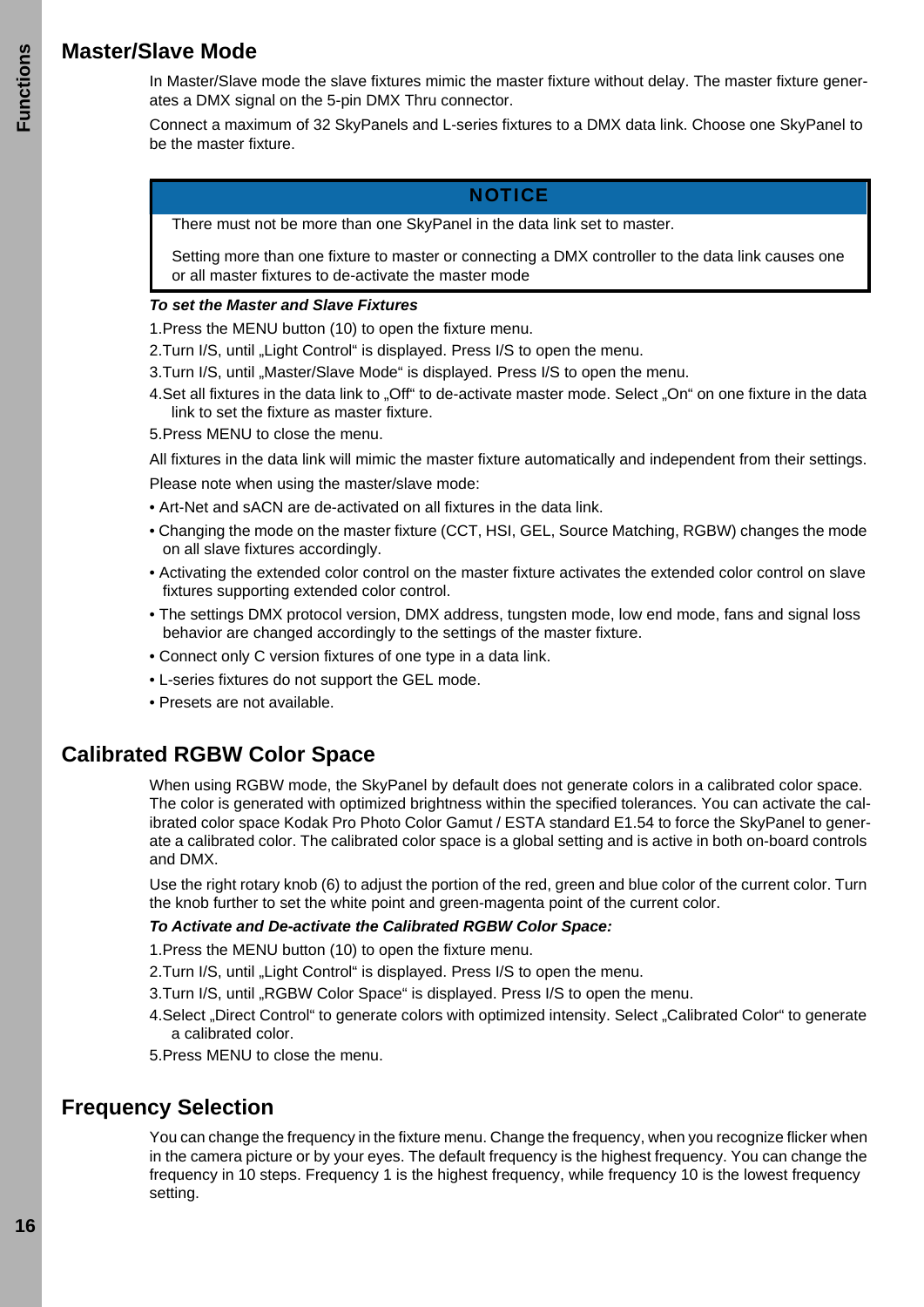#### *To set the frequency*

- 1.Press the MENU button (10) to open the fixture menu.
- 2.Turn I/S, until "Light Control" is displayed. Press I/S to open the menu.
- 3. Turn I/S, until "Frequency Selection" is displayed. Press I/S to open the menu.
- 4.Select a frequency. Press I/S to confirm the setting. The frequency is set immediately.
- 5. Press MENU to close the menu.

## <span id="page-16-0"></span>**To set the Fan Mode**

You can set the fan mode to adapt the cooling and noise level to the environment. The table below shows the available options:

| <b>Fan Mode</b>                | Max. power<br>(only S360-C) | <b>Description</b>                                    |  |
|--------------------------------|-----------------------------|-------------------------------------------------------|--|
| Normal (only S360-C)<br>1500 W |                             | The fans operate temperature regulated.               |  |
| <b>Quiet Mode</b>              | 1200 W                      | The fans operate constantly at low speed<br>(silent). |  |
| Variable<br>1200 W             |                             | The fans operate temperature regulated.               |  |
| <b>High Temp</b>               | 1200 W                      | The fans run at maximum speed.                        |  |

#### *To set the fan Mode*

1.Press the MENU button (10) to open the fixture menu.

- 2. Turn I/S, until "Fan Mode" is displayed. Press I/S to open the menu.
- 3.Select the Fan mode by turning I/S. Press I/S to confirm the setting.
- 4.Press MENU to close the menu.

## <span id="page-16-1"></span>**Lighting Effects**

The SkyPanel offers an effect library with a wide variety of lighting effects used on set or in a TV studio. The SkyPanel replaces many special effect devices with its unique effect library.

You can call up all effects using the fixture menu or via DMX, Art-Net or sACN. Every effect offers specific parameters. A lighting effect can be stored in a preset slot for quick access at a later point.

#### *To select and activate an effect*

1.Press the MENU button (10) to open the fixture menu.

2. Turn I/S, until "Lighting Effects" is displayed. Press I/S to open the menu.

3.Select the desired effect by turning I/S.

- 4.Press I/S to start the effect.
- 5.Set the parameters, as described below.

#### *To stop an effect*

- 1.Press the MENU button (10) to open the fixture menu.
- 2. Turn I/S, until "Lighting Effects" is displayed. Press I/S to open the menu.
- 3. Select the option "Off". Press I/S to confirm.

#### *Start / Stop function of the effect*

If an effect is running, press I/S to stop the effect execution. Press I/S again to restart the effect from the beginning. While stopped, the SkyPanel performs a black out and a P:<Effect> shows the status in the display. The start / stop function is only available in the effects control screen.

The SkyPanel provides the following effects in DMX modes 22 (8 bit) and 23 (16 bit):

#### **Party**

The Party effect calls up the color spectrum or changes the color temperature from warm to cold and vice versa in an endless loop.

Parameters:

- Saturation
- Speed

If you do not need the effect for shooting, you will need it for the party when the movie is done!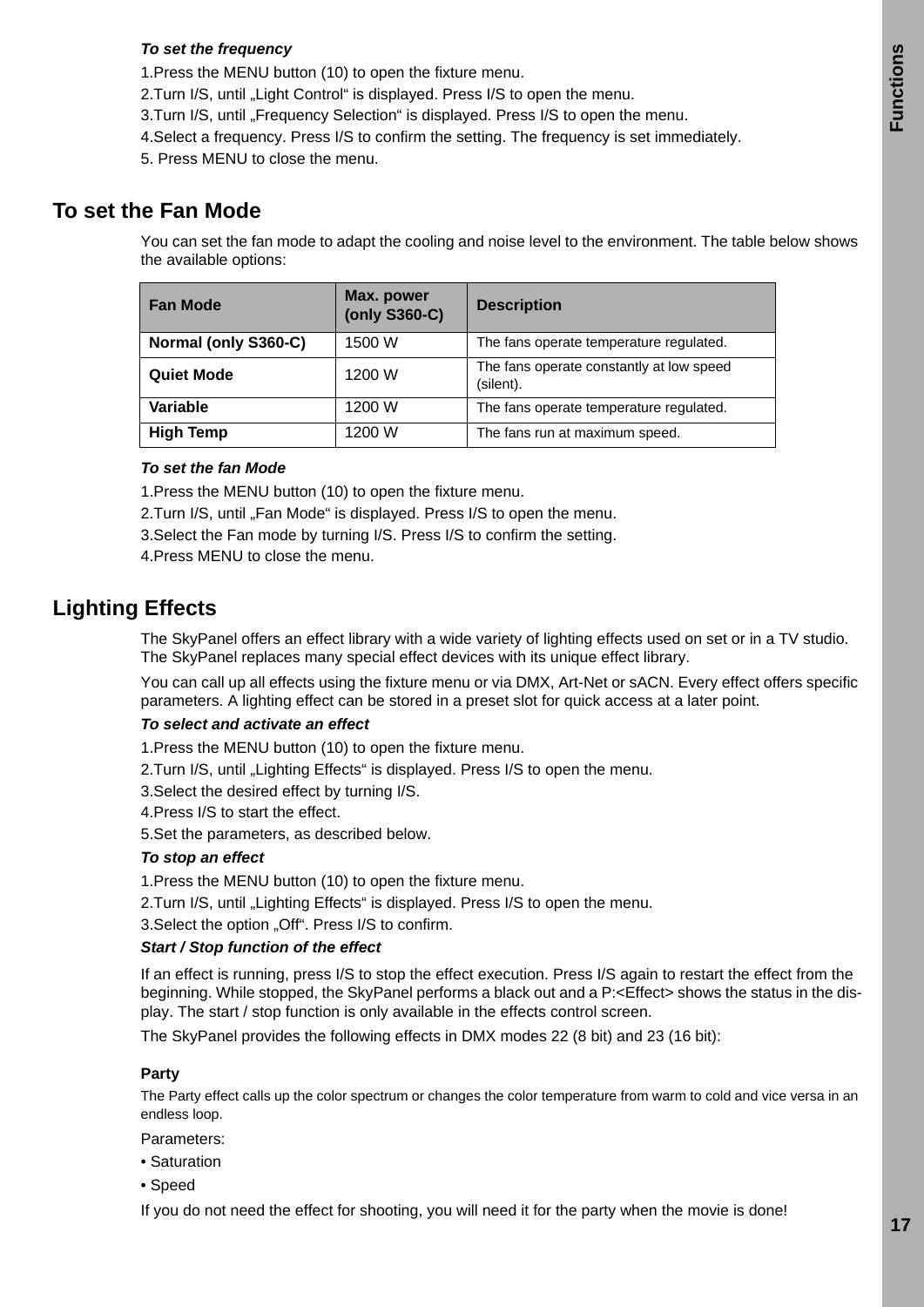#### **Candle**

Low flickering of a warm light, slower than fire and less energetic. The light gentle fades in CCT and brightness with periods of static behavior in between. It consists of "flutters" and static periods.

Parameters:

- CCT range
- Speed

#### **Clouds Passing**

Slow variations in intensity and CCT that can be offset. The effect is most useful when using many Sky-Panels that are offset to prevent a simultaneous effect on different fixtures.

Parameters:

- Offset
- Passing speed
- Sync

#### **Club Lights**

Random colors that pulse, flash and fade.

Parameters:

- Color variety
- Speed
- Sync

#### **Color Chase**

Creates a color chasing effect over the surface of the SkyPanel using multiple LED light engines.

- Parameters:
- Saturation
- Speed
- Offset
- Sync

#### **Cop Car**

Creates an on-board blue and red flashing effect to mimic a police car, an ambulance or a fire brigade. Do not use the effect in public areas without permission.

Parameters

- Color combination
- Flash pattern

#### **Explosion**

A bright flash of light with a fast attack and a semi-slow decay.

Parameters:

- Trigger
- Decay

#### **Fire**

Creates a flickering fire effect.

Parameters:

- CCT range
- Flicker speed

#### **Fireworks**

Bright flashes of color and have a quick start and fade to zero intensity.

Parameters:

- Color combination
- Speed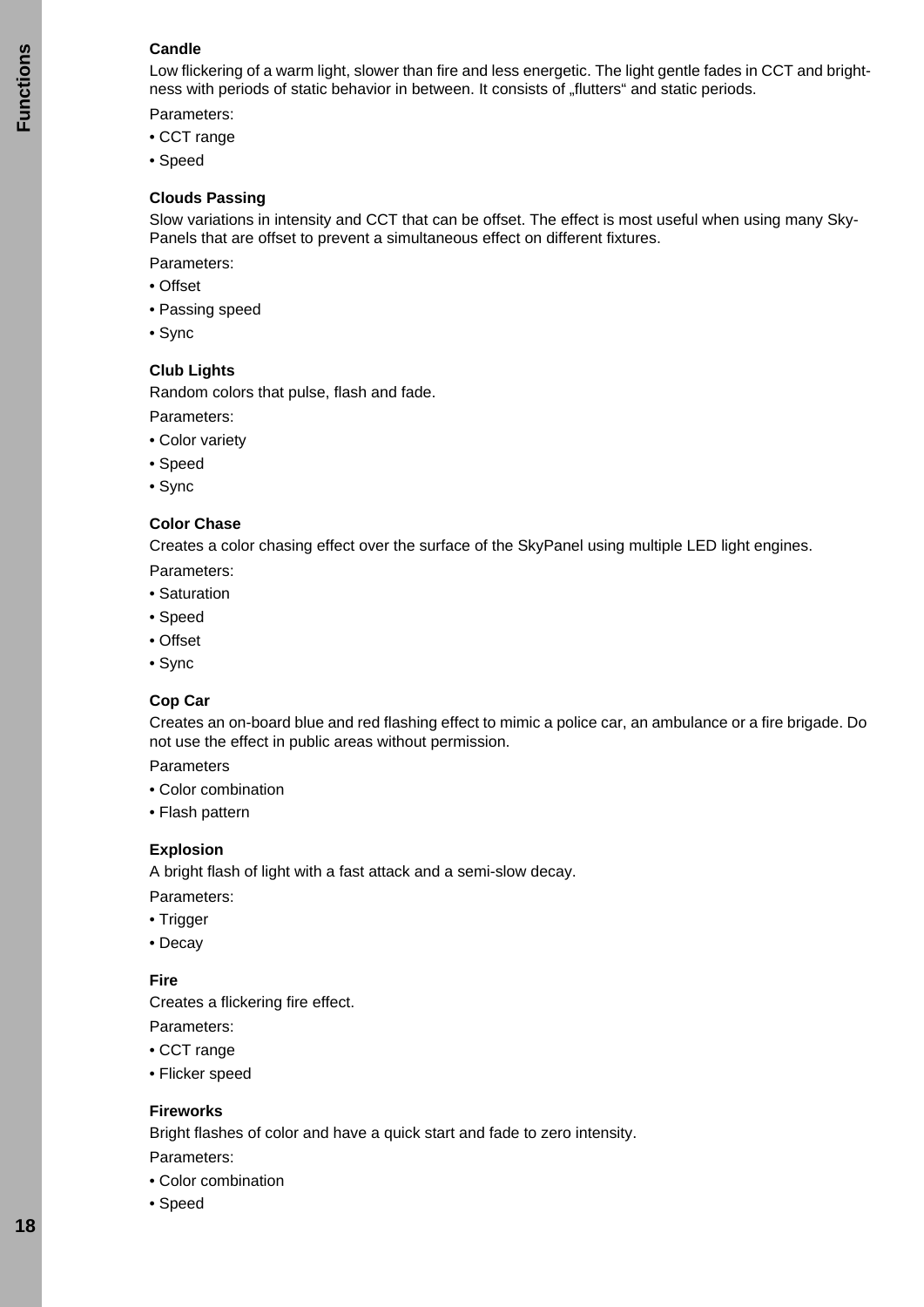#### **Fluorescent Flicker**

Fluorescent color with static periods and then periods of the light flickering on and off.

Parameters:

- Speed
- Frequency

#### **Light Strobe**

Generates a white or colored strobe effect with adjustable speed from 25 flashes / sec to 1 flash / sec.

### DANGER

#### **DANGER! Risk of injury or death through epileptic seizure.**

Do not use the effect near stairways, in corridors or near public exits.

Provide advance notice that strobe lighting is in use. Display advisory notices on the set, at the point of ticket sales, on tickets if possible, in the program, and at the entrance(s) to the venue or studio.

Avoid extended periods of continuous flashing, particularly at frequencies of 10 to 20 flashes per second. At flash rates below 5 flashes per second, it is estimated that only 5% of flicker-sensitive persons will be at risk of seizure

Make sure that personnel at the venue are trained in the care of a person who is having an epileptic seizure and able to provide care if necessary.

If strobes are in use and a person has a seizure, switch the strobes off immediately.

Mount strobes as high above head height as practicable.

Parameters:

- CCT
- Green-Magenta point
- Cross fade
- Saturation
- Flash speed

#### **Lightning**

Creates an on-board flashing lightning effect. Intensity, speed and frequency of flashing can be controlled.

- Parameters:
- CCT
- Green-Magenta point
- Speed
- Frequency
- Sync

#### **Paparazzi**

Effect that mimics a flash bulb or modern camera flash.

Parameters:

- CCT
- Flash type
- Frequency

#### **Process**

Fading on and off of white light that moves from one light engine to the next.

- Parameters:
- Speed
- Direction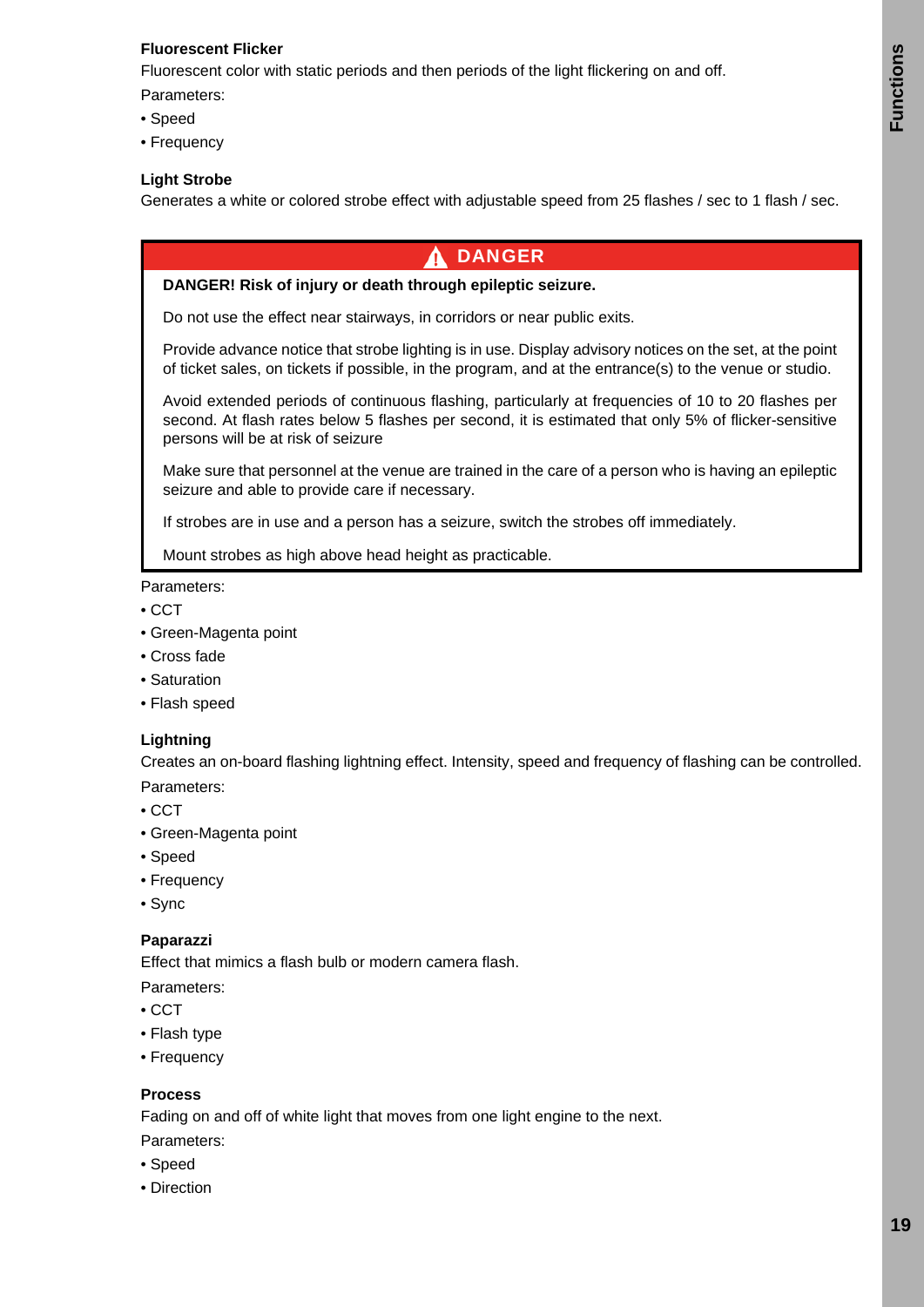#### **Pulsing**

A pulsing or throbbing effect where the color and speed can be set.

Parameters:

- CCT
- Green-Magenta point
- Cross fade
- Color
- Saturation
- Frequency
- Span

#### **Television**

Creates an on-board TV effect. Cool CCT that changes intensity every few seconds.

Parameters:

- CCT range
- Speed

#### **Welding**

Quick bright flashes on different light engines with a fast decay.

Parameters:

- Speed
- Minimum brightness

## <span id="page-19-0"></span>**To Activate and set Effect Parameters with the Fixture Menu**

The rotary knobs adjust the effect parameters when an effect is active. For all effects applies:

- The selected effect is displayed in the left top corner of the display.
- Intensity / Selector adjusts the intensity.
- Press I/S to stop the effect (black out).
- Press I/S again to restart the effect.
- Press MODE long (> 1 sec) to activate the parameters described below (column "Mode", not available for all effects).
- Press MODE again to close the effect control and regain normal control.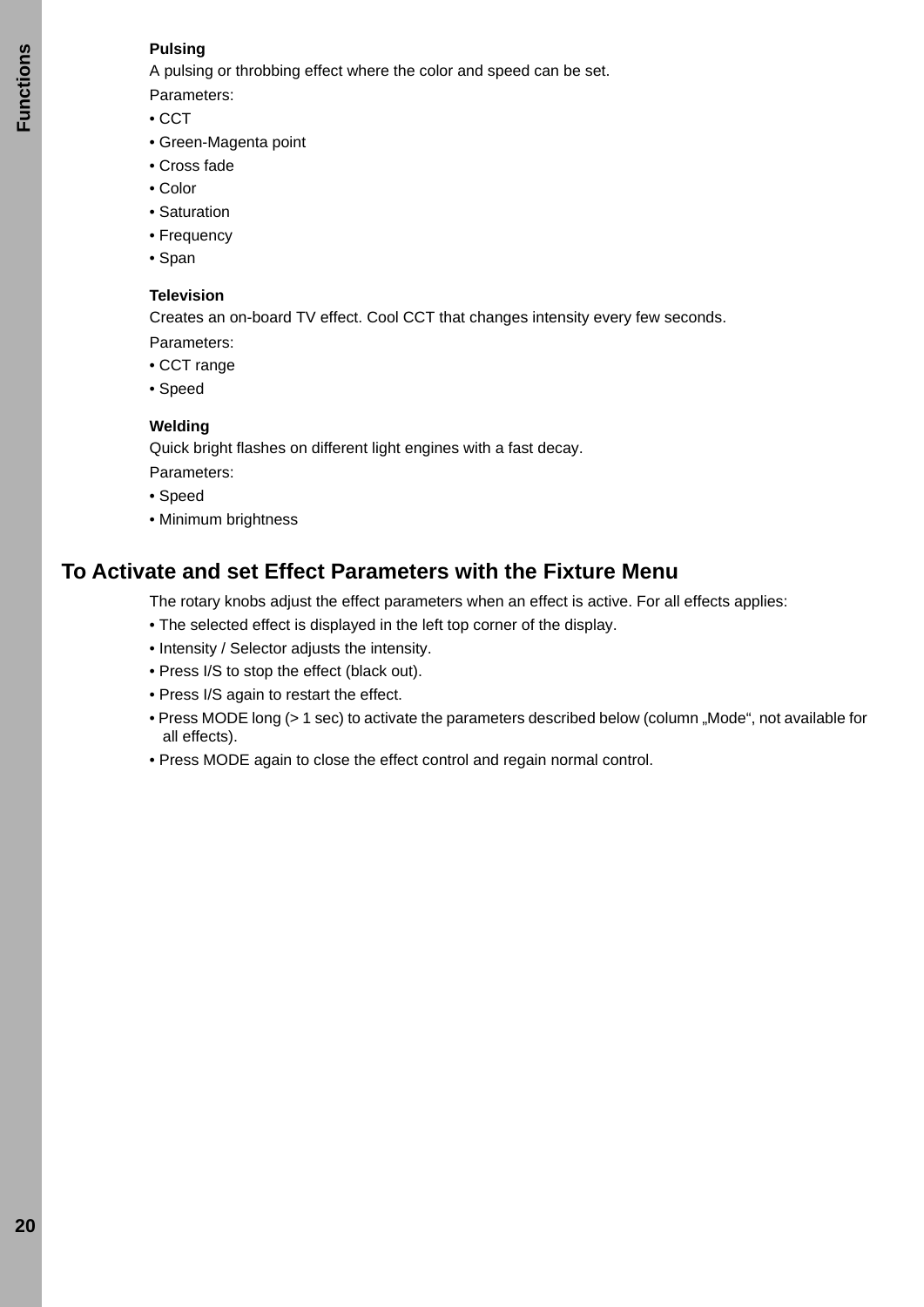| <b>Effect</b>              | <b>Mode</b>             | <b>Rotary Knob</b> | <b>Parameter</b>             |
|----------------------------|-------------------------|--------------------|------------------------------|
| <b>Party Effect</b>        |                         | Central            | Saturation                   |
|                            |                         | Right              | Speed                        |
| <b>Candle</b>              |                         | Central            | CCT range                    |
|                            |                         | Right              | Speed                        |
| <b>Clouds Passing</b>      |                         | Central            | Offset                       |
|                            |                         | Right              | Speed                        |
| <b>Club Lights</b>         |                         | Central            | Color range                  |
|                            |                         | Right              | Speed                        |
|                            |                         | Central            | Offset                       |
| <b>Color Chase</b>         | X                       | Central            | Saturation                   |
|                            |                         | Right              | Speed                        |
| Cop Car                    |                         | Central            | Color combination            |
|                            |                         | Right              | Flash pattern                |
|                            |                         | $\mathsf{I/S}\$    | Trigger                      |
| <b>Explosion</b>           |                         | Right              | Decay                        |
|                            | $\overline{\mathsf{x}}$ |                    | Color mode                   |
| <b>Fire</b>                |                         | Central            | CCT range                    |
|                            |                         | Right              | Speed                        |
| <b>Fireworks</b>           |                         | Central            | Color combination            |
|                            |                         | Right              | Speed                        |
|                            |                         | Central            | Speed                        |
| <b>Fluorescent Flicker</b> |                         | Right              | Frequency                    |
|                            | X                       |                    | Color mode                   |
|                            | X                       | Central            | Speed                        |
| <b>Light Strobe</b>        |                         | Central            | Normal functionality         |
|                            |                         | Right              | Normal functionality         |
|                            |                         | Central            | Frequency                    |
| Lightning                  | $\overline{\mathsf{x}}$ | Central            | CCT range                    |
|                            |                         | Right              | Speed                        |
|                            | X                       | Right              | Green-Magenta point          |
|                            |                         | Central            | Frequency                    |
| Paparazzi                  | X                       | Central            | CCT range                    |
|                            | $\overline{\mathsf{x}}$ | Right              | Flash bulb                   |
|                            |                         | Right<br>Central   | Green-Magenta point          |
|                            |                         |                    | Speed<br>Direction           |
| <b>Process</b>             | $\overline{\mathsf{x}}$ | Right              | Color mode                   |
|                            |                         | Central            | Normal functionality         |
|                            | X.                      | Central            |                              |
| <b>Pulsing</b>             |                         | Right              | Span<br>Normal functionality |
|                            | X                       | Right              | Frequency                    |
|                            |                         | Central            | CCT range                    |
| <b>Television</b>          |                         | Right              | Speed                        |
|                            |                         | Central            | Speed                        |
| Welding                    |                         |                    | Minimum brightness           |
|                            | X                       | Right              | Color mode                   |
|                            |                         |                    |                              |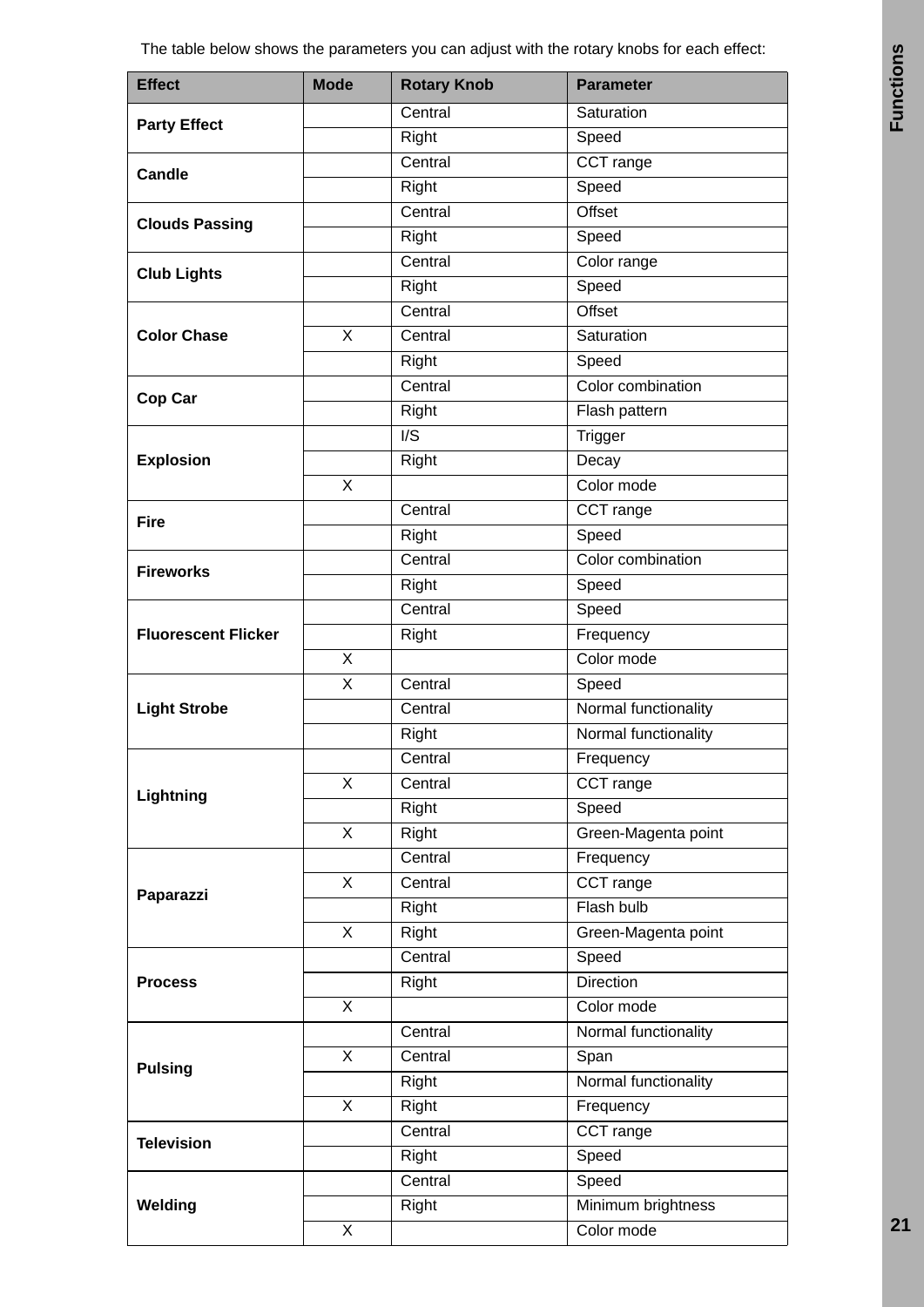When changing a parameter of an active effect through the fixture menu or via DMX, the internal effect generator recalculates the effect in real time. The effect can stutter, step or be unsmooth for a short period. Do not change parameters of an active effect if the effect needs to run smooth.

## <span id="page-21-0"></span>**To Set the Display Behavior**

You can set the intensity of the background illumination, the contrast, the behavior of the background illumination and the orientation of the display content.

#### *To set the display behavior*

1.Press the MENU button (10) to open the fixture menu.

2.Turn I/S, until "Display Setup" is displayed. Press I/S to open the menu.

- 3. Turn I/S, until "Display Illumination" is displayed. Press I/S to open the menu. Select the desired setting by turning I/S. Press I/S to confirm the setting.
- 4. Turn I/S, until . Display Brightness" is displayed. Press I/S to open the menu. Select the desired brightness by turning I/S. Press I/S to confirm the setting.
- 5. Turn I/S, until "Display Contrast" is displayed. Press I/S to open the menu. Select the desired contrast by turning I/S. Press I/S to confirm the setting.
- 6.Turn I/S, until "Display Rotation" is displayed. Press I/S to open the menu. Select the desired setting by turning I/S. Press I/S to confirm the setting.
- 7. Turn I/S, until "Error Mode Display" is displayed. Press I/S to open the menu. Select the desired setting by turning I/S. Press I/S to confirm the setting.

Please refer to section ["Overview of the Fixture Menu" on page 31](#page-30-0) for a detailed explanation of the options.

## <span id="page-21-1"></span>**USB Functions**

#### *To Update the Firmware*

- 1.Copy the SkyPanel update file to the root of an USB memory stick.
- 2.Connect the USB memory stick to the USB-A connector of the SkyPanel.
- 3.After a short time the fixture detects the update file on the USB memory stick.
- 4. Confirm the update with "Yes".
- 5.Wait, until the update is finished and the SkyPanel has rebooted with the new firmware.
- 6.Remove the USB memory stick.

#### *To Update a SkyPanel Remote*

The SkyPanel Remote is automatically up- and downgraded by the SkyPanel connected whenever the firmware versions of the SkyPanel Remote and the SkyPanel are different.

#### **NOTICE**

Disconnect all DMX cables from the product before using an USB memory stick. The data transfer between the product and the USB memory stick might be disturbed due to interferences.

Do not remove the USB memory stick during an update or data transfer. The file system might be corrupted. You might need to perform a recovery update to return the fixture to a functional state.

The USB-A port can power small USB devices. The maximum current is 500 mA @ 5V. Do not overload the USB-A port.

## <span id="page-21-2"></span>**Preset Lists**

The fixtures preset list can be saved to an USB memory stick and be uploaded to another SkyPanel.

#### *To Save a preset List*

1.Connect an USB memory stick to the USB-A connector of the SkyPanel.

2.Press the MENU button (10) to open the fixture menu.

3.Turn I/S, until "USB Functions" is selected. Press I/S to open the menu.

4. Turn I/S, until "Save Presets" is selected. Press I/S to open the menu.

5. Select "Yes" and press I/S to confirm the setting. Select "No" to abort saving the preset list.

6.The preset list will be saved on the USB memory stick.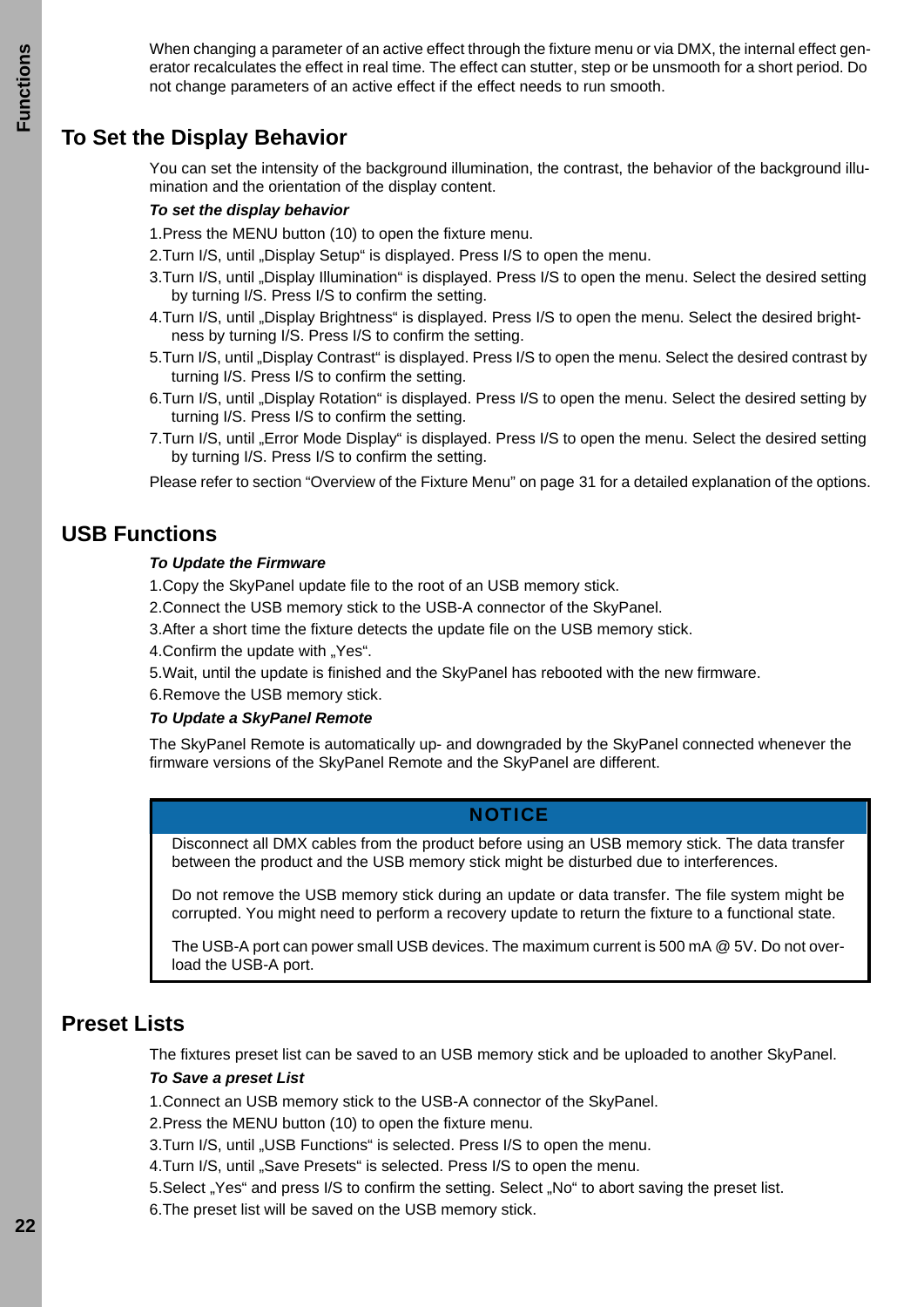Up to 30 preset lists can be stored in the root directory of the USB memory stick. The file name is **<product serial number>-Presetxx.json**. The SkyPanel is looking for "Presetxx.json" to identify a preset list on an USB memory stick. Be sure to keep the string when renaming a preset list. Otherwise the file will not be found by the SkyPanel.

#### *To Load a Preset List*

- 1.Connect an USB memory stick with one or more preset lists to the USB-A connector of the SkyPanel.
- 2.Press the MENU button (10) to open the fixture menu.
- 3.Turn I/S, until "USB Functions" is selected. Press I/S to open the menu.
- 4. Turn I/S, until "Load Presets" is selected. Press I/S to open the list of the preset lists available in the root directory of the USB memory stick.
- 5.Turn I/S, to select a preset list.
- 6.Press I/S to load the selected preset list. The internal preset list of the SkyPanel will be overwritten by the selected preset list.

## <span id="page-22-0"></span>**To Save and Load Fixture Settings**

The fixtures settings can be saved to an USB memory stick and be uploaded to another SkyPanel. The file contains all fixture settings except the DMX address and IP settings.

#### *To Save the Fixture Settings*

1.Connect an USB memory stick to the USB-A connector of the SkyPanel.

2.Press the MENU button (10) to open the fixture menu.

3.Turn I/S, until "USB Functions" is selected. Press I/S to open the menu.

4. Turn I/S, until "Save Fix. Settings" is selected. Press I/S to open the menu.

5. Select "Yes" and press I/S to confirm the setting. Select "No" to abort saving the fixture settings.

6.The fixture settings will be saved on the USB memory stick.

Up to 30 fixture settings files can be stored in the root directory of the USB memory stick. The file name is <product serial number>-Clonexx.json. The SkyPanel is looking for "Clonexx.json" to identify a fixture settings file on an USB memory stick. Be sure to keep the string when renaming a fixture settings file. Otherwise the file will not be found by the SkyPanel.

#### *To Load Fixture Settings*

- 1.Connect an USB memory stick with one or more fixture settings files to the USB-A connector of the Sky-Panel.
- 2.Press the MENU button (10) to open the fixture menu.
- 3.Turn I/S, until "USB Functions" is selected. Press I/S to open the menu.
- 4.Turn I/S, until "Load Fix. Settings" is selected. Press I/S to open the list of the fixture settings files available in the root directory of the USB memory stick.
- 5.Turn I/S, to select a fixture settings file.
- 6.Press I/S to load the selected fixture settings. The SkyPanel restarts with the new fixture settings after successful upload.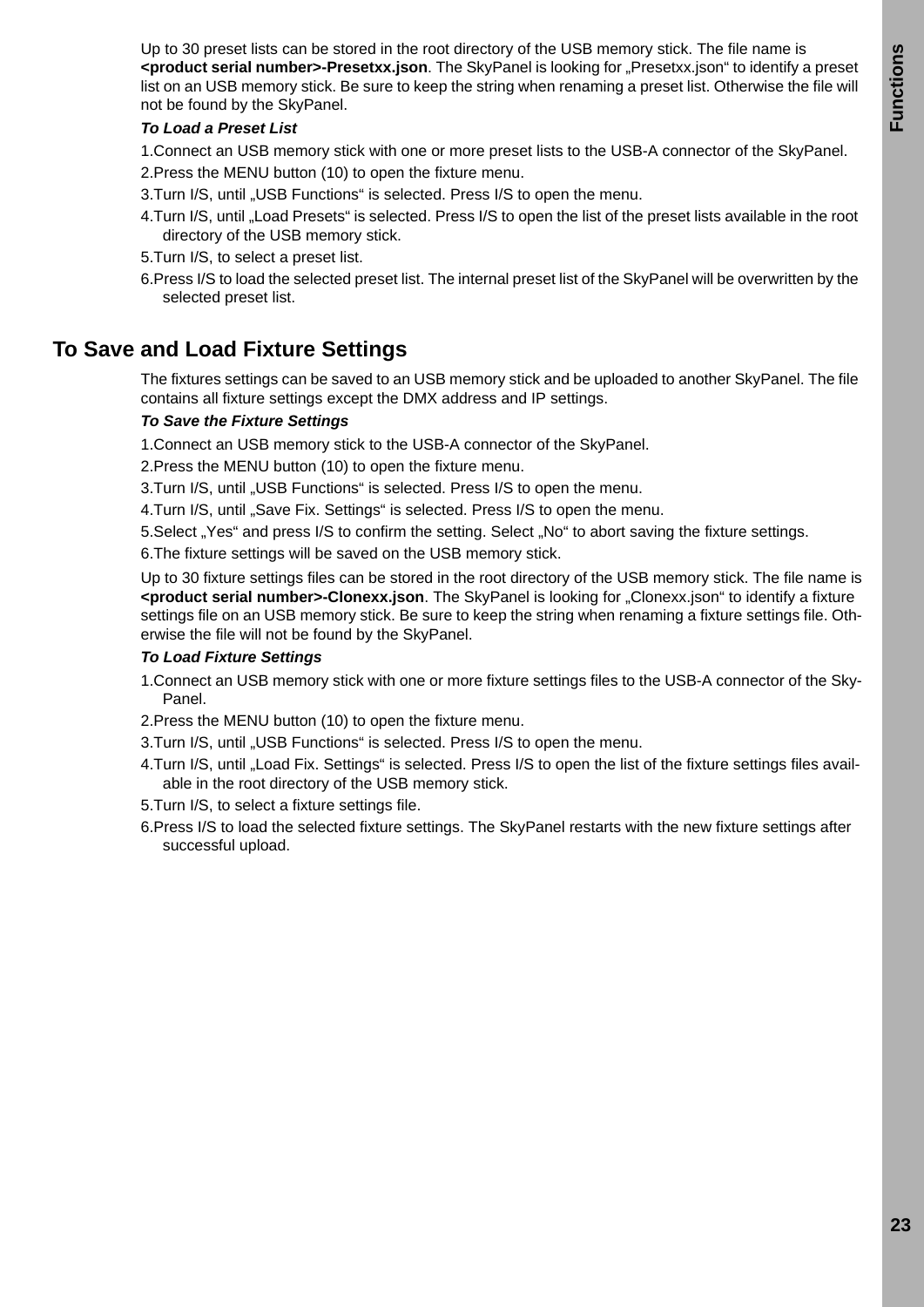## <span id="page-23-0"></span>**To Save the Error and Service Log**

For diagnosis purpose you might be asked to send the error and service log to the ARRI service. The log files can be downloaded to an USB memory stick.

The file name contains the date, time and serial number of the fixture.

#### *To save the log files*

1.Connect an USB memory stick to the USB-A connector of the SkyPanel.

2.Press the MENU button (10) to open the fixture menu.

3. Turn I/S, until "USB Functions" is selected. Press I/S to open the menu.

4. Turn I/S, until "Save Error Log" is selected. Press I/S to open the menu.

5. Select "Yes" and press I/S to confirm saving the log files. Select "No" to abort saving the log files.

6.The log files will be saved on the USB memory stick.

## <span id="page-23-1"></span>**To Read out Fixture Settings**

1.Press the MENU button (10) to open the fixture menu.

2. Turn I/S, until "Enabled Functions" is displayed. Press I/S to open the menu.

Change the status of an option by selecting the option. Press I/S, to change the status of the option.

## <span id="page-23-2"></span>**To Read out Fixture Information**

1.Press the MENU button (10) to open the fixture menu.

2.Turn I/S, until "Fixture Settings" is displayed. Press I/S to open the menu.

3.Turn and press I/S to display fixture information.

Please find a detailed overview of the fixture menu in chapter ["Overview of the Fixture Menu" on page 31](#page-30-0).

## <span id="page-23-3"></span>**To Perform a Factory Reset**

1.Press the MENU button (10) to open the fixture menu.

2. Turn I/S, until "Factory Reset" is displayed. Press I/S to open the menu.

3. Turn I/S to choose the option "Yes" and perform a factory reset. Press BACK (11) to abort.

4.The SkyPanel reboots with its factory settings.

## <span id="page-23-4"></span>**Light Engine Compensation (C-Versions only)**

ARRI always tries to offer lampheads of highest quality and performance. LEDs represent a new type of light source that is developing rapidly. This is why different SkyPanels can be equipped with different generations of light engines in one installation. In most cases, newer devices achieve higher final brightness levels due to the further development of LEDs. Light engine compensation is used to adjust the different brightness levels of the devices.

The final brightness of devices with brighter light engines is limited to ensure the same final brightness for all devices in the installation.

The Light Engine compensation influences the following control modes:

- CCT
- HSI
- RGBW calibrated
- Gel Mode
- Source Matching
- x,y Coordinates
- Lighting effects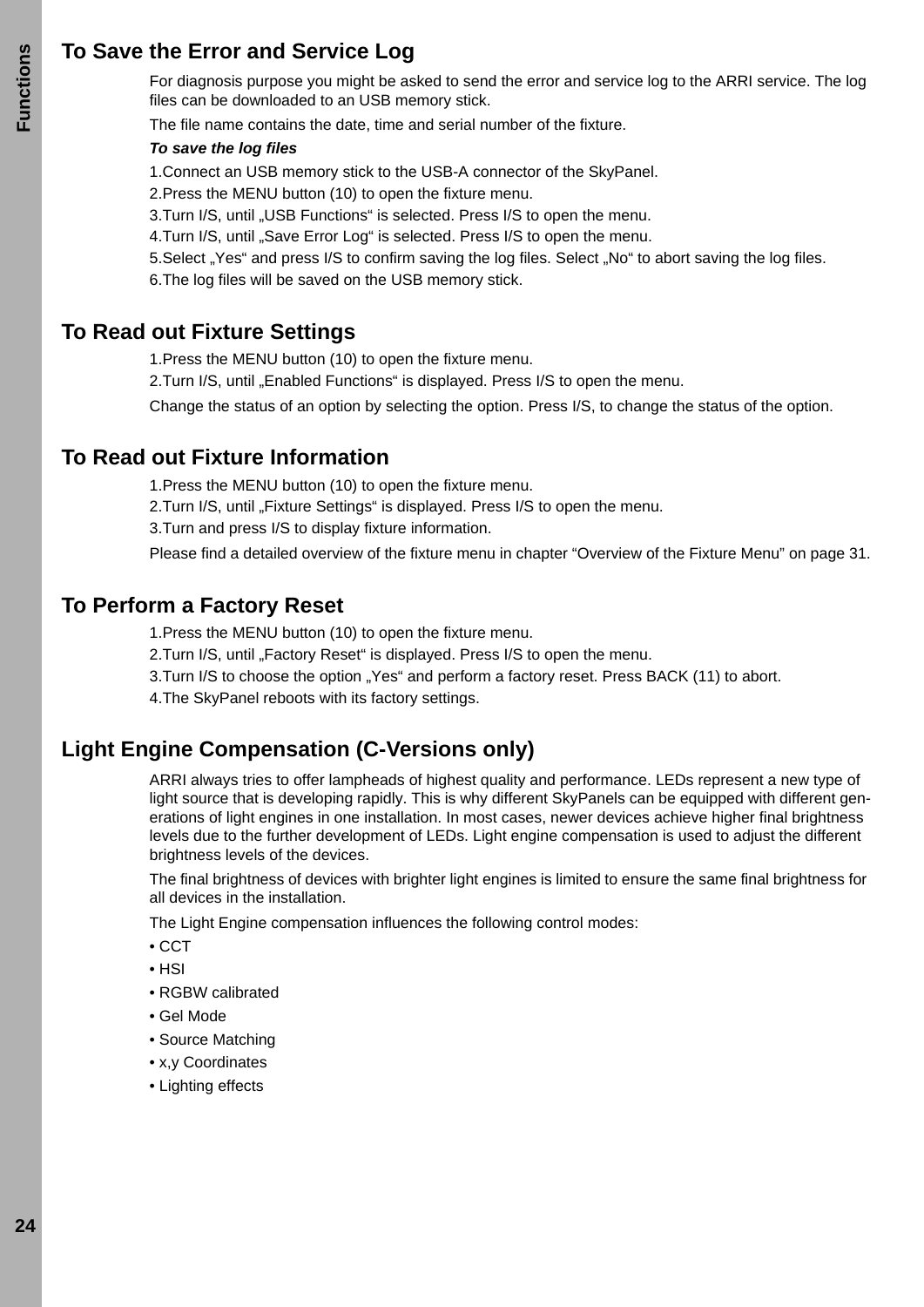#### *To Read out Light Engine Information*

- 1.Press the MENU button (10) to open the fixture menu.
- 2.Turn I/S, until "Fixture Settings" is displayed. Press I/S to open the menu.
- 3.Turn I/S, until "LE Compensation" is displayed. Press I/S to open the menu.

4. Select "Light Engine Status" and press I/S.

- "LE Gen1 Installed": The fixture is equipped with Generation 1 Light Engines.
- "LE Gen2 Installed": The fixture is equipped with Generation 2 Light Engines.
- "LE mixed Gen-Call Service": The fixture is equipped with drivers or Light Engines of different generations. The fixture doesn't work correctly. This message is mostly due to improper repair attempts. Please contact your ARRI service partner.

#### *To Perform a Light Engine Compensation:*

- 1.Press the MENU button (10) to open the fixture menu.
- 2. Turn I/S, until "Fixture Settings" is displayed. Press I/S to open the menu.
- 3. Turn I/S, until "LE Compensation" is displayed. Press I/S to open the menu.
- 4. Select "Light Engine Compensation State" and press I/S.
- 5. Select "ON" to activate Light Engine Compensation, select "Off" (Default setting) to deactivate. This function is not available for SkyPanels with Light Engine Generation 1.
- 6.The SkyPanel adjusts output to match with SkyPanel with LE Gen1 installed.

Please find a detailed overview of the fixture menu in chapter ["Overview of the Fixture Menu" on page 31.](#page-30-0)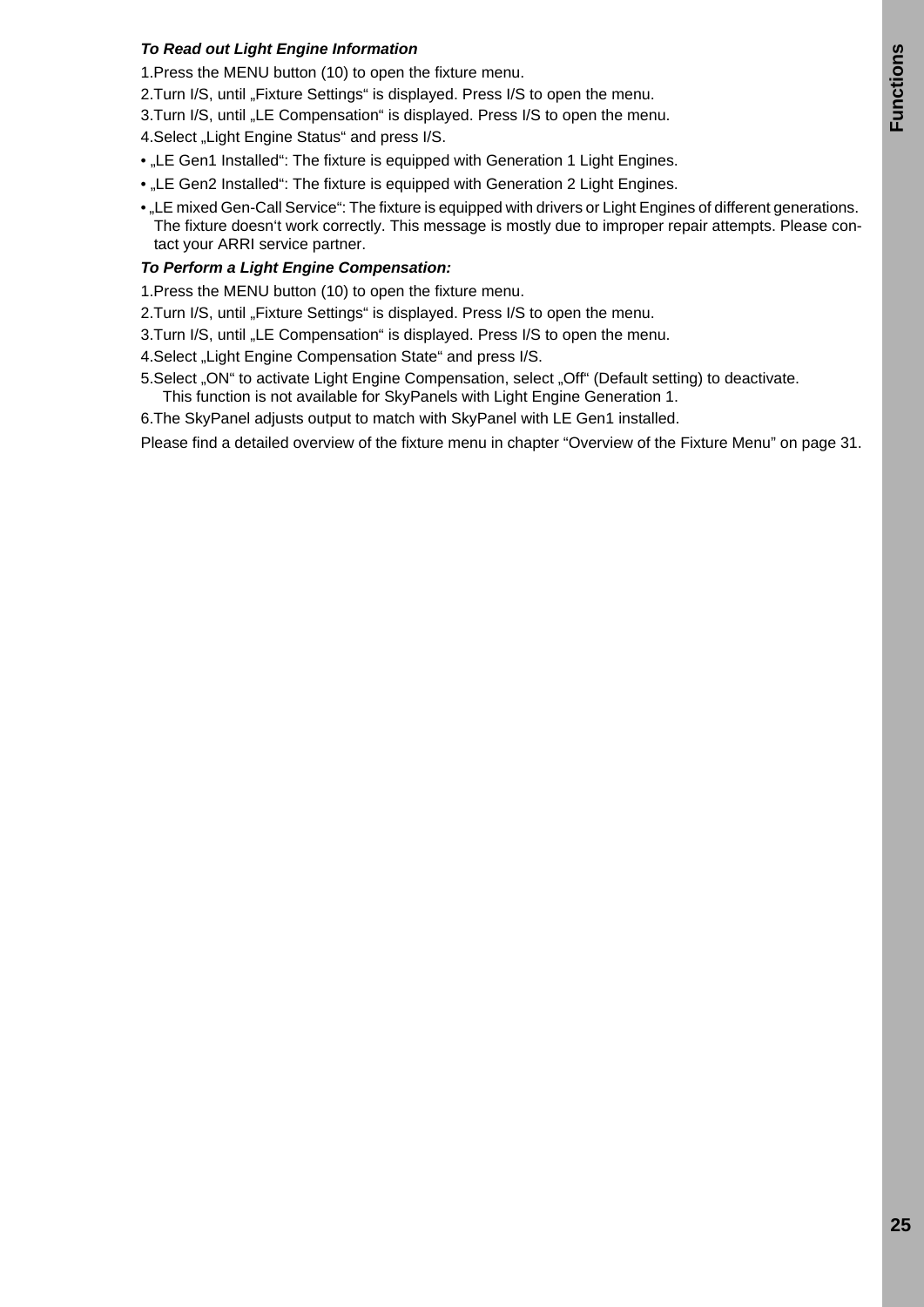## <span id="page-25-1"></span><span id="page-25-0"></span>**Priorities**

The fixture can be controlled via DMX, sACN or Art-Net. Please observe the priority rules below when using more than one control method at a time:.

| <b>Control Method</b> | <b>Priority</b>                                                                     |
|-----------------------|-------------------------------------------------------------------------------------|
| <b>DMX</b>            | DMX commands overwrite sACN and Art-Net commands.                                   |
| <b>SACN</b>           | sACN commands overwrite Art-Net commands, but are over-<br>written by DMX commands. |
| <b>Art-Net</b>        | Art-Net commands are overwritten by sACN and DMX com-<br>mands.                     |

## <span id="page-25-2"></span>**DMX Address**

When you control the SkyPanel using DMX in a DMX data network, you must assign a DMX address to the fixture.

#### *To assign a DMX address*

1.Press the MENU button (10) to open the fixture menu.

2. Turn I/S, until "DMX Settings" is displayed. Press I/S to open the menu.

3. Turn I/S, until "DMX Address" is displayed. Press I/S to open the menu.

4.Select a DMX address. Press I/S to confirm the setting.

5.Press MENU to close the menu.

## <span id="page-25-3"></span>**DMX Mode**

The SkyPanel offer different DMX modes. Please find a detailed overview of all DMX modes in the document "SkyPanel DMX Protocol Specification" which is available for free download on the ARRI website www.arri.com.

#### *To set a DMX Mode*

1.Press the MENU button (10) to open the fixture menu.

2.Turn I/S, until "DMX Settings" is displayed. Press I/S to open the menu.

3.Turn I/S, until "DMX Mode" is displayed. Press I/S to open the menu.

4.Select a DMX mode. Press I/S to confirm the setting.

5.Press MENU to close the menu.

## <span id="page-25-4"></span>**DMX-Signal-Loss Behavior**

You can set the behavior of the fixture when the control signal is lost. The table below shows the available options:

| <b>Option</b>               | <b>Description</b>                                                                                                                                                                                    |
|-----------------------------|-------------------------------------------------------------------------------------------------------------------------------------------------------------------------------------------------------|
| <b>Hold Last Command</b>    | The last received DMX values are used until the fixture is<br>switched off or valid DMX data is received again.                                                                                       |
| <b>Black Out</b>            | The fixtures douses to 0% intensity immediately.                                                                                                                                                      |
| <b>Hold 2 Min. Fade Out</b> | The last received DMX values are used for 2 minutes. After 2<br>minutes the fixture douses to 0% intensity. When valid DMX<br>data is received after less than 2 minutes, these data will be<br>used. |

#### *To set the DMX-Signal-Loss Behavior*

1.Press the MENU button (10) to open the fixture menu.

2. Turn I/S, until "DMX Settings" is displayed. Press I/S to open the menu.

3. Turn I/S, until "DMX Loss Behavior" is displayed. Press I/S to open the menu.

- 4.Select the setting by turning I/S. Press I/S to confirm the setting.
- 5.Press MENU to close the menu.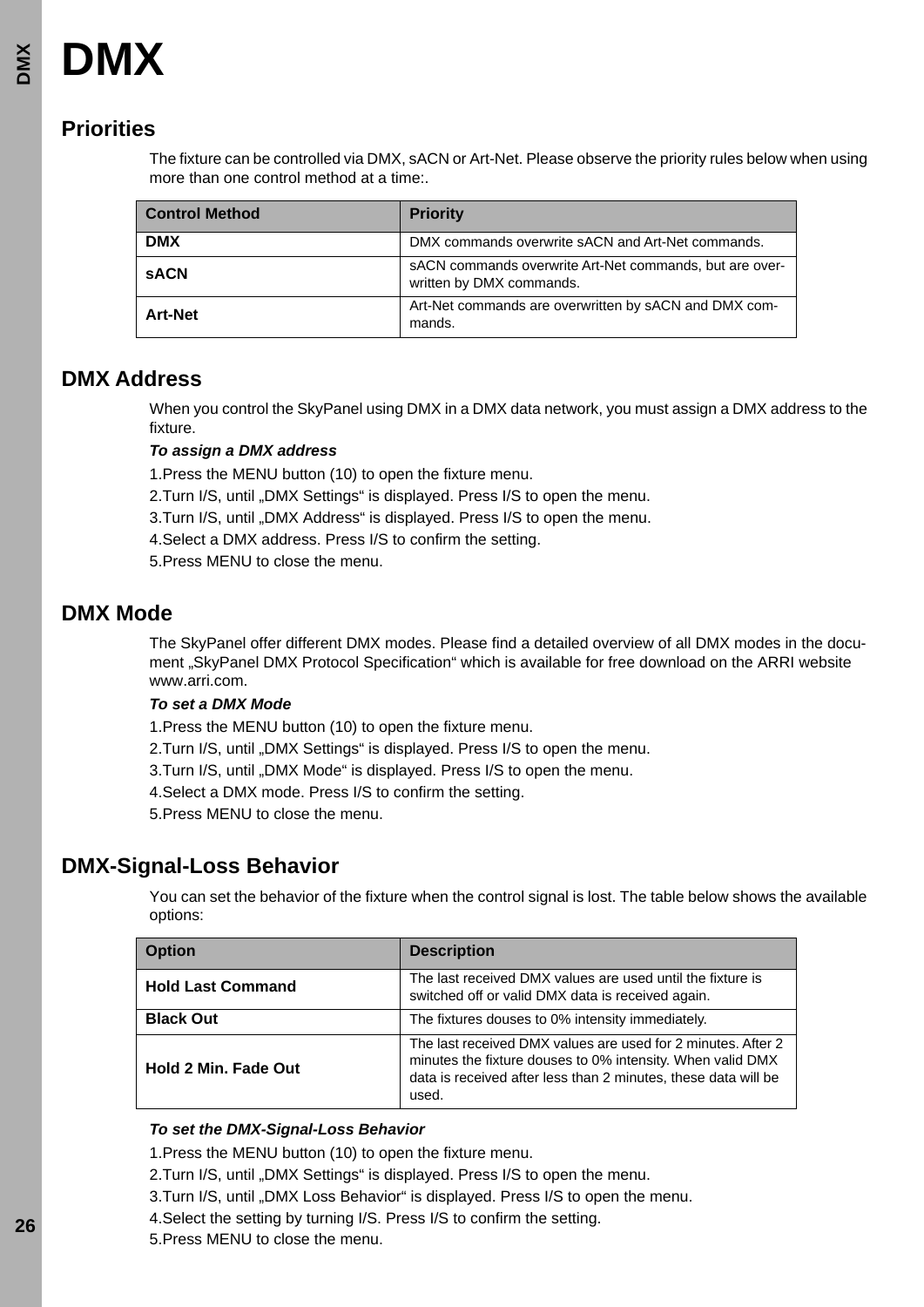## <span id="page-26-0"></span>**Wireless DMX**

The SkyPanel S360-C is equipped with a wireless DMX receiver supporting the LumenRadio CRMX protocol.

If there is no DMX traffic received via a wired interface (DMX-512A, ArtNet or sACN) and wireless DMX is activated via the fixture menu, the SkyPanel S360-C can linked to a wireless DMX transmitter via an RDM discovery command. Once linked successfully, the SkyPanel S360-C processes wireless DMX data and respond to RDM requests only via the wireless link.

The DATA LED on the fixture menu panel fades from blue to green followed by a 2 second fade from green to blue as soon as CRMX is active AND CRMX data is received and processed by the SkyPanel S360-C.

If the WDMX Data State is set to OFF, no wireless DMX and no wireless RDM traffic will be processed. However, "Unlinking" and Linking is still possible in State OFF.

#### *To Link a SkyPanel S360-C with a Wireless DMX transmitter*

- 1. Press the MENU button (10) to open the fixture menu.
- 2. Turn I/S until ..DMX Settings" is displayed. Press I/S to open the menu.
- 3. Turn I/S until "WDMX Settings" is displayed. Press I/S to open the menu.
- 4. Turn I/S until "WDMX State" is displayed. Press I/S to open the menu.
- 5. Select the setting ... ON" by pressing the I/S.
- 6. The fixture can now be detected by a WDMX transmitter. Press MENU to close the menu.

#### *To Unlink a SkyPanel S360-C from a Wireless DMX transmitter*

- 1. Press the MENU button (10) to open the fixture menu.
- 2. Turn I/S until "DMX Settings" is displayed. Press I/S to open the menu.
- 3. Turn I/S until "WDMX Settings" is displayed. Press I/S to open the menu.
- 4. Turn I/S until "WDMX Connection Unlink" is displayed. Press I/S to open the menu.
- 5. Select the setting "Yes" by pressing the I/S.
- 6. The fixture is now unlinked from the transmitter. Press MENU to close the menu.

As soon as DMX or RDM traffic is detected via the other interfaces, any wireless DMX or RDM data will be ignored and the SkyPanel S360-C processes the wired DMX/RDM traffic.

#### **NOTICE**

Please find a detailed overview of all DMX modes in the document "SkyPanel DMX Protocol Specification" which is available for free download on the ARRI website www.arri.com.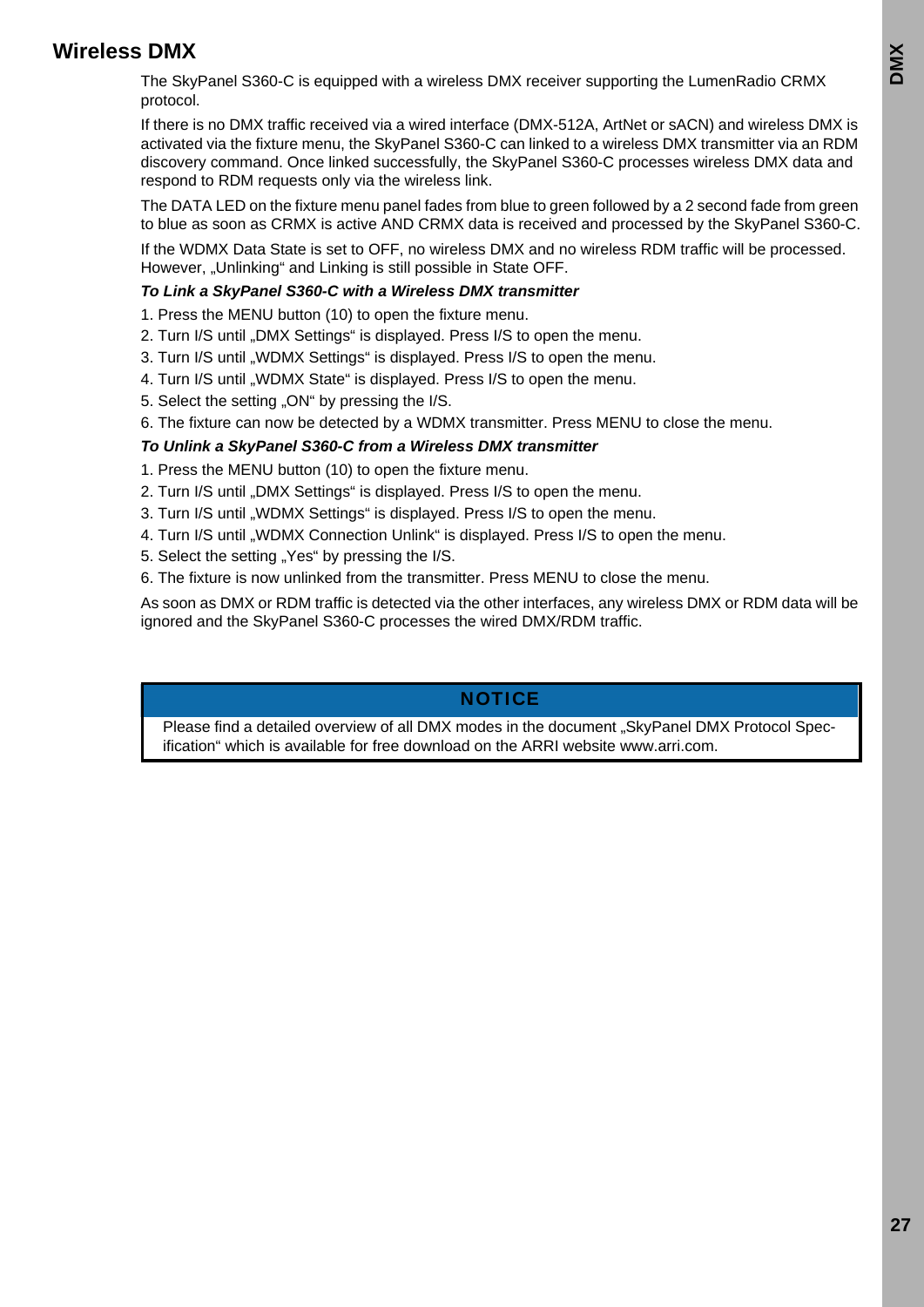## <span id="page-27-4"></span>**Networking**

## **Art-Net and sACN**

From firmware version 2.0 the SkyPanel supports Art-Net. Art-Net is a network protocol to control devices.

Here is a brief explanation of some basic terms being used by Art-Net. For more detailed information, please visit the web site of the Art-Net developers: www.artisticlicence.com.

The SkyPanel is capable of processing Art-Net for up to ten universes with one sender and three universes with two senders.

- Generals rules of thumb:
- Maximum of 4 universes of Art-Net Art-DMX unless you really have to,
- All universes of sACN.

Please find more information about sACN in the standard ANSI E1.31. Please observe all information given there to set up a proper network.

## <span id="page-27-0"></span>**Art-Net IP Address**

When setting the IP address manually, please take care the address is in the range 2.0.0.1 to 2.255.255.255 (Network switch off) or 10.0.0.1 to 10.255.255.255 (Network switch on). Any other range is not according to the Art-Net standard and problems might occur.

## <span id="page-27-1"></span>**Art-Net Net**

A group of 16 consecutive Sub-Nets or 256 consecutive Universes is referred to as a net. There are 128 Nets in total.

## <span id="page-27-2"></span>**Sub-Net**

A group of 16 consecutive universes is referred to as a sub-net. (Not to be confused with the subnet mask).

## <span id="page-27-3"></span>**Universe**

A single DMX512 frame of 512 channels is referred to as a Universe.

## <span id="page-27-5"></span>**Art-Net Merge Mode**

The Art-Net protocol allows multiple nodes or controllers to transmit ArtDmx data to the same universe.Merging is limited to two sources. If there are additional sources, merging will be de-activated.

The Merger can act as an LTP or HTP merger (LTP = Latest Takes Precedence, HTP = Highest Takes Precedence).

## <span id="page-27-6"></span>**Art-Net Gateway**

With enabled Art-Net gateway the SkyPanel makes all 512 channels of the used universe available at its DMX connectors.

The menu "Art-Net Settings" contains all parameters to set up a SkyPanel in an Art-Net network. Please find a detailed description in the chapter ["Features of the Fixture Menu" on page 7](#page-6-2).

The Art-Net gateway is RDM capable. All RDM compatible devices in a network can be detected by the integrated RDM controller. RDM management over Art-Net is supported.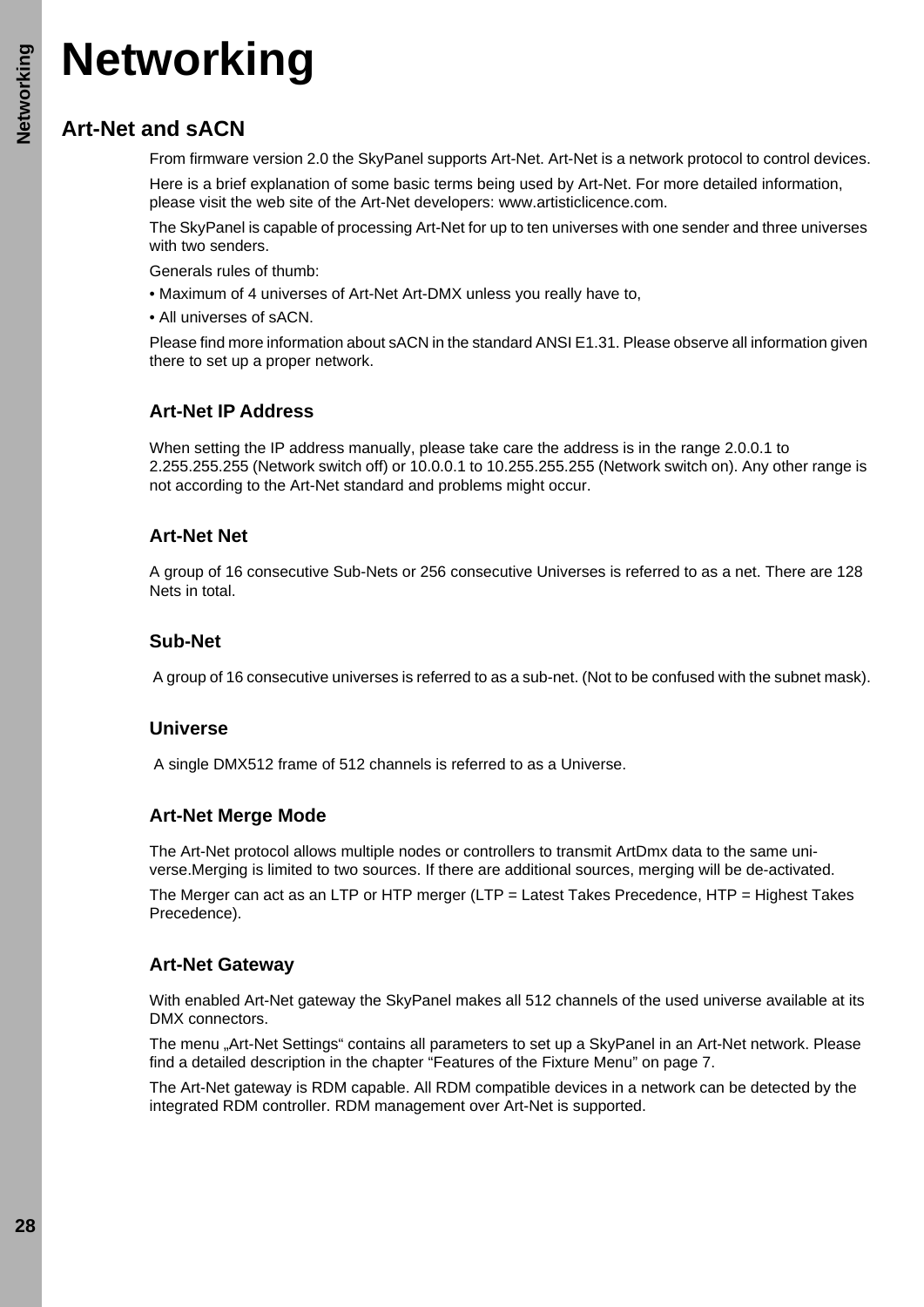## <span id="page-28-0"></span>**Network Settings**

The "Network Settings" menu contains various parameters for setting up the SkyPanel in a network.

#### **Link**

Shows whether the SkyPanel is connected to a network.

#### **IP**

When the SkyPanel is connected to a network, the display shows its IP address.

#### **Mode**

Sets the IP mode. In "DHCP" mode, the IP address, gateway, DNS1 and DNS2 are automatically assigned to the fixture by the network. You should use this mode if possible.

The parameters "Art-Net 2.x.x.x.x" and "Art-Net 10.x.x.x" are used to set up the fixture in an Art-Net network. "Manual" enables the assignment of a fixed IP address.

#### **Mask**

Shows the network mask.

#### **Gateway**

Shows the gateway address.

#### **DNS1 / DNS2**

DNS addresses of the fixture.

#### **MAC**

Shows the MAC address of the fixture.

#### **BONJ**

The SkyPanel can be found automatically in a network via the "Bonjour" application. Activate or deactivate Bonjour In the "BONJ" menu. You can also set the status via RDM or the Web Portal.

If Bonjour is disabled, the fixture cannot be automatically detected by ARRI Lighting Service Manager.

#### **MDNS**

Displays the MDNS address of the fixture (ID and serial number of the device).

## <span id="page-28-1"></span>**ARRI Lighting Service Manager**

Please find information about the features and the functionality of the ARRI Lighting Service Manager in the user manual for the ARRI Lighting Service Manager. You can download it with the ARRI Lighting Service Manager software-bundle from the ARRI web site www.arri.com/lightingsoftware free of charge.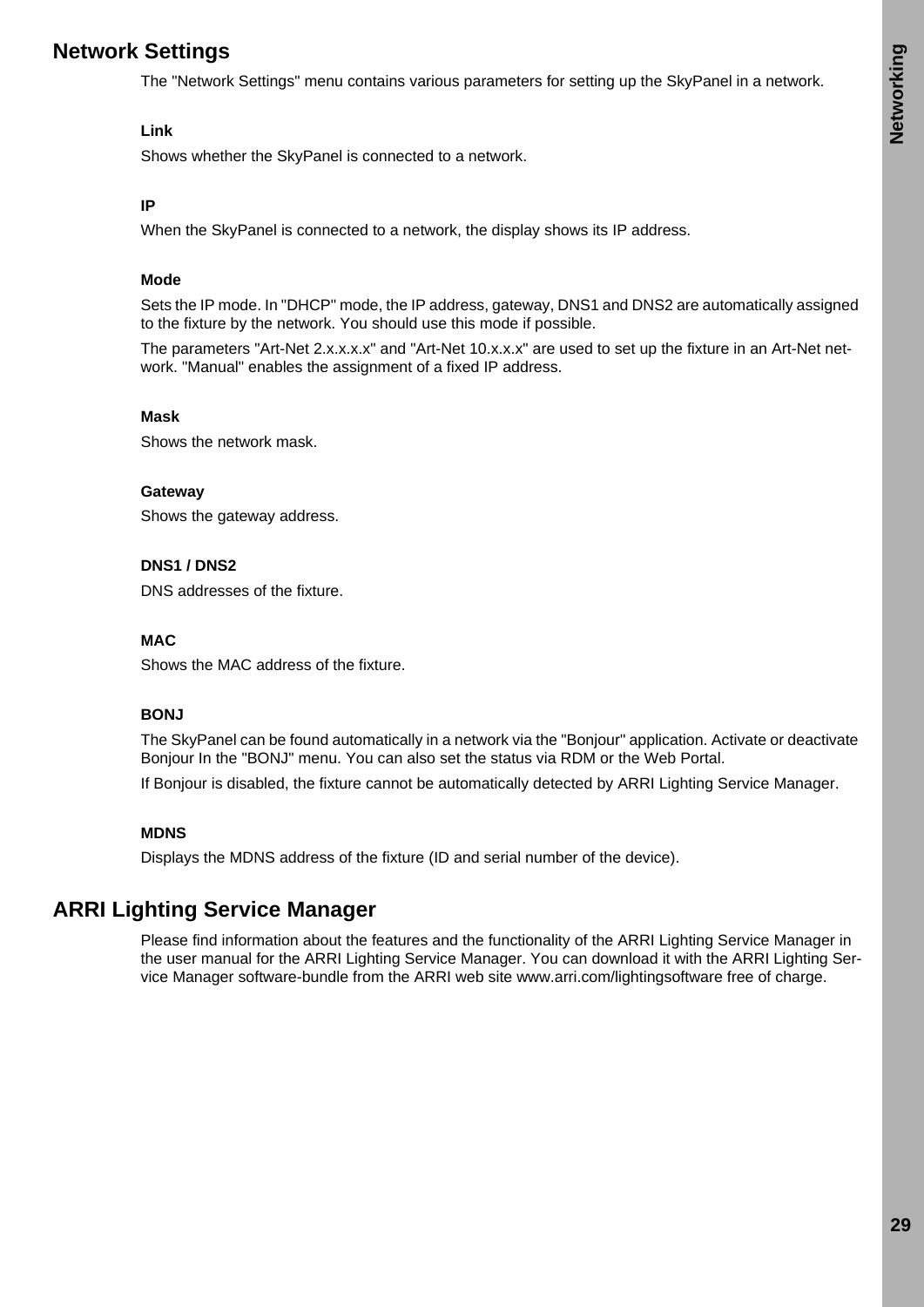## <span id="page-29-0"></span>**SkyPanel Web Portal**

The SkyPanel provides a web page accessible via http, when connected to a network. Type in the IP address of the SkyPanel in your web browser to open the web portal and change the settings listed below. The web portal can also be found by using a Bonjour service to discover the fixture and open the web portal without needing to know the IP address.

The web portal features:

- Select the control mode
- Activate and deactivate lighting effects
- Read and modify DMX settings
- Read and modify network settings
- Read and modify fixture settings
- Read the fixture state
- DMX Monitor

#### **NOTICE**

Always use the latest version of your web browser. Earlier versions might not be compatible to the web portal of the SkyPanel. The following browsers has been tested successful with the ARRI web portal: Safari, Chrome, Firefox, Opera, IE 11.

Please do not access the web portal during a show. The data exchange with the web portal might cause delayed reaction and cause unexpected behavior of the fixture.



## **Light Control**



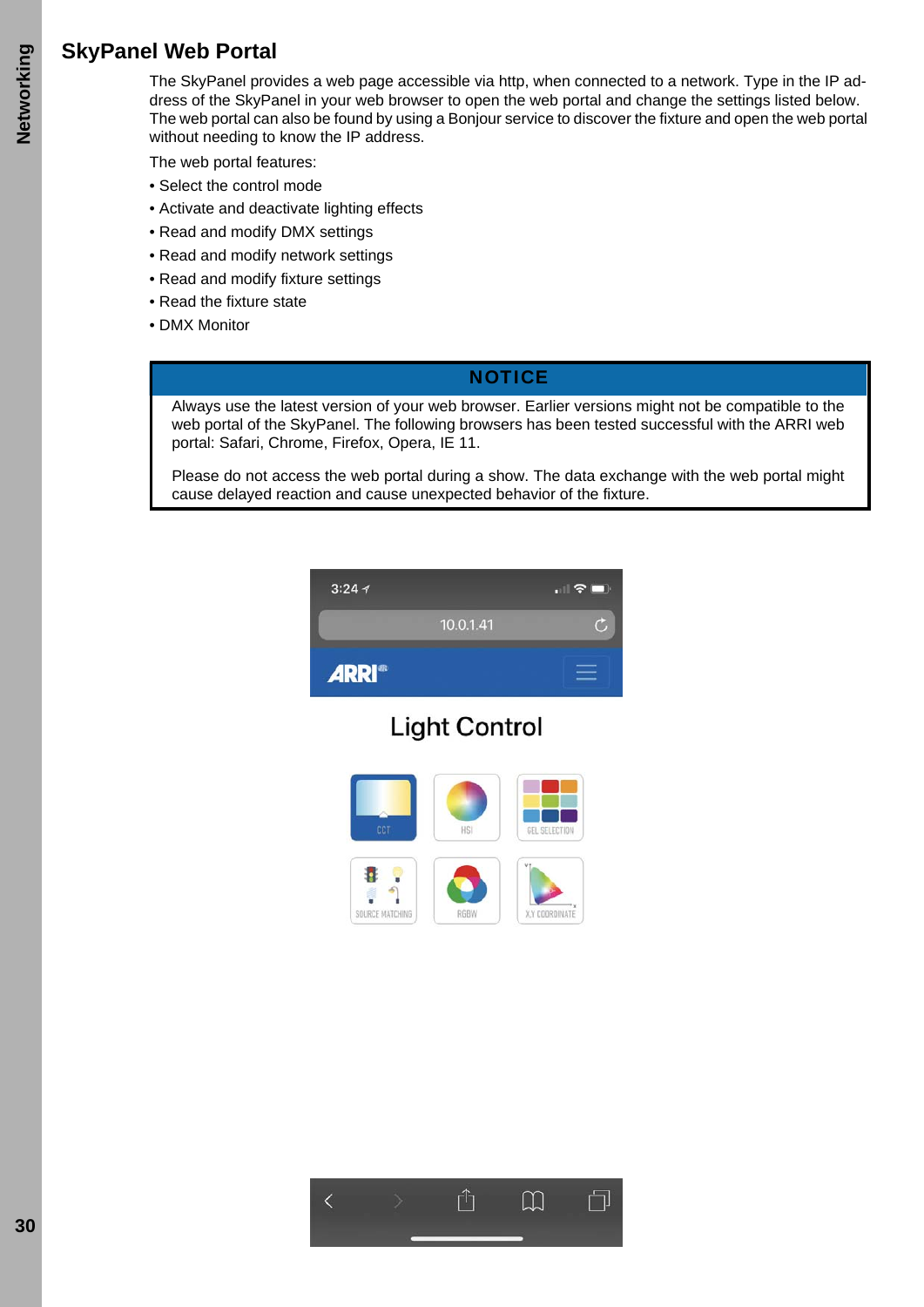## <span id="page-30-0"></span>**Overview of the Fixture Menu**

From Firmware-Version 4.2

Open and close the fixture menu the MENU button. BACK closes a sub menu and aborts an action. Turn INTENSITY / SELECTOR to scroll. Press INTENSITY / SELECTOR to select an item

| Level 1                  | Level <sub>2</sub>                    | Level 3<br>Level 4       |                                                                            | <b>Explanation (default setting = bold)</b>                                 |  |
|--------------------------|---------------------------------------|--------------------------|----------------------------------------------------------------------------|-----------------------------------------------------------------------------|--|
|                          | <b>DMX Address</b>                    | $001 - 512$              |                                                                            | <b>Start address</b>                                                        |  |
|                          | <b>DMX Mode</b>                       | $P1 - P31$               |                                                                            | DMX Mode                                                                    |  |
|                          |                                       | <b>Hold Last Command</b> |                                                                            | Fixture holds the last received control values                              |  |
|                          | DMX Loss Behav-                       | <b>Black Out</b>         |                                                                            | Fixture douses the dimmer                                                   |  |
|                          | ior                                   | Hold 2 Min Fade Out      |                                                                            | Hold the last received values for 2 min. then<br>douse                      |  |
|                          |                                       | Version 3.4              |                                                                            |                                                                             |  |
|                          |                                       | Version 4.0              |                                                                            |                                                                             |  |
|                          | <b>DMX Protocol</b>                   | Version 4.1              |                                                                            | Version of the DMX protocol                                                 |  |
| <b>DMX Set-</b><br>tings | Version                               | Version 4.2              |                                                                            |                                                                             |  |
|                          |                                       | Version 4.3              |                                                                            |                                                                             |  |
|                          |                                       | Version 4.4              |                                                                            |                                                                             |  |
|                          | Ext. Color Control                    | Off                      |                                                                            | DMX Extended color control not active                                       |  |
|                          |                                       | On                       |                                                                            | DMX Extended color control active                                           |  |
|                          | <b>RDM State</b>                      | On                       |                                                                            | RDM communication active                                                    |  |
|                          |                                       | Off                      |                                                                            | RDM communication not active                                                |  |
|                          |                                       | <b>WDMX State</b>        | On                                                                         | <b>WDMX</b> activated                                                       |  |
|                          | <b>WDMX Settings</b><br>(only S360-C) |                          | Off                                                                        | WDMX deactivated                                                            |  |
|                          |                                       | Connection               | Unlink                                                                     | Link (NO) or Unlink (YES) fixture                                           |  |
|                          | Normal (only S360-C)                  |                          |                                                                            | Fans temperature regulated                                                  |  |
| Fan Mode                 | Quiet Mode                            |                          |                                                                            | Fan speed low                                                               |  |
|                          | Variable                              |                          |                                                                            | Fans temperature regulated                                                  |  |
|                          | High Temp                             |                          | Fan speed high                                                             |                                                                             |  |
|                          | <b>CCT</b>                            |                          |                                                                            | White light, color temperature and green /<br>magenta correction adjustable |  |
|                          | <b>HSI</b>                            |                          | Colored light, hue and saturation adjustable                               |                                                                             |  |
| Light Mode               | Gel                                   |                          | GEL mode, gel library available, color tempera-<br>ture 3.200 K or 5.600 K |                                                                             |  |
|                          | Source Matching                       |                          | The SkyPanel emulates a specific light source.                             |                                                                             |  |
|                          | <b>RGBW</b>                           |                          | Color mixing in RGBW mode.                                                 |                                                                             |  |
|                          | x,y Coord.                            |                          | Setting the color via its x,y coordinates                                  |                                                                             |  |
|                          |                                       | <b>Exponential</b>       |                                                                            | Exponential dimming curve                                                   |  |
| Light                    | Dimming Curve                         | Linear                   |                                                                            | Linear dimming curve                                                        |  |
|                          |                                       | Logarithmic              |                                                                            | Logarithmic dimming curve                                                   |  |
|                          |                                       | "S" Curve                |                                                                            | Combination of exponential and logarithmic<br>dimming curve                 |  |
|                          |                                       | Low End Mode             | Off                                                                        | Flicker free light                                                          |  |
|                          |                                       |                          | On                                                                         | Optimized dimming at low intensity levels                                   |  |
| Control                  |                                       | Stage Mode               | Off                                                                        | Stage mode OFF                                                              |  |
|                          | <b>Special Modes</b>                  |                          | On                                                                         | Stage mode active                                                           |  |
|                          |                                       | <b>Tungsten Mode</b>     | Off                                                                        | Color temperature optimized when dimming                                    |  |
|                          |                                       |                          | On                                                                         | Emulates the behavior of a tungsten light                                   |  |
|                          |                                       | High Speed Mode          | Off                                                                        | Highspeed mode OFF                                                          |  |
|                          |                                       |                          | On                                                                         | Highspeed mode ON                                                           |  |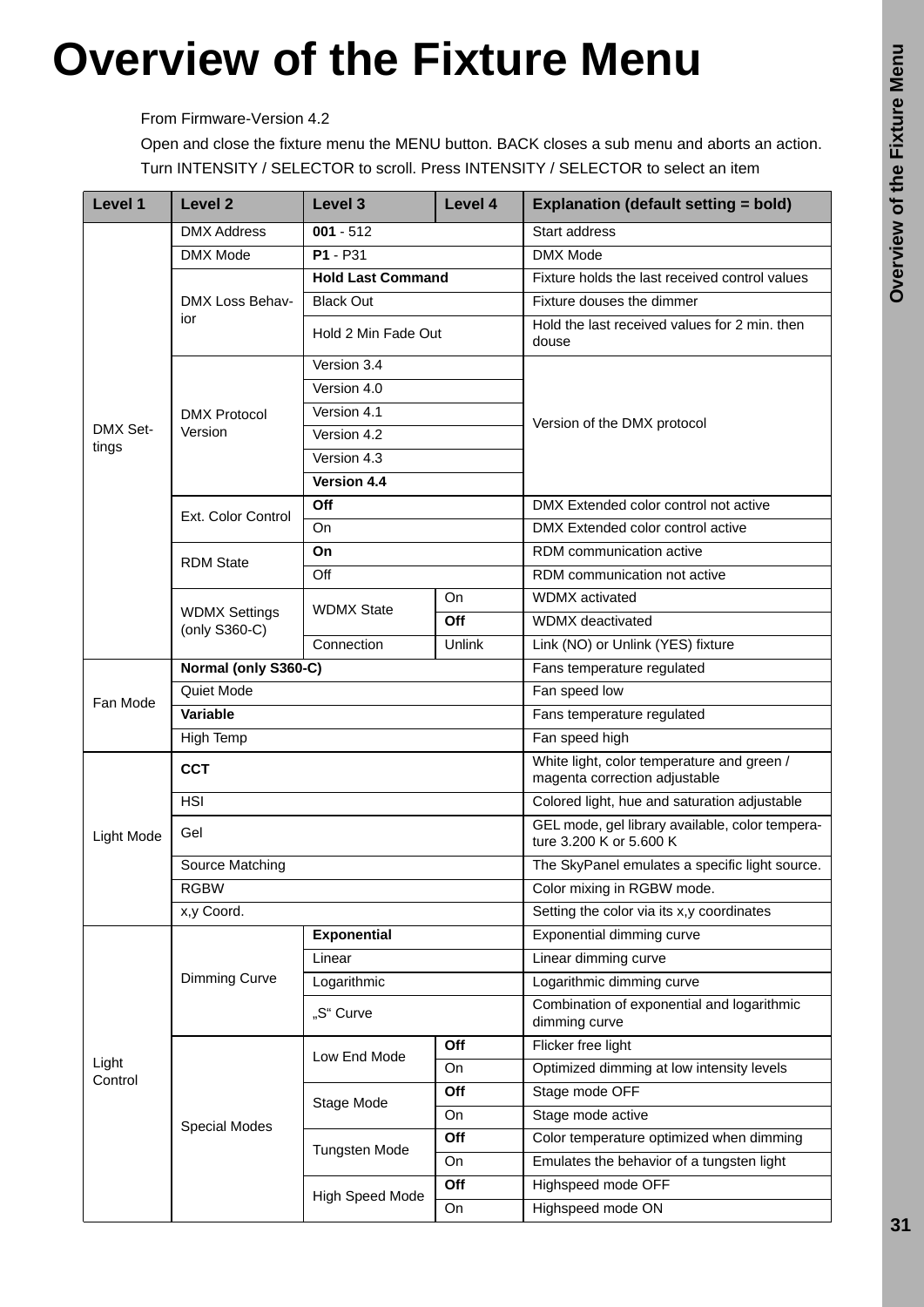| Level 1             | <b>Level 2</b>               | Level 3                 | Level 4                    | <b>Explanation (default setting = bold)</b>                               |  |
|---------------------|------------------------------|-------------------------|----------------------------|---------------------------------------------------------------------------|--|
|                     | Master/ Slave                | Off                     |                            | Master/Slave Mode OFF                                                     |  |
|                     | Mode                         | On                      |                            | Master/Slave Mode active                                                  |  |
|                     | <b>RGBW Color</b><br>Space   | <b>Direct Control</b>   |                            | The color is mixed in RGBW mode direct (opti-<br>mized brightness).       |  |
|                     |                              | <b>Calibrated Color</b> |                            | The RGBW color is calibrated (optimized hue)                              |  |
|                     |                              | <b>Default</b>          |                            | Default frequency (highest frequency)                                     |  |
|                     |                              | Frequency 1             |                            |                                                                           |  |
| Light<br>Control    |                              | Frequency 2             |                            |                                                                           |  |
| (cont.)             |                              | Frequency 3             |                            |                                                                           |  |
|                     | Frequency                    | Frequency 4             |                            | Adjusted frequency                                                        |  |
|                     | Selection                    | Frequency 5             |                            |                                                                           |  |
|                     |                              | Frequency 6             |                            |                                                                           |  |
|                     |                              | Frequency 7             |                            |                                                                           |  |
|                     |                              | Frequency 8             |                            |                                                                           |  |
|                     |                              | Frequency 9             |                            |                                                                           |  |
|                     |                              | Frequency 10            |                            |                                                                           |  |
|                     | Off                          |                         |                            | No stand alone effect                                                     |  |
|                     | <b>Party Effect</b>          |                         |                            | Party mode                                                                |  |
|                     | Candle                       |                         |                            | Candle                                                                    |  |
|                     | <b>Clouds Passing</b>        |                         |                            | Clouds passing                                                            |  |
|                     | Club Lights                  |                         | Club light                 |                                                                           |  |
|                     | <b>Color Chase</b>           |                         | Color chase                |                                                                           |  |
|                     | Cop Car                      |                         |                            | Cop car                                                                   |  |
|                     | Explosion                    |                         |                            | Explosion effect                                                          |  |
| Lighting<br>Effects | Fire                         |                         |                            | Fire                                                                      |  |
|                     | Fireworks                    |                         | Fireworks                  |                                                                           |  |
|                     | <b>Fluorescent Flicker</b>   |                         | <b>Fluorescent Flicker</b> |                                                                           |  |
|                     | <b>Light Strobe</b>          |                         | Light strobe               |                                                                           |  |
|                     | Lightning                    |                         | Lightning                  |                                                                           |  |
|                     | Paparazzi                    |                         | Paparazzi                  |                                                                           |  |
|                     | Process                      |                         |                            | Process light                                                             |  |
|                     | Pulsing                      |                         |                            | Pulsing                                                                   |  |
|                     | Television                   |                         |                            | Television                                                                |  |
|                     | Welding                      |                         | Welding light              |                                                                           |  |
|                     | Display                      | Always On               |                            | Display illumination always on                                            |  |
| Display             | Illumination                 | Off After 10 Sec.       |                            | Display illumination douses 10 sec. after last<br>menu action             |  |
|                     | Display<br><b>Brightness</b> | $0 - 10$                |                            | Brightness of the display illumination                                    |  |
|                     | Display Contrast             | $01 - 03 - 10$          |                            | Contrast of the display content                                           |  |
| Setup               | Display Rotation             | <b>Normal</b>           |                            | No rotation of the display content                                        |  |
|                     |                              | Upside-Down             |                            | Display content 180° rotated                                              |  |
|                     | Display Error                | <b>Normal</b>           |                            | Show error codes, switch status LED and dis-<br>play illumination to red. |  |
|                     | Mode                         | Hidden                  |                            | Show error codes. Status LEDs and display<br>illumination off.            |  |
|                     |                              |                         |                            |                                                                           |  |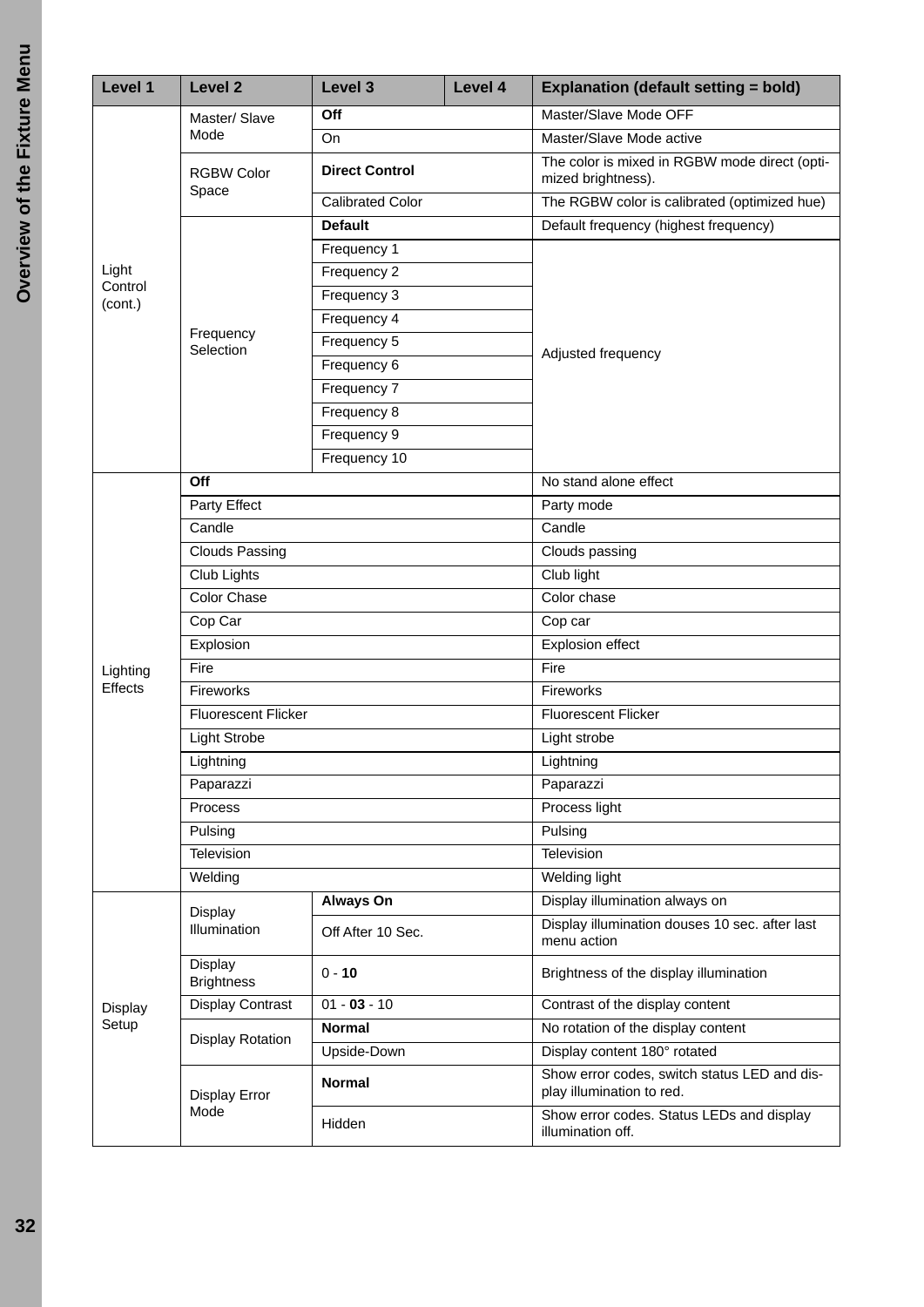| Level 1                        | Level <sub>2</sub>      | Level 3<br>Level 4                |                         | <b>Explanation (default setting = bold)</b>                                                                                                                                                                                                              |  |
|--------------------------------|-------------------------|-----------------------------------|-------------------------|----------------------------------------------------------------------------------------------------------------------------------------------------------------------------------------------------------------------------------------------------------|--|
| <b>USB</b><br><b>Functions</b> | <b>Light Presets</b>    | Save Light Pre-                   | <b>No</b>               | Store preset list to an USB memory stick (see                                                                                                                                                                                                            |  |
|                                |                         | sets                              | Yes                     | page 22)                                                                                                                                                                                                                                                 |  |
|                                |                         | Load Light Pre-<br>[List]<br>sets |                         | Load preset list from an USB memory stick.<br>Select preset list with Intensity / Selector (see<br>page 22)                                                                                                                                              |  |
|                                |                         | Save Fix. Settings                | <b>No</b><br><b>Yes</b> | Store fixture settings to an USB memory stick<br>(see page 23)                                                                                                                                                                                           |  |
|                                | <b>Fixture Settings</b> | Load Fix. Settings                | [List]                  | Load fixture settings from an USB memory<br>stick. Select fixture settings with Intensity /<br>Selector (see page 23)                                                                                                                                    |  |
|                                | Save Error Log          |                                   |                         | Store error and service log to an USB memory<br>stick (see page 24)                                                                                                                                                                                      |  |
|                                |                         | <b>Automatic</b>                  |                         | Accepts both protocols.                                                                                                                                                                                                                                  |  |
|                                | Art-Net/sACN            | Art-Net Only                      |                         | Accepts Art-Net only                                                                                                                                                                                                                                     |  |
|                                | <b>State</b>            | sACN Only                         |                         | Accepts sACN only                                                                                                                                                                                                                                        |  |
|                                |                         | Off                               |                         | Accepts no network protocol                                                                                                                                                                                                                              |  |
|                                | <b>Art-Net Net</b>      | $0 - 127$                         |                         | Select Art-Net net                                                                                                                                                                                                                                       |  |
|                                | Art-Net Subnet          | $0 - 15$                          |                         | Select Art-Net subnet in Art-Net net                                                                                                                                                                                                                     |  |
| Art-Net &                      | <b>Art-Net Universe</b> | $0 - 15$                          |                         | Select Art-Net universe in Art-Net subnet                                                                                                                                                                                                                |  |
| <b>SACN</b>                    |                         | <b>LTP</b>                        |                         | Select Merge-Mode "LTP" (Last Take Prece-<br>dence)                                                                                                                                                                                                      |  |
|                                | Merge Mode              | <b>HTP</b>                        |                         | Select Merge-Mode "HTP" (High Take Prece-<br>dence)                                                                                                                                                                                                      |  |
|                                |                         | On                                |                         | Gateway disabled                                                                                                                                                                                                                                         |  |
|                                | Gateway<br>Off          |                                   | Gateway enabled         |                                                                                                                                                                                                                                                          |  |
|                                | sACN Universe           | 165000                            |                         | sACN universe                                                                                                                                                                                                                                            |  |
|                                | IP Mode -->             |                                   |                         | Shortcut to menu "Fixture Settings".                                                                                                                                                                                                                     |  |
|                                |                         | Connection OK                     |                         | Connection established                                                                                                                                                                                                                                   |  |
|                                | Link                    | <b>No Connection</b>              |                         | No connection                                                                                                                                                                                                                                            |  |
|                                | IP                      | AAA.BBB.CCC.DDD                   |                         | The fixtures IP address (assigned via DHCP, if<br>active)<br>If manual mode is active:<br>$AAA = 10, 172$ or 192<br>$BBB = 0 - 255, 16 - 31$ or 168<br>$CCC = 0 - 255$<br>$DDD = 0 - 255$<br>If changed, the IP mode is automatically set to<br>"Manual" |  |
| Network                        |                         | <b>DHCP</b>                       |                         | Use DHCP mode                                                                                                                                                                                                                                            |  |
| Settings                       | Mode                    | Art-Net 2.B.C.D                   |                         | Use Art-Net net 2.B.C.D                                                                                                                                                                                                                                  |  |
|                                |                         | Art-Net 10.B.C.D                  |                         | Use Art-Net net 10.B.C.D                                                                                                                                                                                                                                 |  |
|                                |                         | Manual                            |                         | Jumps to "IP Address"                                                                                                                                                                                                                                    |  |
|                                | Mask                    | 255.255.255.0                     |                         | Cannot be changed via the fixture menu.                                                                                                                                                                                                                  |  |
|                                | <b>GW</b>               | X.X.X.X                           |                         | Cannot be changed via the fixture menu.                                                                                                                                                                                                                  |  |
|                                | DNS <sub>1</sub>        | X.X.X.X                           |                         | Cannot be changed via the fixture menu.                                                                                                                                                                                                                  |  |
|                                | DNS <sub>2</sub>        | X.X.X.X                           |                         | Cannot be changed via the fixture menu.                                                                                                                                                                                                                  |  |
|                                | <b>MAC</b>              | XX:XX:XX:XX:XX:XX                 |                         | MAC address                                                                                                                                                                                                                                              |  |
|                                | <b>BONJ</b>             | On<br>Off                         |                         | <b>Bonjour State</b>                                                                                                                                                                                                                                     |  |
|                                | <b>MDNS</b>             | SXX-XXXXXXX-XXXX                  |                         | Serial number                                                                                                                                                                                                                                            |  |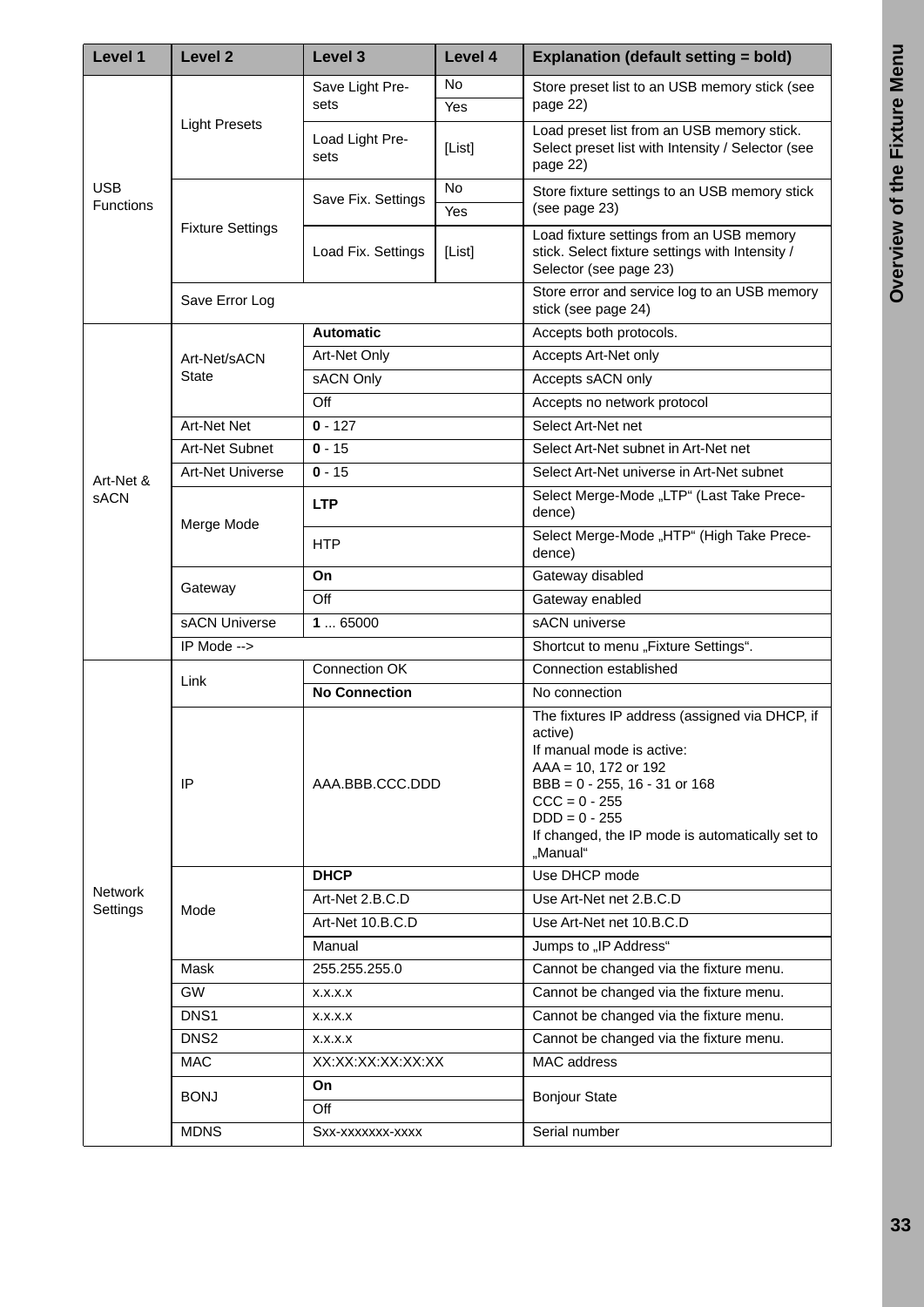| Level 1             | <b>Level 2</b>               | Level 3<br>Level 4                                                   |                                                                                               | <b>Explanation (default setting = bold)</b>                                                                  |  |
|---------------------|------------------------------|----------------------------------------------------------------------|-----------------------------------------------------------------------------------------------|--------------------------------------------------------------------------------------------------------------|--|
|                     | Fan Mode                     |                                                                      |                                                                                               |                                                                                                              |  |
|                     | Dim. Curve                   |                                                                      |                                                                                               |                                                                                                              |  |
|                     | Low End                      |                                                                      |                                                                                               |                                                                                                              |  |
|                     | Stage Mode                   |                                                                      |                                                                                               |                                                                                                              |  |
|                     | Tungsten                     |                                                                      |                                                                                               |                                                                                                              |  |
|                     | RGBW C-Space                 |                                                                      |                                                                                               |                                                                                                              |  |
|                     | <b>High Speed</b>            |                                                                      |                                                                                               |                                                                                                              |  |
| Enabled<br>Menu     | Frequency                    |                                                                      | Shows the settings of each option. Press I/S to<br>change the setting of the selected option. |                                                                                                              |  |
|                     | Master/Slave                 |                                                                      |                                                                                               |                                                                                                              |  |
|                     | Effect                       |                                                                      |                                                                                               |                                                                                                              |  |
|                     | Art-Net/sACN                 |                                                                      |                                                                                               |                                                                                                              |  |
|                     | <b>RDM</b>                   |                                                                      |                                                                                               |                                                                                                              |  |
|                     | Gateway                      |                                                                      |                                                                                               |                                                                                                              |  |
|                     | Bonjour                      |                                                                      |                                                                                               |                                                                                                              |  |
|                     | <b>USB Mode</b>              |                                                                      |                                                                                               |                                                                                                              |  |
|                     |                              | <b>System Ready</b>                                                  |                                                                                               | No error                                                                                                     |  |
|                     | <b>Fixture Status</b>        | <error message=""></error>                                           |                                                                                               | Error message (see "Safety and Installation<br>manual")                                                      |  |
|                     | <b>Light Engine</b><br>Temp. | xx.x °C<br>xx.x °F                                                   |                                                                                               | Recent light engine temperature                                                                              |  |
| Fixture<br>Info     | Hour Counter                 | xxh - Light Engine<br>yyh - System                                   |                                                                                               | Working hours of the light engines and of the<br>system since production of the fixture                      |  |
|                     | <b>Battery Status</b>        | x.y V                                                                |                                                                                               | Recent voltage of an external battery                                                                        |  |
|                     | Fixture Serial No.           | L1.xxxxxxx-xxx                                                       |                                                                                               | The fixtures serial number                                                                                   |  |
|                     | Firmware<br>Versions         | FW: x.xx.xx.xxxx<br>CP: x.xx.xx.xxxx                                 |                                                                                               | Main firmware version and display firmware<br>version                                                        |  |
|                     | Low. Batt.                   |                                                                      | Low battery warning treshold                                                                  |                                                                                                              |  |
| Fixture<br>Settings |                              | <b>Normal</b>                                                        |                                                                                               | USB port powered                                                                                             |  |
|                     | <b>USB Mode</b>              | Service                                                              |                                                                                               | USB port not powered. Do not change this<br>setting unless being asked by ARRI ser-<br>vice. Risk of damage! |  |
|                     |                              | <b>Light Engine Status</b>                                           |                                                                                               | Shows the installed LE generation                                                                            |  |
|                     |                              | <b>LE Compensation</b>                                               | On                                                                                            | Light Engine Compensation active                                                                             |  |
|                     | LE Compensation              | State (not avail-<br>able for fixtures<br>with LE Gen1<br>installed) | Off                                                                                           | Light Engine Compensation not active                                                                         |  |
| Factory             | No                           |                                                                      |                                                                                               | Abort action                                                                                                 |  |
| Reset               | Yes                          |                                                                      |                                                                                               | Load factory settings                                                                                        |  |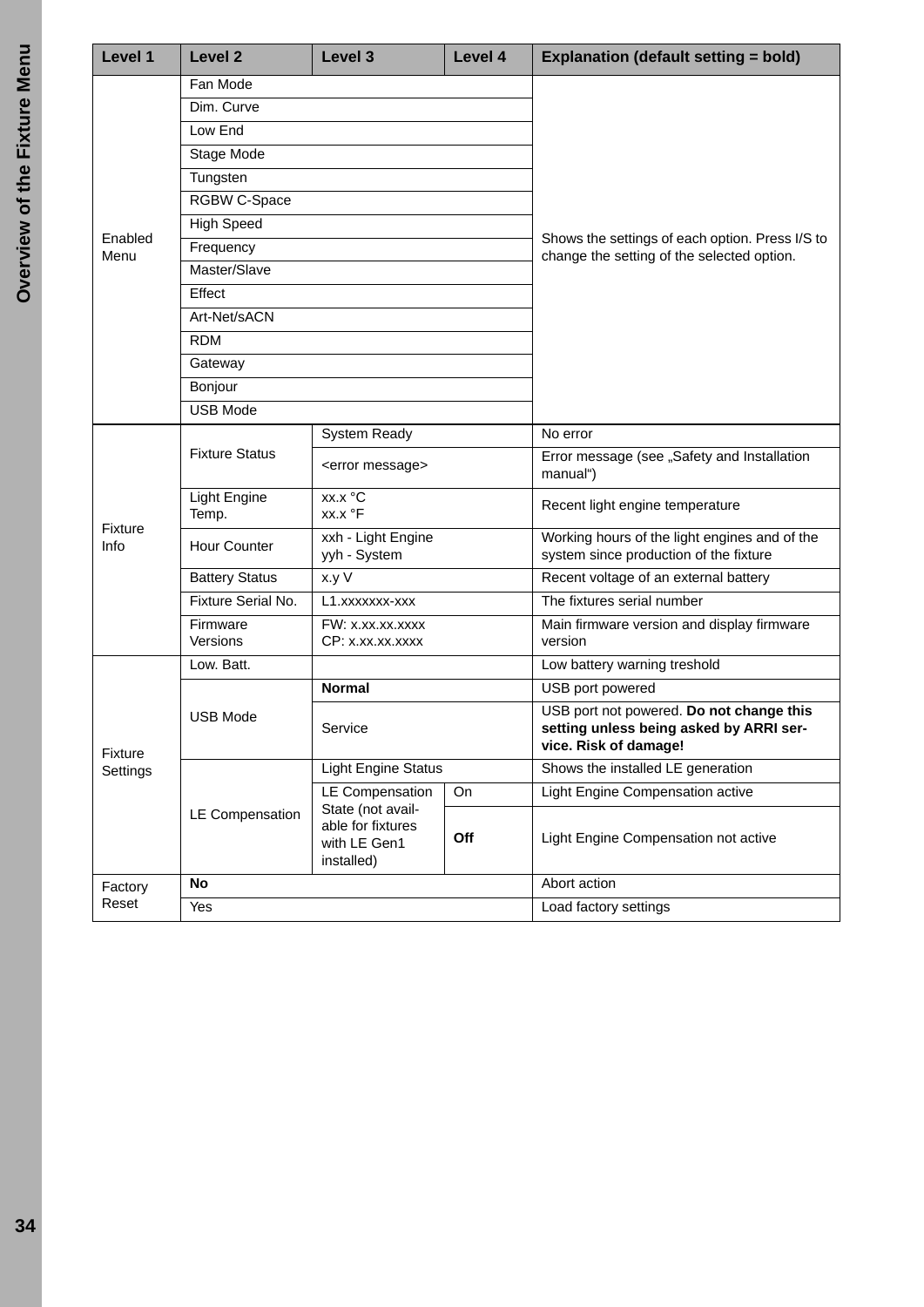# <span id="page-34-0"></span>**RDM Commands**

Please find a complete overview of all supported RDM commands for free download on the ARRI website www.arri.com.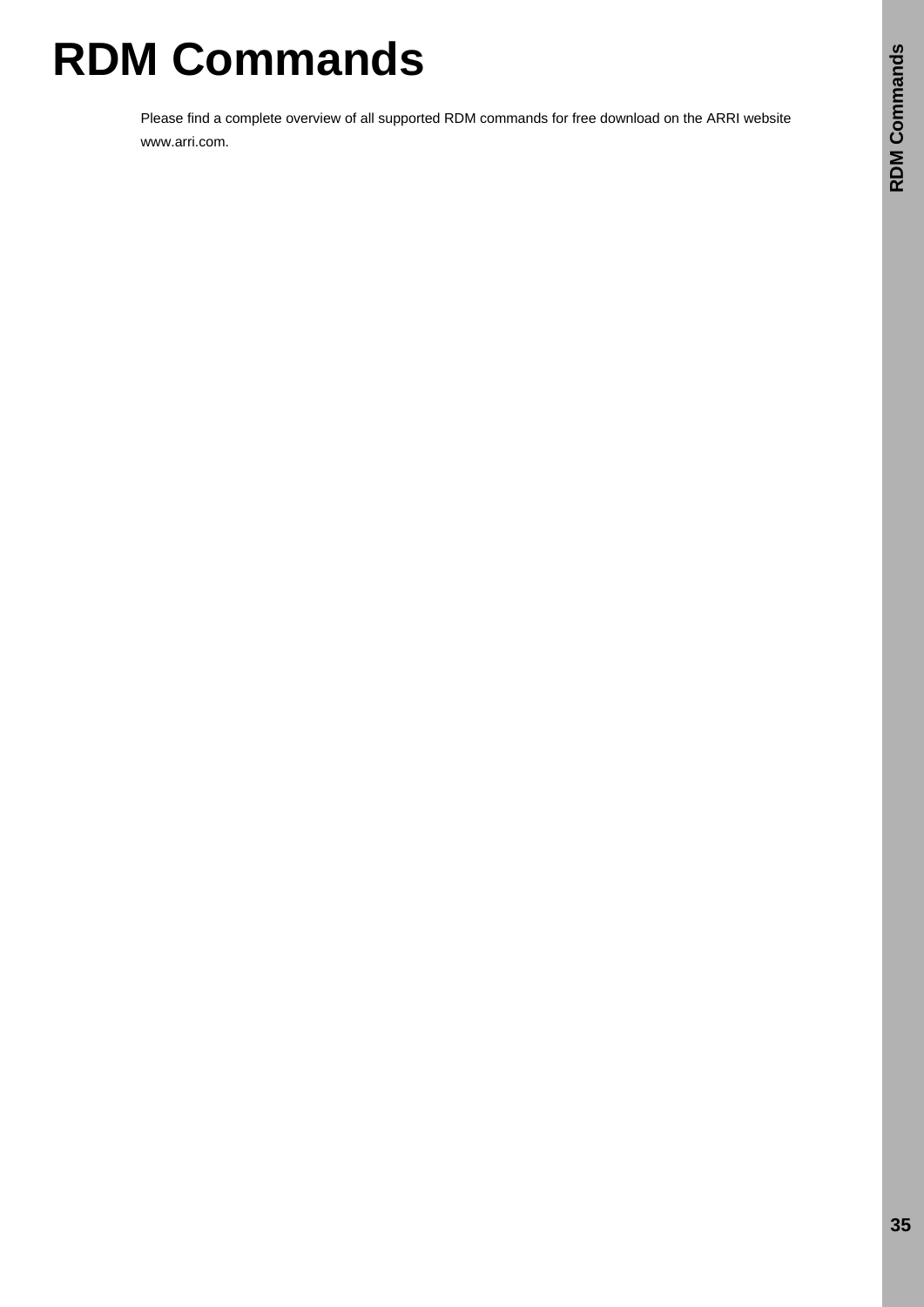## <span id="page-35-0"></span>**Error Codes**

| Code  | Error                                                                              | Remedy                                                                                                                                                                                                                                          |  |  |
|-------|------------------------------------------------------------------------------------|-------------------------------------------------------------------------------------------------------------------------------------------------------------------------------------------------------------------------------------------------|--|--|
| E.003 | Controller over temperature.<br>STATUS LED lit up red.                             | Let the SkyPanel cool down. Turn the dimmer knob to "0" or<br>send an intensity value "0" via DMX to activate the light<br>engine again.                                                                                                        |  |  |
| E.004 | Light engine over temperature                                                      | See E.003                                                                                                                                                                                                                                       |  |  |
| E.005 | Missing LED supply.                                                                | The LED power supply is faulty. Contact the ARRI service.                                                                                                                                                                                       |  |  |
| E.006 | Calibration data of light engine<br>faulty or EEPROM error.                        | WARNING: Loss of calibration data. This error can only be<br>fixed by re-calibrating the light engine. Please contact the<br>ARRI service.                                                                                                      |  |  |
| E.007 | Invalid PWM value calculation                                                      | Notice: The SkyPanel can be used on. This message is more<br>a notification than an error.                                                                                                                                                      |  |  |
| E.008 | Invalid values during calculation                                                  | See E.007                                                                                                                                                                                                                                       |  |  |
| E.009 | Invalid values during calculation                                                  | See E.007                                                                                                                                                                                                                                       |  |  |
| E.010 | Fan error. The fan speed devi-<br>ates or the fan doesn't run at all.              | All mechanical tests or repairs may only be carried out by a<br>trained service technician.                                                                                                                                                     |  |  |
| E.011 | Fixture menu module not be<br>detected.                                            | If the fixture menu is working, error E.011 can be ignored.<br>However, if the fixture menu remains dark (no LED lights up)<br>we recommend to contact the ARRI service. They can then<br>carry out detailed analyses.                          |  |  |
| E.012 | Temperature sensor(s) are<br>defective or deviation within<br>NTC values too high. | One or more temperature sensors are defective or the devia-<br>tion within the individual NTCs or BNTCs exceeds the varia-<br>tion tolerance of 12° C / 54° F.                                                                                  |  |  |
| E.013 | Calibration data faulty.                                                           | WARNING: Loss of calibration data. Fixture needs to be re-<br>calibrated.                                                                                                                                                                       |  |  |
| E.014 | Watchdog error                                                                     | Notice: The SkyPanel can be used on. This message is more<br>a notification than an error.                                                                                                                                                      |  |  |
| E.015 | <b>LED channel faulty</b>                                                          | Notice: The SkyPanel can be used on. This message is more<br>a notification than an error.                                                                                                                                                      |  |  |
| E.016 | Boost over temperature                                                             | Let the SkyPanel cool down. Turn the dimmer knob to "0" or<br>send an intensity value "0" via DMX to activate the light<br>engine again.                                                                                                        |  |  |
| E.018 | PWM driver not found                                                               | Switch the SkyPanel off and on again. If the problem per-<br>sists, please contact the ARRI service.                                                                                                                                            |  |  |
| E.019 | Diffuser removed                                                                   | The diffusor was removed. The protection circuit is active<br>(only RP-version).                                                                                                                                                                |  |  |
| E.020 | Update with errors                                                                 | This will be seen if the update process has detected an error<br>during the update.                                                                                                                                                             |  |  |
| E.021 | Flash init error. No filesystem<br>mounted.                                        | This will happen if the flash disc has a problem with its file<br>system.                                                                                                                                                                       |  |  |
| E.022 | <b>Missing Boost</b>                                                               | Switch the SkyPanel off and on again. If the problem per-<br>sists, please contact the ARRI service.                                                                                                                                            |  |  |
| E.023 | 12V Missing                                                                        | The 12V power is missing during startup. Please contact the<br>ARRI service.                                                                                                                                                                    |  |  |
| E.024 | 5V Missing                                                                         | The 5V power is missing during startup. Please contact the<br>ARRI service.                                                                                                                                                                     |  |  |
| E.025 | DMX Data Collision                                                                 | The fixture detected data on the data line when trying to send<br>data as a gateway or master fixture. It deactivates the gate-<br>way and/or master/slave mode to avoid further data collision.                                                |  |  |
| E.026 | USB Drive not Mountable                                                            | USB stick can not be mounted. Remove the USB stick, wait<br>some seconds and reconnect it. If the problem persists, try<br>another USB stick.                                                                                                   |  |  |
| E.027 | S360 Slave missing                                                                 | S360 Slave controller not detected. Power cycle the S360. If<br>the problem persists, please contact your ARRI service<br>partner.                                                                                                              |  |  |
| E.028 | <b>Light Engine Missing</b>                                                        | One or more light engines not detected. Increase the inten-<br>sity a little to identify the light engine not working. Check the<br>cable connection of the light engine. If the problem persists,<br>please contact your ARRI service partner. |  |  |
| E.029 | DMX JSON Configuration miss-<br>ing or error by loading                            | Configuration error. Perform a firmware update.                                                                                                                                                                                                 |  |  |
| E.030 | New / Old error, only old or new<br>SPD2 and LE allowed                            | Certain revisions of drivers and light engines are not compat-<br>ible. Please let the component revisions be checked by your<br>ARRI service partner.                                                                                          |  |  |
| E.031 | Problem by Setting Fixture<br><b>Factory Default</b>                               | Factory default load error. Default data corrupted. Perform a<br>firmware update or contact your ARRI service partner.                                                                                                                          |  |  |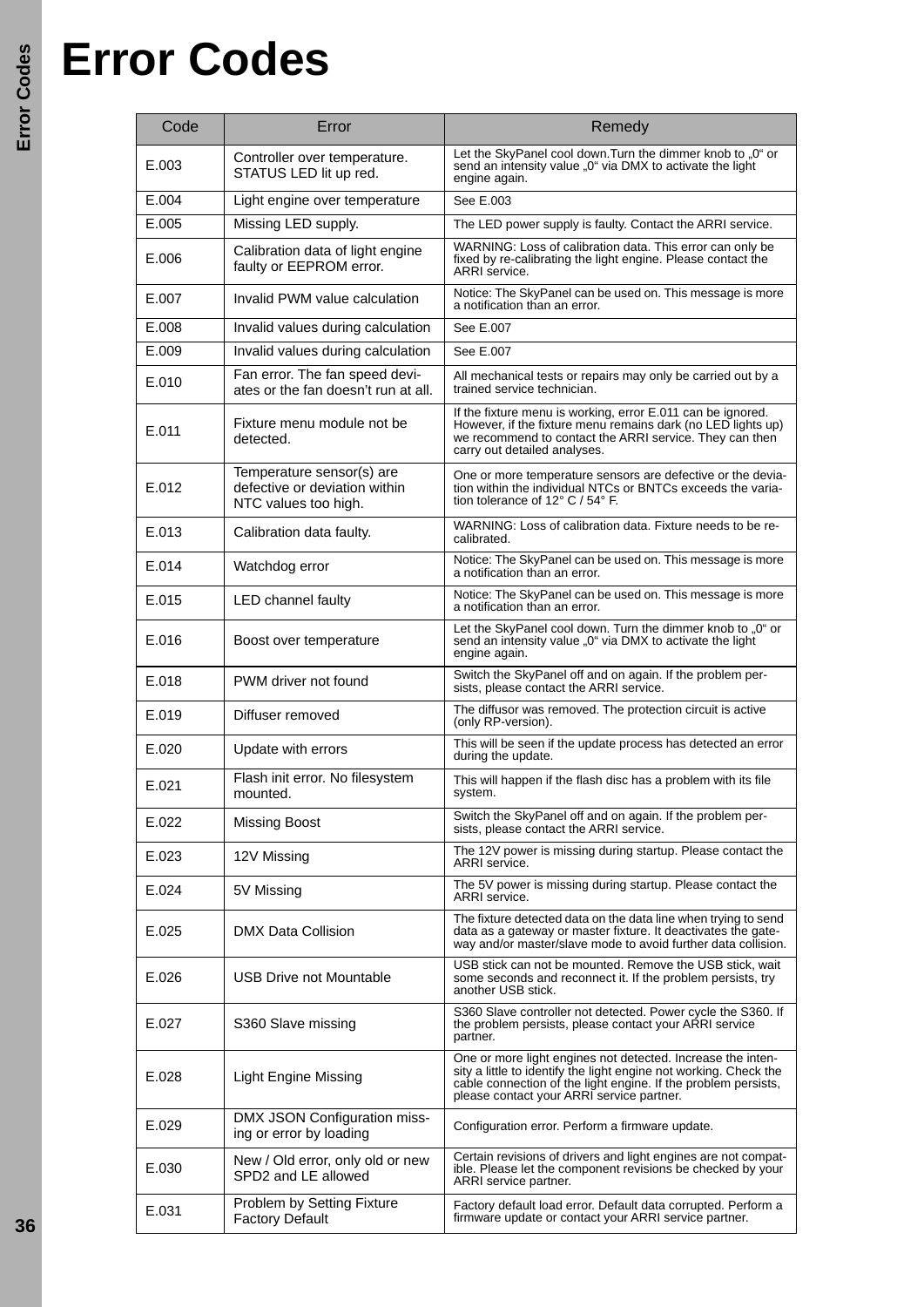## <span id="page-36-0"></span>**Overview of Typical CCT Values as DMX Values**

| <b>CCT value</b> | DMX value (8 bit) |     | DMX value (16 bit) |        |
|------------------|-------------------|-----|--------------------|--------|
| Sky-Panel        |                   | C   |                    | С      |
| 3.200 K          |                   | 14  |                    | 3.670  |
| 5.600 K          |                   | 99  |                    | 25.493 |
| 6,000K           |                   | 113 |                    | 29.098 |
| 6.500 K          |                   | 131 |                    | 33.685 |

*Equations for calculation* **To calculate the CCT value**

8 bit

$$
DMX_{Value} = \frac{CCT_{Value} - 2800}{28.235}
$$

$$
CCT_{Value} = (DMX_{Value} \times 28.235) + 2800
$$

16 bit

$$
DMX_{Value} = \frac{CCT_{Value} - 2800}{0.109865}
$$

$$
CCT_{Value} = (DMX_{Value} \times 0.109865) + 2800
$$

**To calculate the x,y coordinate** 8 bit

$$
DMX_{x-Value} = \frac{x_{Coordinate} \times 255}{0.8}
$$

$$
DMX_{y-Value} = \frac{y_{Coordinate} \times 255}{0.8}
$$

16 bit

$$
DMX_{x-Value} = \frac{x_{Coordinate} \times 65535}{0.8}
$$

$$
DMX_{y-Value} = \frac{y_{Coordinate} \times 65535}{0.8}
$$